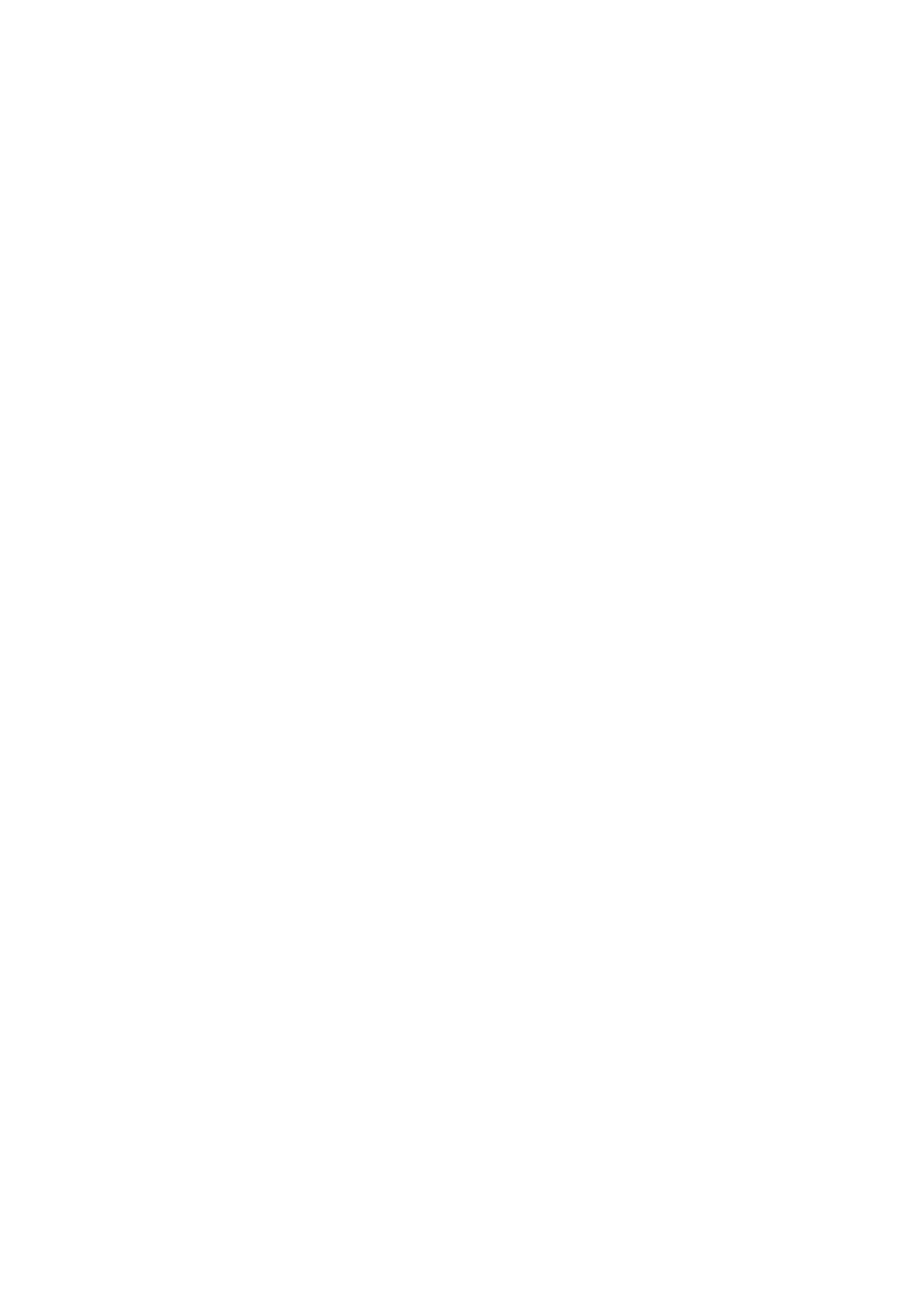# **IMPORTANT SAFETY INSTRUCTIONS**

The lightning flash with an arrowhead symbol within an equilateral triangle, is intended to alert the user to the presence of uninsulated "dangerous voltage" within the product's enclosure that may be of sufficient magnitude to constitute a risk of electric shock to persons.

The exclamation point within an equilateral triangle is intended to alert the user to the presence of important operating and maintenance (servicing) instructions in the literature accompanying the product.

- 1 Read these instructions.<br>2 Keen these instructions
- 2 Keep these instructions.<br>3 Heed all warnings
- Heed all warnings.
- 4 Follow all instructions.
- 5 Do not use this apparatus near water.
- 6 Clean only with dry cloth.<br>7 Do not block any ventilation
- Do not block any ventilation openings. Install in accordance with the manufacturer's instructions.
- 8 Do not install near any heat sources such as radiators, heat registers, stoves, or other apparatus (including amplifiers) that produce heat.
- 9 Do not defeat the safety purpose of the polarized or grounding-type plug. A polarized plug has two blades with one wider than the other. A grounding type plug has two blades and a third grounding prong. The wide blade or the third prong are provided for your safety. If the provided plug does not fit into your outlet, consult an electrician for replacement of the obsolete outlet.
- 10 Protect the power cord from being walked on or pinched particularly at plugs, convenience receptacles, and the point where they exit from the apparatus.
- 11 Only use attachments/accessories specified by the manufacturer.
- 12 Unplug this apparatus during lightning storms or when unused for long periods of time.
- 13 Refer all servicing to qualified service personnel. Servicing is required when the apparatus has been damaged in any way, such as power-supply cord or plug is damaged, liquid has been spilled or objects have fallen into the apparatus, the apparatus has been exposed to rain or moisture, does not operate normally, or has been dropped.

### **Warning!**

- To reduce the risk of fire or electric shock. do not expose this apparatus to rain or moisture.
- This apparatus must be earthed.
- Use a three wire grounding type line cord like the one supplied with the product.
- Be advised that different operating voltages require the use of different types of line cord and attachment plugs.
- Check the voltage in your area and use the correct type. See table below:

| Voltage | Line plug according to standard                                                                         |
|---------|---------------------------------------------------------------------------------------------------------|
|         | 110-125V UL817 and CSA C22.2 no 42.                                                                     |
|         | 220-230V CEE 7 page VII, SR section<br>107-2-D1/IEC 83 page C4.                                         |
| 240V    | BS 1363 of 1984.<br>Specification for 13A fused<br>plugs and switched and<br>unswitched socket outlets. |

- This equipment should be installed near the socket outlet and disconnection of the device should be easily accessible.
- Do not install in a confined space.
- Do not open the unit risk of electric shock inside.

### **Caution:**

You are cautioned that any change or modifications not expressly approved in this manual could void your authority to operate this equipment.

### **Service**

- There are no user-serviceable parts inside.
- All service must be performed by qualified personnel.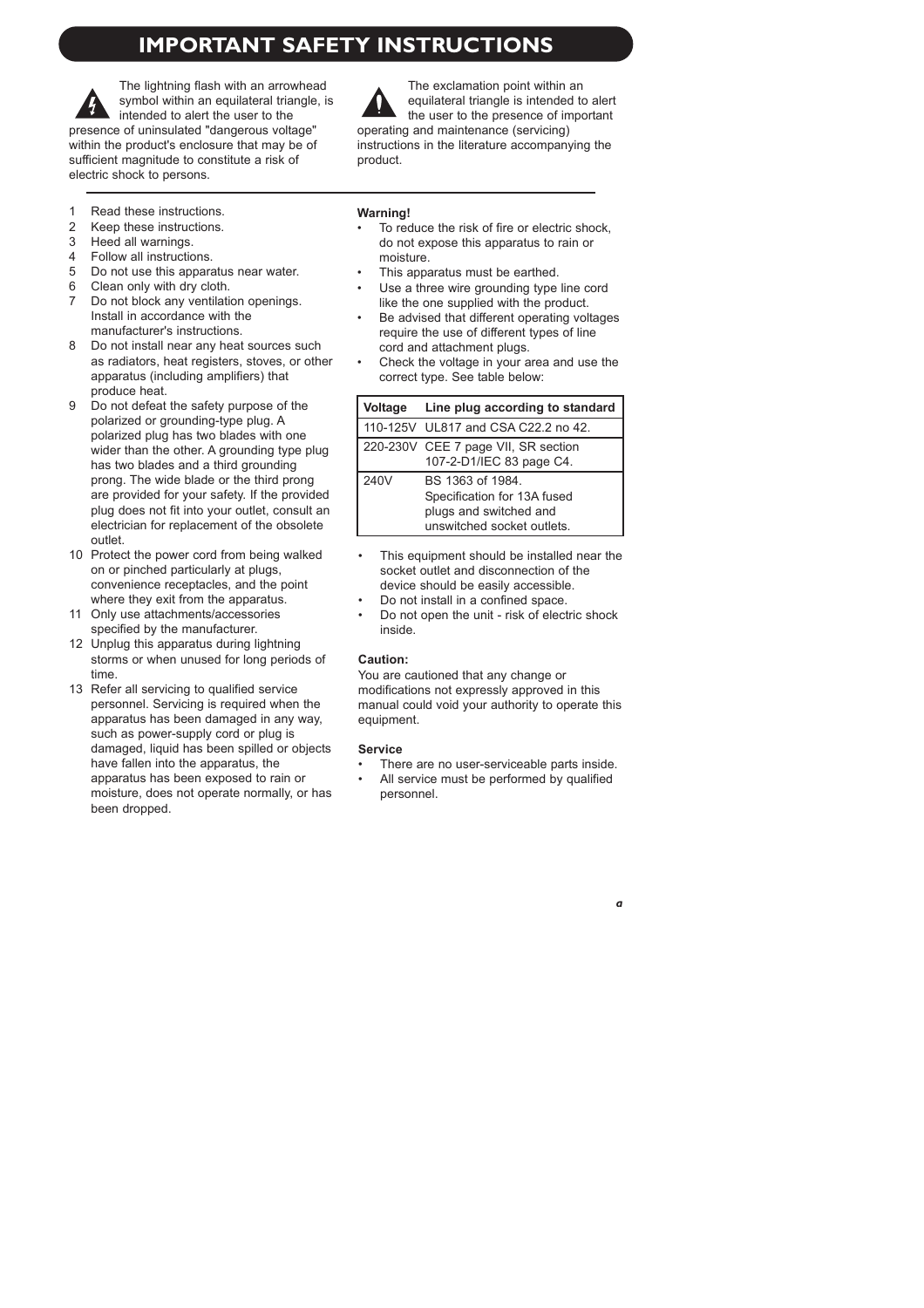# **IMPORTANT SAFETY INSTRUCTIONS**

### **EMC / EMI.**

This equipment has been tested and found to comply with the limits for a Class B Digital device, pursuant to part 15 of the FCC rules. These limits are designed to provide reasonable protection against harmful interference in residential installations. This equipment generates, uses and can radiate radio frequency energy and, if not installed and used in accordance with the instructions, may cause harmful interference to radio communications. However, there is no guarantee that interference will not occur in a particular installation. If this equipment does cause harmful interference to radio or television reception, which can be determined by turning the equipment off and on. The user is encouraged to try to correct the interference by one or more of the following measures:

- Reorient or relocate the receiving antenna.
- Increase the separation between the equipment and receiver.
- Connect the equipment into an outlet on a circuit different from that to which the receiver is connected.
- Consult the dealer or an experienced radio/TV technician for help.

### **For the customers in Canada:**

This Class B digital apparatus complies with Canadian ICES-003.

Cet appareil numérique de la classe B est conforme à la norme NMB-003 du Canada.

#### **Certificate Of Conformity**

TC Electronic A/S, Sindalsvej 34, 8240 Risskov, Denmark, hereby declares on own responsibility that following products:

### **M•ONE - Dual Effects Processor & M•ONE XL - Dual Effects Processor**

- that is covered by this certificate and marked with CE-label conforms with following standards:

- EN 60065 Safety requirements for mains
- (IEC 60065) operated electronic and related apparatus for household and similar general use
- EN 55103-1 Product family standard for audio,video, audio-visual and entertainment lighting control apparatus for professional use. Part 1: Emission.
- EN 55103-2 Product family standard for audio, video, audio-visual and entertainment lighting control apparatus for professional use. Part 2: Immunity.

With reference to regulations in following directives: 73/23/EEC, 89/336/EEC

Issued in Risskov, 09 2001 Anders Fauerskov Chief Executive Officer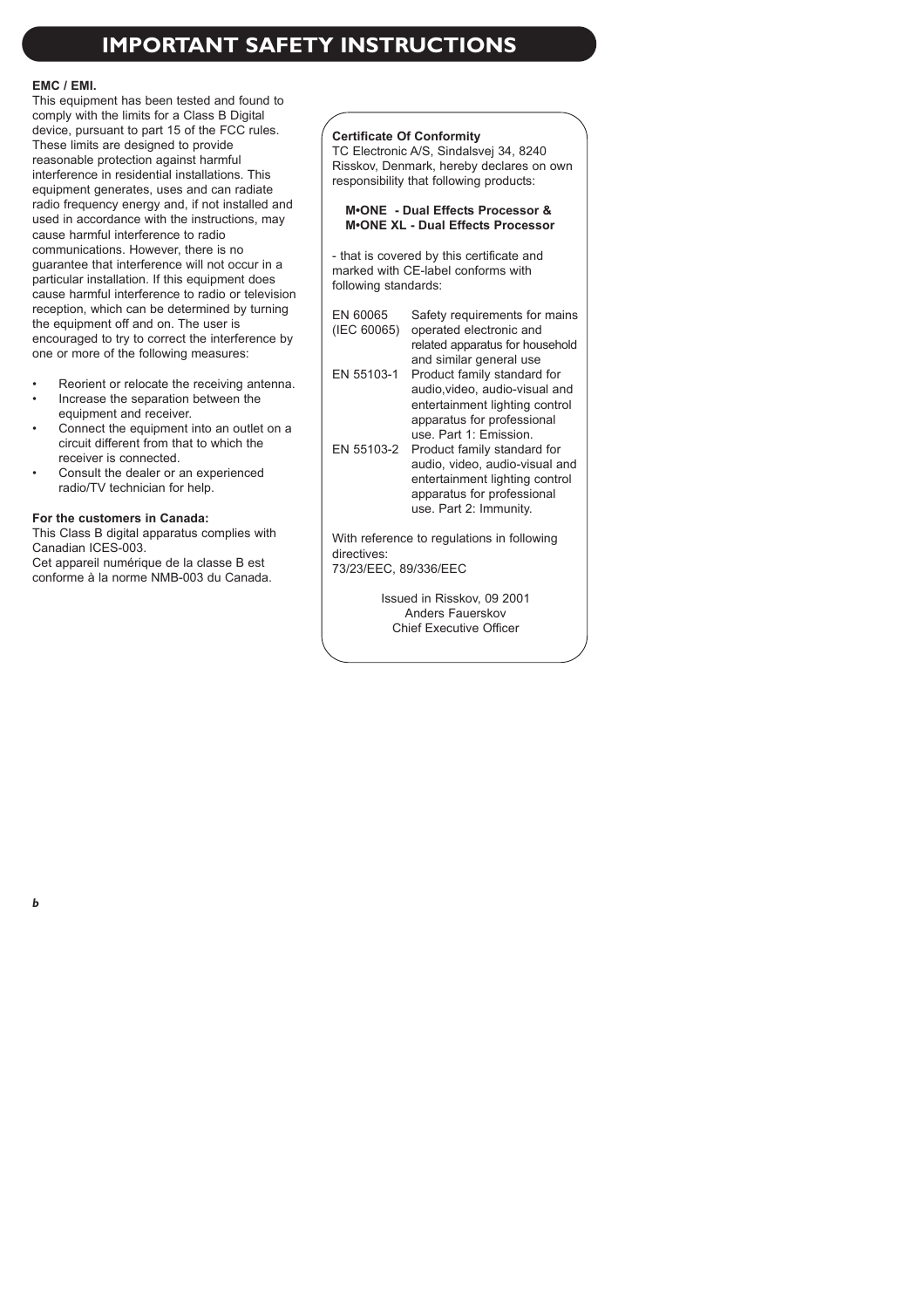# **TABLE OF CONTENTS**

### **INTRODUCTION**

#### *Important Safety Instructions*

| Table of contents $\dots \dots \dots \dots \dots$ 3                    |  |  |  |  |  |  |
|------------------------------------------------------------------------|--|--|--|--|--|--|
| $Introduction \dots \dots \dots \dots \dots \dots \dots \dots \dots 5$ |  |  |  |  |  |  |
|                                                                        |  |  |  |  |  |  |
|                                                                        |  |  |  |  |  |  |
| Signal flow diagram &                                                  |  |  |  |  |  |  |
| Soldering Instructions 9                                               |  |  |  |  |  |  |

### **BASIC OPERATION**

| The M <sup>®</sup> ONE Display 10 |  |
|-----------------------------------|--|
|                                   |  |
| Clock Mismatch 11                 |  |
|                                   |  |
|                                   |  |
|                                   |  |
|                                   |  |
|                                   |  |
|                                   |  |

### **ALGORITHMS**

### *Reverb*

| Ambience 26 |
|-------------|

#### *Other Algorithms*

| Delay - One Tap & two Tap 27    |
|---------------------------------|
| Delay - PingPong 28             |
| Chorus - Classic & 4-Voice 29   |
| Flange - Classic & 4-Voice 30   |
| Pitch - Detune & Pitch Shift 31 |
| Parametric Equalizer 32         |
| Compressor & Limiter 33         |
| Gate/Expander 34                |
| De-esser35                      |
| Tremolo - Hard & Soft 36        |
| Phaser - Vintage & Smooth 37    |

### **APPENDIX**

| MIDI Implementation Chart 38                        |  |
|-----------------------------------------------------|--|
| Technical Specifications 39                         |  |
| $Troubles hooting \dots \dots \dots \dots \dots 41$ |  |
|                                                     |  |

*3*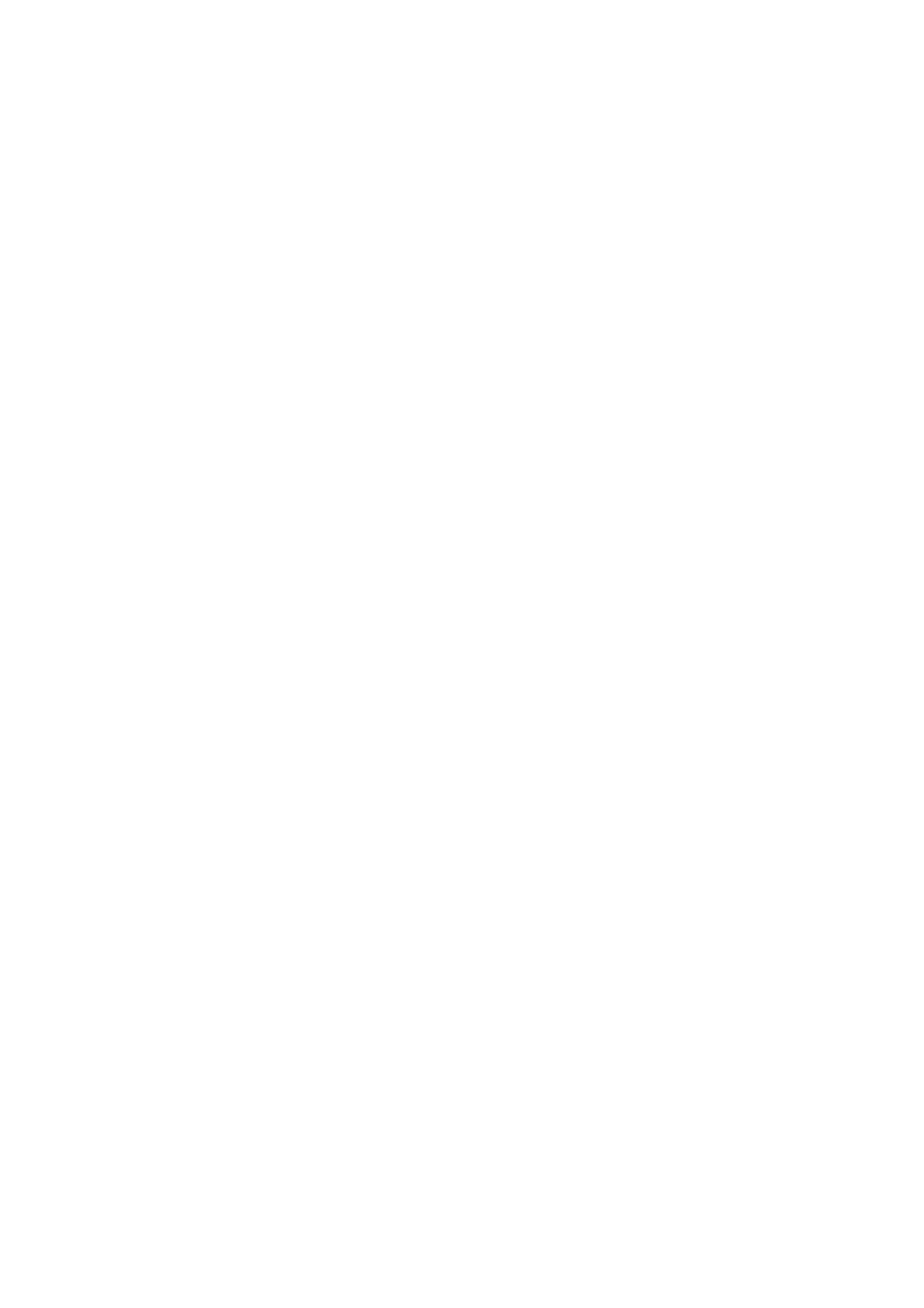# **INTRODUCTION**

**Congratulations on the purchase of your new TC Electronic M•ONE or M•ONE XL unit.** 

The M•ONE is a Dual Engine Multi-effects Processor, focusing mainly on high quality Reverbs. The M•ONE can be used for a number of purposes due to flexible routing of the two Engines and more than 20 TC algorithms. Do you want two independent Reverbs, controlled from separate Auxiliary sends? Select the Dual Input Routing plus two Reverbs, and you are up and running. Do you want a compressor in front of a Delay? Select the Serial Routing, a Compressor and a Delay. You can even tap the Delay time on the TAP key. Or maybe you just want stick with that one Routing, no matter the preset? Simply use the Routing Lock function to avoid routing changes at preset change. It is really as easy as that, go ahead and tweak some keys and knobs. We hope you have as much pleasure using the M•ONE as we had making it.

**Please note that this manual covers both the M•One and the M•One XL. Both products will in general be referred to as "M•One". When a feature relevant only for the XL version is covered, this will be marked with "XL only".**

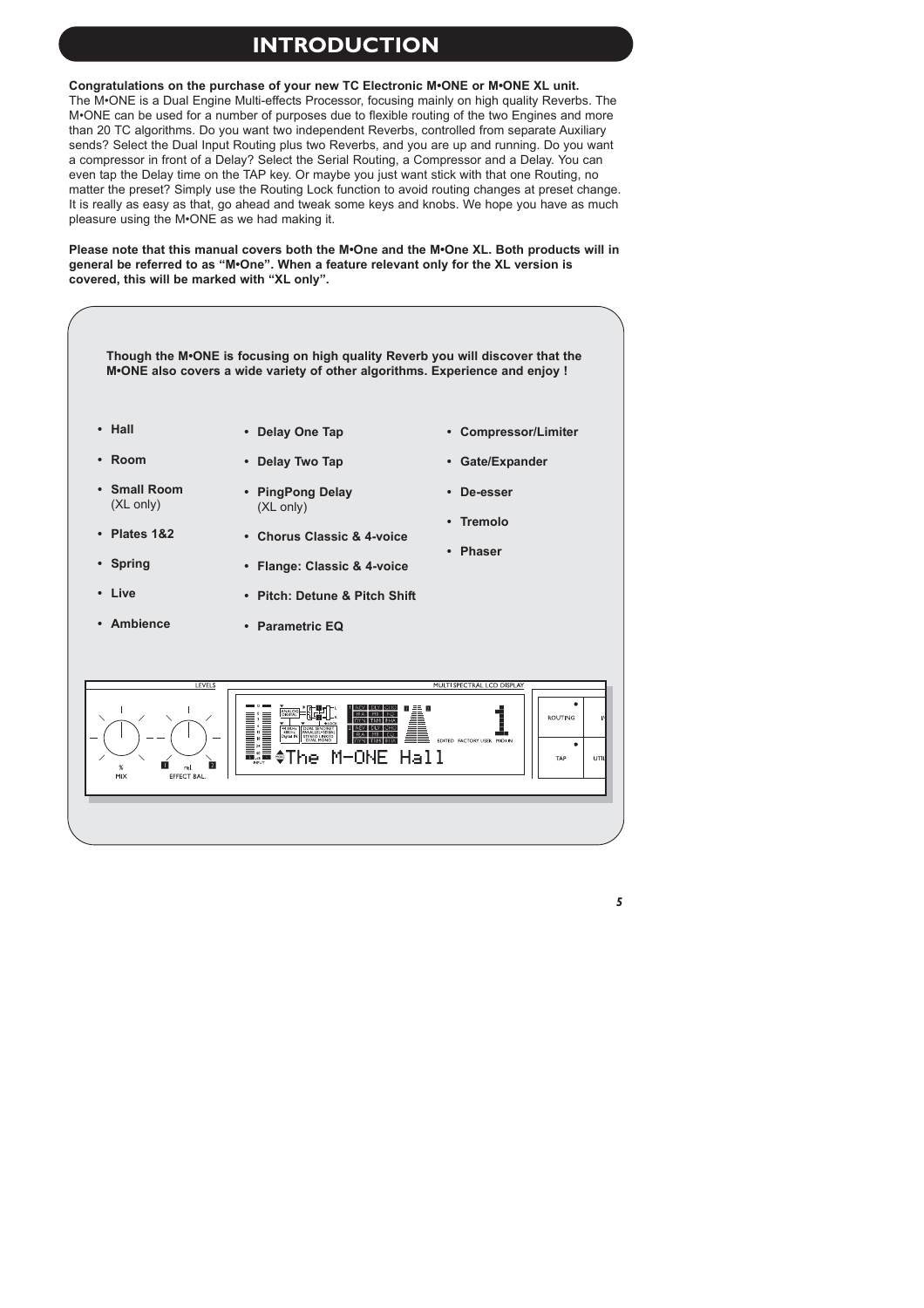# **FRONT PANEL**



#### **POWER button** Power on/off

### **IN LEVEL knob**

Adjusts the Input level. At center position a relay will switch the Input circuit between consumer and pro level. This will insure optimal Input gain range and superb "signal to noise" ratio is achieved.

### **MIX knob**

Adjusts the global mix between dry and wet signal. Fully clockwise is 100% effect.

### **EFFECT BAL knob**

Adjusts the balance between the two Engines.

### **INPUT Meters**

The Peak meter shows the Input level of left/right channels. The meter range is: 0, -3, -6 ,-12, -18, -24, -40.

### **OVERLOAD LEDs**

The OVERLOAD LEDs indicate one of two situations:

- The Input level is too hot and therefore overloading.
- There is an internal DSP overflow.

The Overload LED is lit when 1 sample is @ -1dBFS.

### **INPUT - Analog/Digital**

Indicates whether the M•ONE is set to analog or digital Input. When set to digital Input, the Sample Rate automatically switches to DI. In case of no or unacceptable clock the "Digital" and "DI" icon will be blinking.

### **ANALOG/DIGITAL LED**

ANALOG/DIGITAL indicator states the selected Input. Input type is selected in the "I/O Setup" menu.

### **SAMPLE RATE indicator**

The SAMPLE RATE indicator shows the clock source and the incoming master clock. The "Digital In" icon will be blinking if no clock or unacceptable clock is found.

### **ROUTING indicator**

Indication of what Routing mode the M•ONE currently is using.

### **ALGO Indicator**

Shows the currently used algorithms in each of the two Engines.

#### **DYNAMIC meters 1+2**

These two meters show the gain reduction when an Engine is running Dynamic algorithms. The Dynamic algorithms are: Compressor, Limiter, Gate, Expander and De-esser.

### **DISPLAY**

Displays the preset number and the preset type: Factory or User.

### **EDITED icon**

This icon will be lit as soon as the current recalled preset has been modified.

### **FACTORY/USER icon**

Shows whether you are operating in the Factory or the User bank.

### **MIDI IN icon**

Shows any incoming MIDI activity.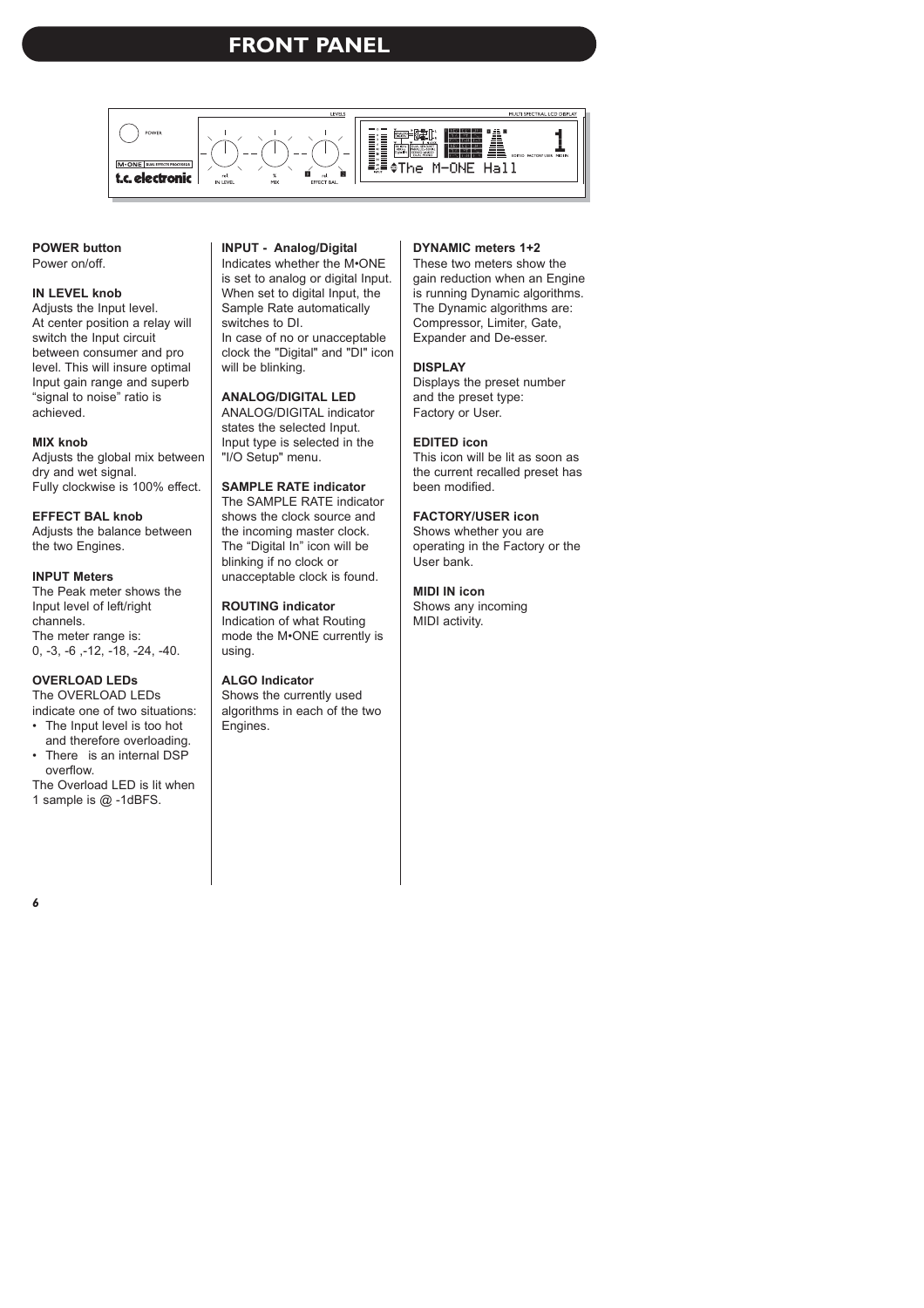# **FRONT PANEL**



#### **ROUTING key**

Press the ROUTING key to set the Engine Routing. The options are: Dual Send/ Ret, Parallel, Parallel/Serial, Serial, Stereo, Dual Mono.

### **I/O SETUP**

Basic parameters are set here.

- Input source Analog/Digital.
- Sample Rate 44.1/48kHz/DI
- Bypass Mode See Bypass keys 1 and 2.
- Global Output level.
- Dither 16, 20 or 24(off).

#### **TAP key**

Tap this key to enter the global Tap tempo and to enter the Tap menu. Subdivision of the tapped tempo is setup in this menu. The tapped tempo can be used for Delay time, Chorus rate etc.

#### **UTILITY**

MIDI, Sys-Ex ID, Routing-lock, Bypass mode, Pedal function and Display View angle.

#### **ALGO/EDIT 1+2**

Press this key to enter the Edit display and the Algorithm Change display of the currently selected Engine.

#### **BYPASS keys 1 and 2**

The Bypass mode is set up in Utility. There are three different Bypass modes:

- 1 0% Mix: The Input signal is passed directly to the Output.
- 2 FX Input: Cuts only the Engine Input in order to let the effect "ring out", but will still leave the same amount of dry signal coming through.
- 3 FX Output: Cuts only the Engine Output in order to kill the FX instantaneously, but leaves the same amount of dry signal coming through.

### **RECALL key**

Selects the Recall menu. Select a desired preset using the CONTROL wheel and press the ENTER key to enter/load the selected preset.

#### **STORE key**

Selects the Store menu. Presets can be stored in the User bank only. Location is selected using the CONTROL wheel. Operation is confirmed using ENTER.

#### **CURSOR UP/DOWN**

Use the cursors to move around in the display.

#### **ENTER key**

Confirms operations. The ENTER key LED will indicate when this key can be used.

#### **EXIT key**

Is used to exit a menu or to disapprove an action.

### **CONTROL wheel**

Is used to change values.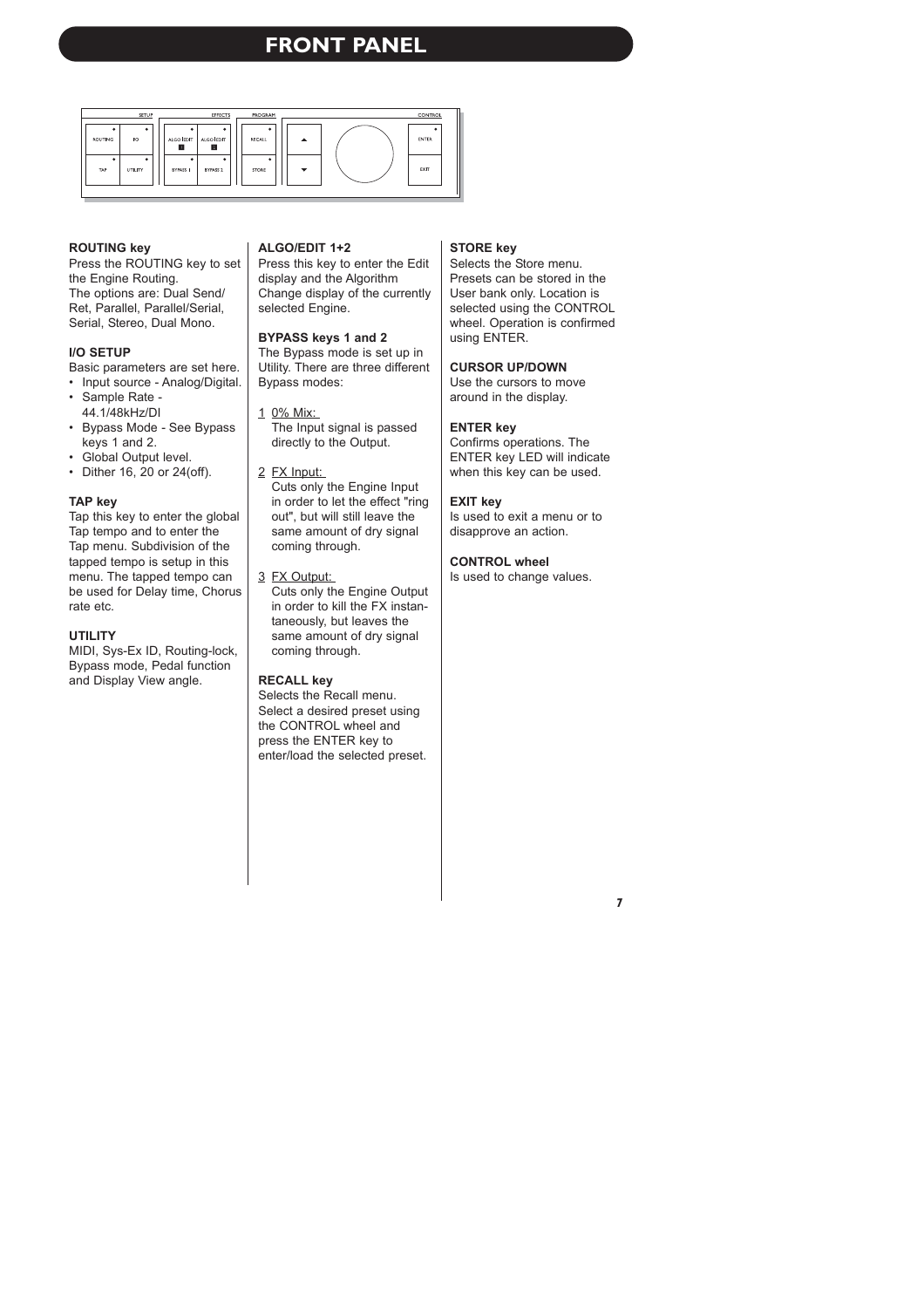# **REAR PANEL**

### **M•One "Standard"**



### **M•One XL**



*Use Left Input for mono only. Input select MUST be set to ANLGLEFT in the I/O menu.*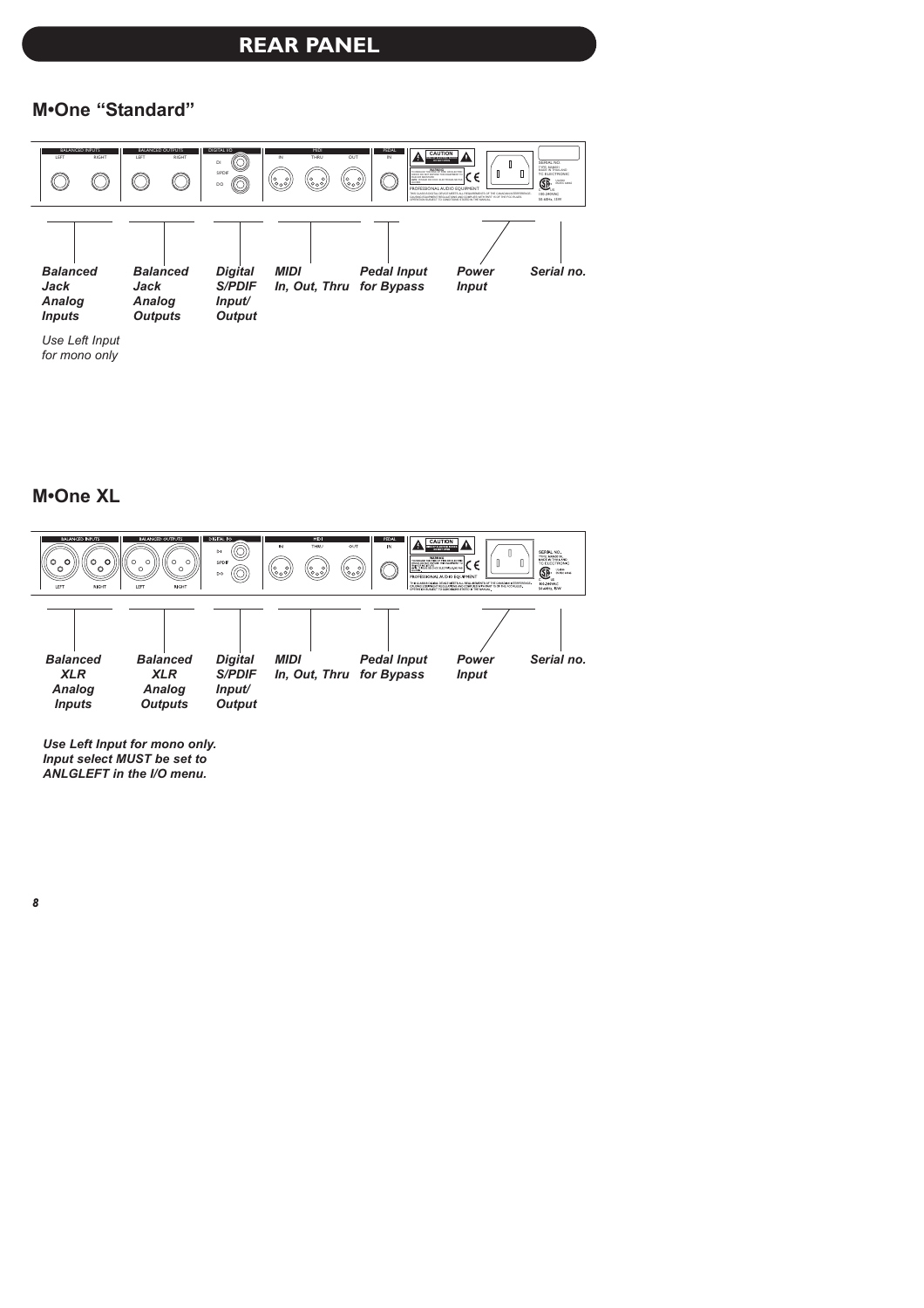# **SIGNAL FLOW & SOLDERING INSTRUCTIONS**

### **M-ONE**



### **MIDI Cable**



*Jack (unbalanced) - XLR*

*Sleeve - Pin 1 (Ground) Tip - Pin 2 (Hot) Sleeve - Pin 3 (Cold)*



*Jack (balanced) - XLR*

*Sleeve - Pin 1 (Ground) Tip - Pin 2 (Hot) Ring - Pin 3 (Cold)*



*XLR - XLR*

*Pin 1 - Pin 1 (Ground) Pin 2 - Pin 2 (Hot) Pin 3 - Pin 3 (Cold)*

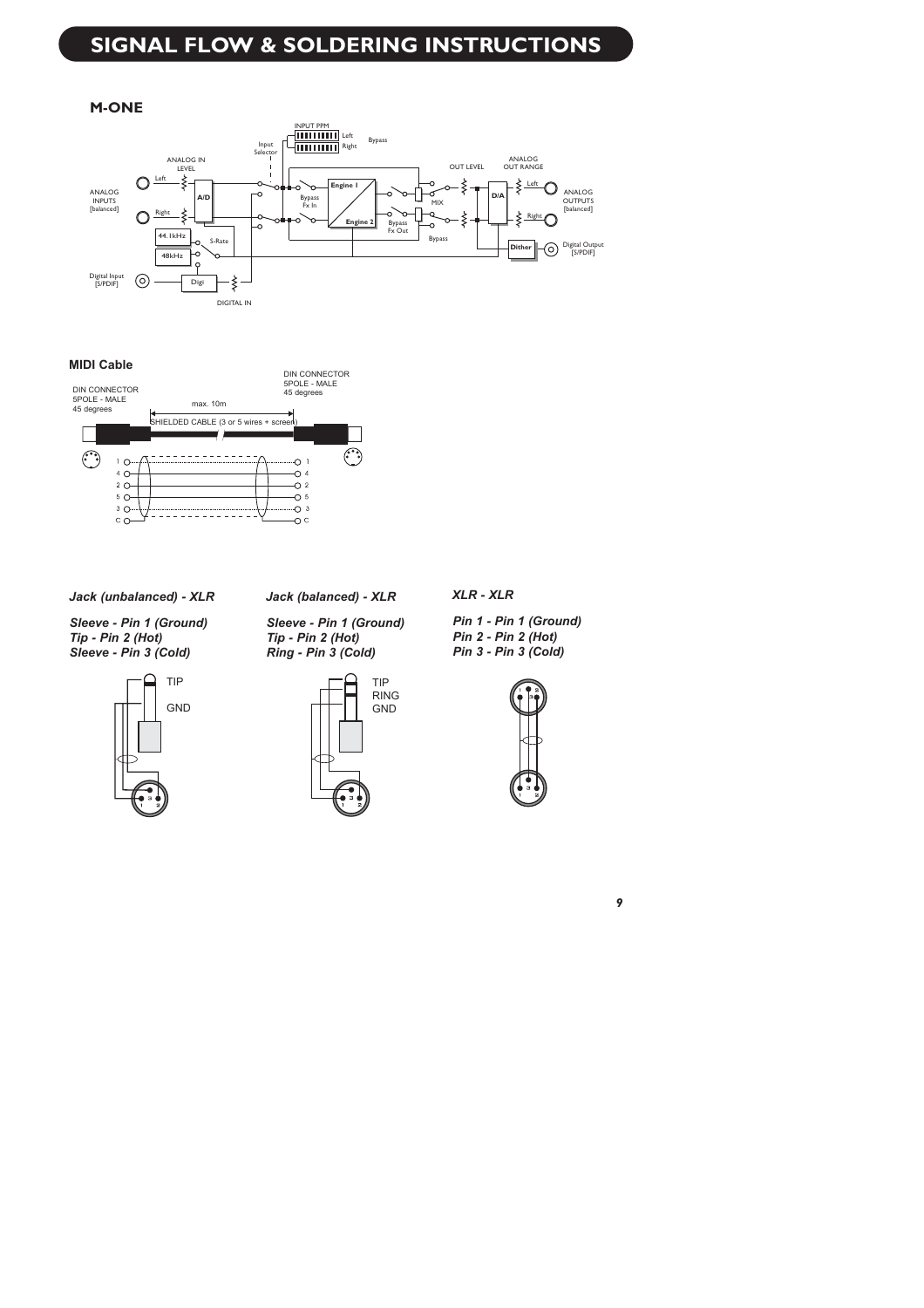# **THE M•ONE DISPLAY**



### **Analog/Digital**

Analog/Digital indicator states the chosen Input.

This choice is done in the "I/O Setup" menu. The Input choice is global Icons: Analog, Digital

### **Sample Rate**

The Sample Rate indicator shows the clock source and the incoming master clock. These can be: Digi In, 44.1kHz, 48kHz.

### Example

- When locked to an external digital signal, the indicator will display: Digi In and 44.1.
- While using analog Inputs and the internal clock will display: 44.1.

In case of no clock or unacceptable clock, the Digital In icon will be blinking indicating the error situation. The Sample Rate choice is global.

### **Routing Fig and text**

Shows the current Routing. Options are: Dual Send/Return, Parallel/Serial, True Stereo and Dual Mono.

### **Algo Indicator**

Shows the running algorithm in each of the two Engines. Push any of the EDIT keys to scroll through the available effect algorithms. Select between: Rev, Dly, Cho, Fla, Pit, EQ, Dyn, Trm and Pha.

### **Dynamic Meters**

These two meters are used to show the gain reduction when one of the Engines is running a dynamic algorithm. Dynamic algorithms are: Compressor, Limiter, Gate, De-esser and Expander.

#### **Preset Number**

The current preset number.

### **Edited**

This icon will be lit as soon as the current preset has been modified.

### **Factory/User**

Shows whether you are operating in the Factory or User bank.

#### **MIDI In**

Indicates the presence of incoming MIDI data.

#### **Text Line**

This 20 character text line is used to display preset names as well as selected functions.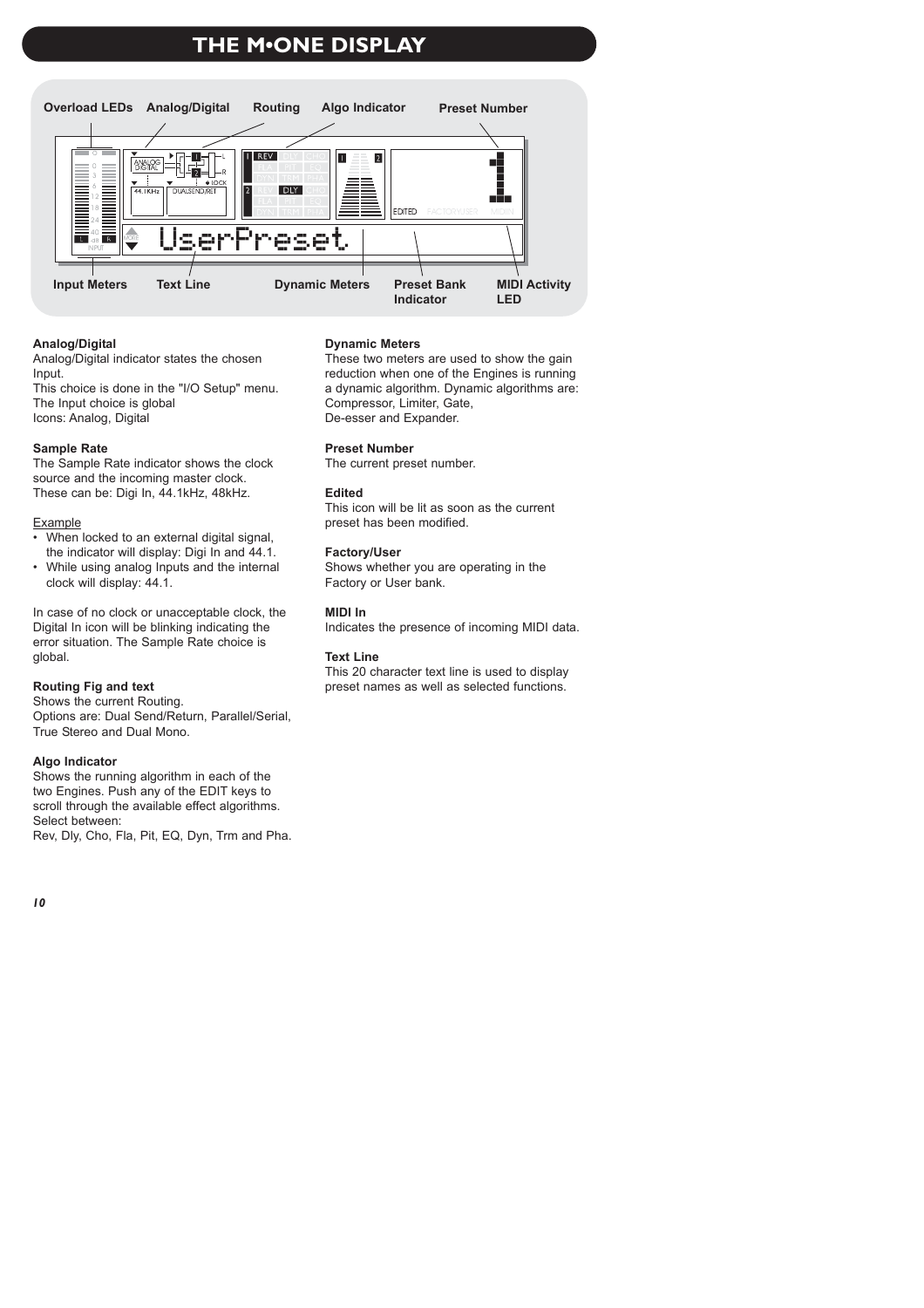# **I&O SETUP**

# **I/O Setup**

### **Basic operation**

- Press the I/O SETUP key to enter the global setup parameters of the M•ONE.
- Use the ARROW keys to select parameters and the CONTROL wheel to change parameter values.

All changes in the I/O Setup menu are instantly effective.

### **Input Source**

#### Analog

Select the Source parameter using the ARROW keys.

The source display arrow is lit. Dial the CONTROL wheel to select between Analog or Digital. When "Analog" is selected M•ONE automatically defaults to the internal 44.1kHz clock as Sample Rate and analog Input is lit in the display.

### **Digital**

When "Digital" is selected the M•ONE attempts to lock to the S/PDIF Input. The incoming clock will be displayed by the 44.1 or 48kHz display icons and the Digital In icon will be lit. During the lock-up period the Digital In icon will be blinking indicating none or unacceptable clock, and the Outputs are muted. When "lock" is achieved the matching Clock Rate icon is lit, and the Outputs are un-muted.

### ANLGLEFT (M•ONE XL only)

With this selection analog Input type is selected and the Left XLR Input connector must be used.

### **Clock**

Analog Input

When Input source is analog the following Sample Rates are available:

|                 | Internal 44.1kHz: The M•ONE runs at |
|-----------------|-------------------------------------|
|                 | internal 44.1kHz.                   |
| Internal 48kHz: | The M•ONE runs at                   |
|                 | internal 48kHz.                     |
| Digital:        | The M <sup>O</sup> NE locks to the  |
|                 | incoming Digital clock.             |

### **Digital Input**

When Input Source is digital the M•ONE following Sample Rates are available: Internal 44.1kHz: The M•ONE runs at internal 44.1kHz.

Internal 48kHz: The M•ONE runs at

Digital: The M•ONE locks to the



incoming Digital clock. Please note that when using internal clock with external digital audio, the incoming digital audio must be in sync with the M•ONE internal clock in order to avoid slip-samples.

internal 48kHz.



### **\*\*\*Rate Mismatch\*\*\*\***

This Error message will occur in the display if the M•ONE detects slipsamples. Typically this problem

only occurs in very special clock setups e.g. if the M•ONE is running via internal clock, while processing audio from the Digital Input. If the incoming clock and the internal clock do not match the M•ONE will display the above written error message.

### **Out Range**

Range: 2dBu, 8dBu, 14dBu and 20dBu. Sets the maximum Gain range of the analog Output stage.

### **Out level**

Range: 0 to Off (-100dB) in 1dB increments. Controlling the overall digital/analog Output level.

### **Digital In Gain**

Sets the digital Input level. This level only affects the digital level.

### **Dither**

Going from one type of bit resolution to a lower, e.g. from 24 bit to 16 bit, you actually loose 8 bits of information. The process of cutting off bits is called truncation and it introduces digital distortion of low level signals, due to the lack of complete signal information. To compensate for this, dither must be applied. Dither is a small amount of filtered noise that generates randomization at the noise floor, ensuring a less distorted low level signal. Dithering is relevant only on digital Outputs and it is always the receiving device that determines the number of bits you must dither

to. A CDR or a DAT recorder should normally

be dithered to 16 bit.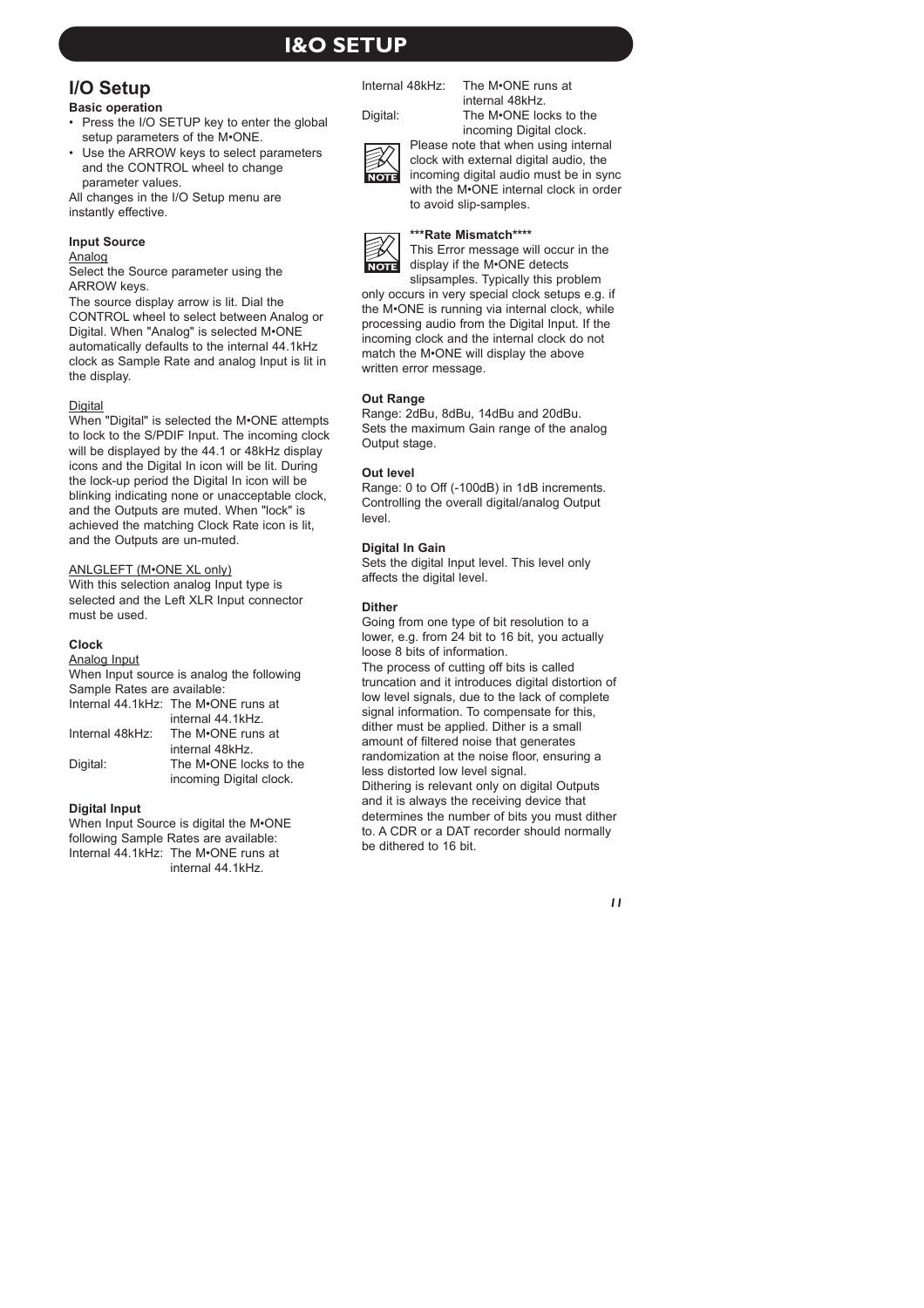# **UTILITY & MIDI**

### **Utility**

### **Basic operation**

- Press the UTILITY key to enter the local setup parameters of the M•ONE.
- Use the ARROW keys to select parameters and the CONTROL wheel to change parameter values.

All changes are instantly effective in the Utility menu.

### **MIDI Channel**

Sets the responding MIDI channel of the M•ONE.

Range: Off/1-16/Omni.

### **MIDI CC**

Determines whether the M•ONE should respond to MIDI Continuous Controllers or not. Range: On/Off.

### **MIDI Bulk Dump**

Press ENTER to perform a Bulk Dump of all presets to an external MIDI device. The M•ONE is always ready to receive MIDI Bulk Dump information.

### **MIDI Sys-Ex ID**

Determines the Sys-Ex ID number of the unit. All effects parameters; algo changes and routings can be changed through MIDI Sys-Ex via an external MIDI device. In order to define which unit the sent MIDI Sys-Ex information should reach, the appropriate ID number must be set.

### **Program Bank**

Determines which bank an external MIDI device will address in the M•ONE when sending a program change.

The options are: Factory, User or External. When External is selected controller #32 can be used to address either the Factory or the User bank.

### M•One (standard)

| Factory bank: | Controller #0=0 |
|---------------|-----------------|
| User bank:    | Controller #0=1 |

### M•One XL

| Factory bank 1-100:   | Controller #0=0 |
|-----------------------|-----------------|
| Factory bank 101-200: | Controller #0=1 |
| User bank 1-100:      | Controller #0=2 |

### **Routing Lock**

Locks the current Routing, meaning that the current selected routing will act as a "global routing" and that "preset routings" will not take effect when presets are recalled.

### **Tap Unit**

Selects whether the Tapped tempo in the Tap menu should be displayed in ms (milliseconds) or BPM (Beats Per Minute).

### **Bypass Mode**

There are three different Bypass modes:

#### 0% Mix

The Input signal is passed directly to the Output.

#### FX Input

Shuts off the Engine Input in order to let the effect "ring out", but leaves the same amount of dry signal through the unit.

### FX Output

Shuts off the Engine Output in order to kill the FX instantaneously, but leave the same amount of dry signal coming through.

### **Pedal setup**

Sets the function of the back panel Pedal jack. The Pedal Input uses momentary switches only.

Range: Bypass 1, Bypass 2, Bypass 1&2, Tap.

### **Viewing Angle**

Adjusts the LCD display backlight for better viewing comfort.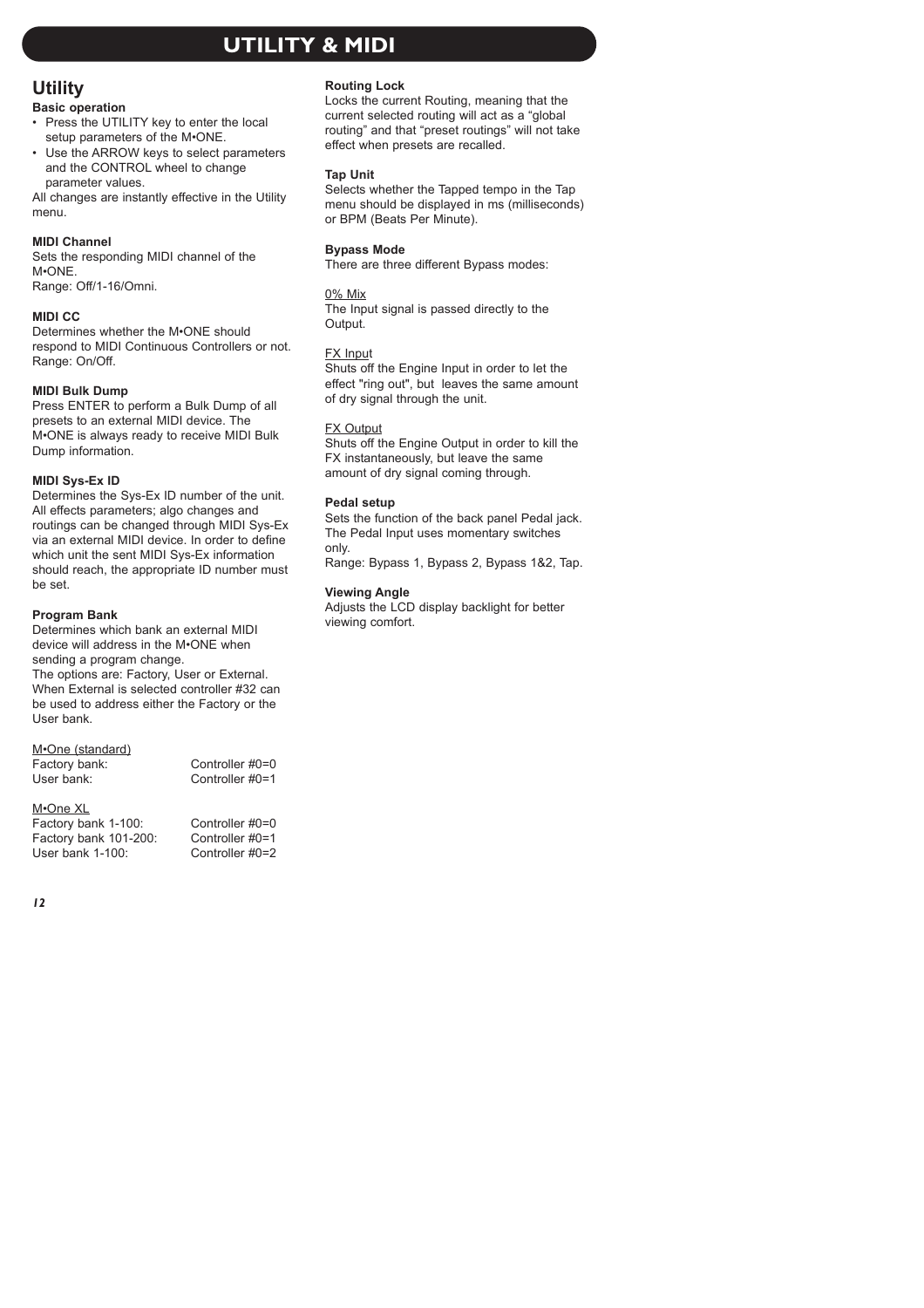# **ROUTINGS**

**The Routing Menu sets the Routing of the two Engines. When the Routing menu is entered, the arrow in the Routing display icon is lit. Routings are stored with presets, but it is also possible to keep a locked "global routing" meaning that preset routings do not take effect. This is set in the Utility menu.**

### **Basic operation**

- Press the ROUTING key to enter the Routing display.
- Use the CONTROL wheel to select routing. The ENTER key is now blinking.
- Press ENTER to activate the selected routing.

### **Dual S/R - Dual Send/Return**



**M•ONE**

This is the routing to use if you wish to use the M•ONE as two independent effects processors. Left Input is sent to Engine 1 and right Input is sent to Engine 2. The four FX Outputs are summed to two channels.

### EFFECT BAL

Controls the balance between the two Engine's FX Outputs.

#### MIX

Controls the amount of dry signal passed around the two Engines. Dry signal is passed in mono. Set MIX fully clockwise when using the M•ONE in a send/return setup.

### Example:

Feed the two M•ONE Engines with signal from e.g. two separate Aux.'s from your mixer. Connect the M•ONE L/R Output to a stereo L/R return on your mixer. You are now using the two Engines in the M•ONE as separate stereo effects with a common 2 channel Output.

### **Parallel**



The Parallel routing sums left/right Inputs, and both Engines are fed with the exact same signal. As illustrated the unprocessed dry signal is mixed with the processed signal into two channels via the Mix parameter.

### EFFECT BAL

Controls the balance between the two Engine's FX Outputs.

### MIX

Controls the amount of dry signal passed around the two Engines. Dry signal is passed in stereo.



The Parallel routing is perfect when you want to add two different effects to the same source.

### Example:

You need a Chorus and a Reverb on the same guitar track. Select the Chorus in Engine 1, the Reverb in Engine 2 and the Parallel Routing. Now you have your two effects side by side, not influencing each other.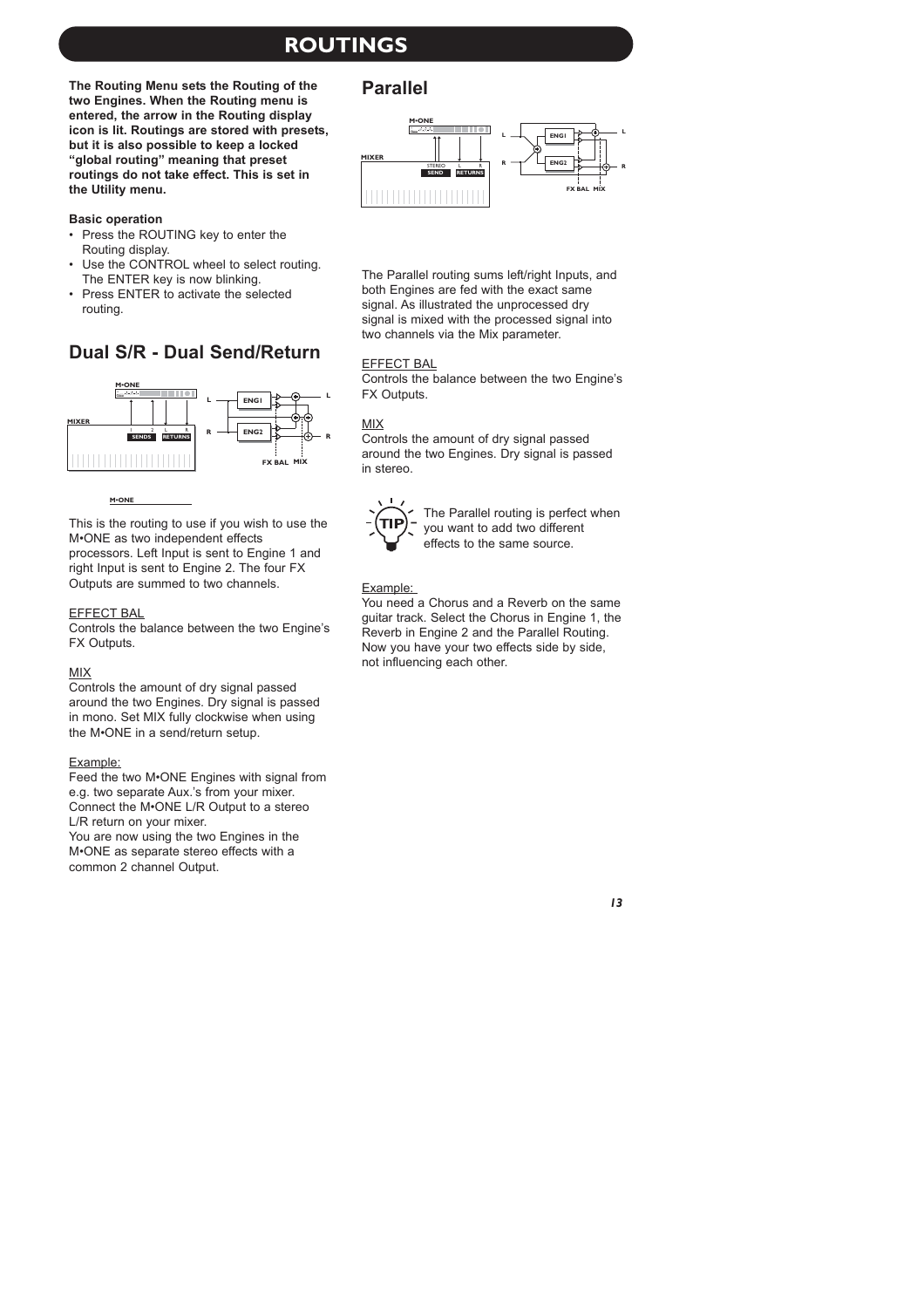# **ROUTINGS**

# **Parallel/Serial**



### **Parallel-Serial**

The Parallel-Serial routing is similar to the Dual Input routing except for one thing: The Output of Engine 1 can be fed back to Engine 2's Input. This enables you to e.g. add reverb to the repeats of a delay. The amount of signal that is fed to Engine 2 is controlled by the Eng 2 Crossfeed parameter. The Eng 2 Crossfeed parameter is found in the Routing menu and is part of the preset.

### EFFECT BAL

Controls the balance between the two Engine's **FX Outputs** 

### MIX

Controls the amount of dry signal passed around the two Engines. Dry signal is passed in mono.

### Eng2 Feed

Controls the amount of signal passed from the Output of Eng 1 to the Input of Eng 2. This parameter is only active in the Parallel-Serial routing.



The Parallel-Serial can be used when you want separate Inputs on the two Engines, but still want the two effects to be partially combined.

### Example:

You have a long Delay running in Engine 1, and a large Hall Reverb on Engine 2. Both effects are used for the lead vocal. The level of the two effects are determined by two independent auxiliary sends from your mixing console. The repeats from the Delay seams kind of dry when compared the reverberated vocal, so now you bleed a bit of the Delay repeats from Engine 1 into the Reverb in Engine 2 by turning up the Eng 2 Feed parameter. Now both the Vocal and the Delay repeats are reverberated.

### **Serial**



### **Serial**

In Serial mode the signal always passes Engine 1 before Engine 2. On the front panel the EFFECT BAL knob and the MIX knob works as follows:

### MIX

In Serial routing, the MIX knob work as the Mix control of Engine 1.

### EFFECT BAL

Controls the level of dry signal passed around Engine 2. Please note that the "Dry" signal that passes Eng 2 is picked up after Engine 1. This makes it possible to emulate two stand alone effects in a serial setup. Dry signal is passed in stereo.



Use the Serial mode when you want to combine the Engines to one effect.

### Example:

Select the De-esser in Engine 1, and a bright Reverb in Engine 2. The De-esser will now suppress the "Sss" sounds of a vocal, enabling you to use bright and open Reverbs without getting too much sibilance.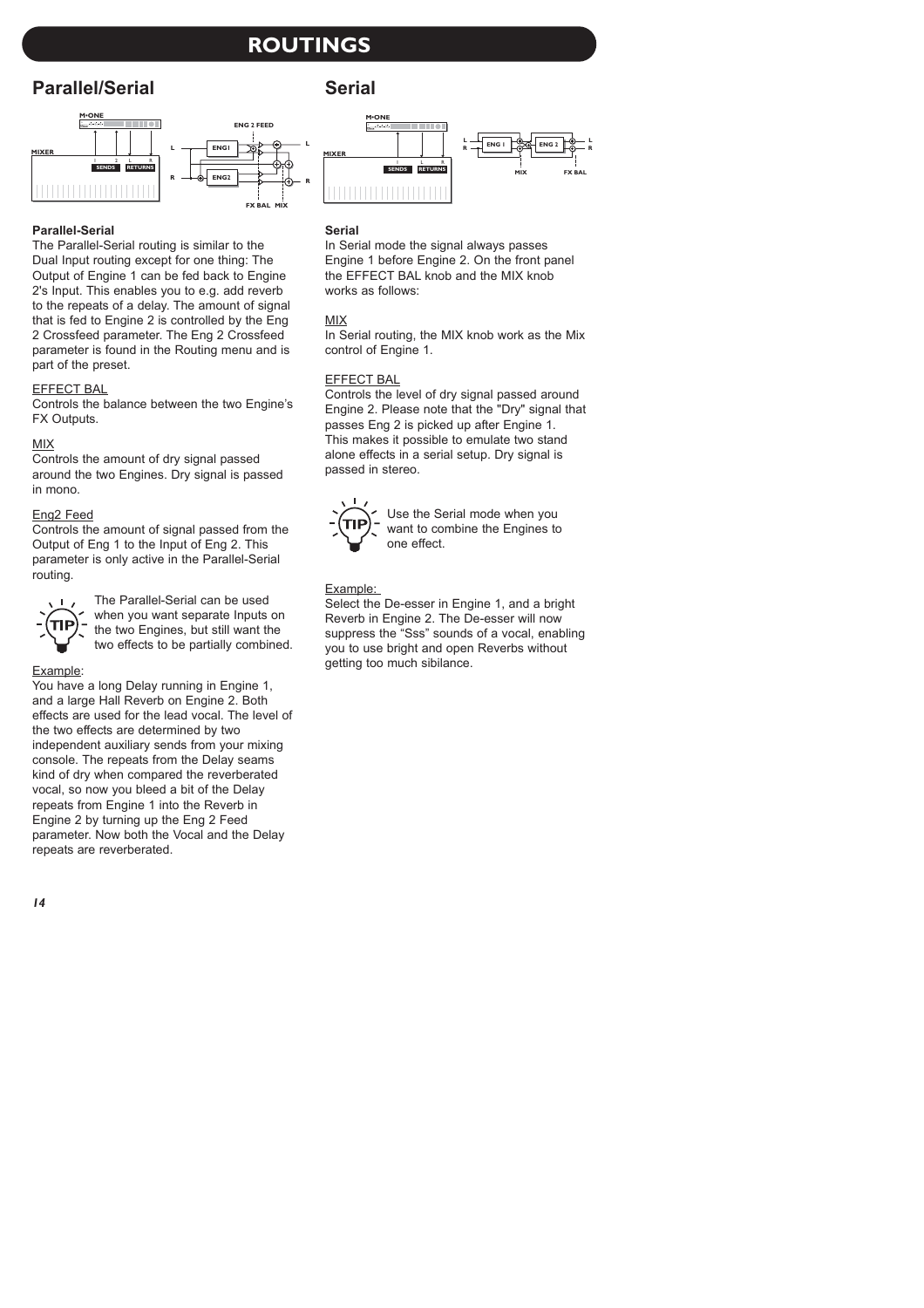# **ROUTINGS**

## **Stereo Linked Dual Mono**



In the Stereo Linked Routing the Engines perform the exact same effect with synchronized parameter settings. Left I/O are used for Engine 1, Right I/O are used for Engine 2. When switching to Stereo Linked Routing the Engine 1 settings are forced into Engine 2.

### EFFECT BAL.

Controls the balance between the two Engine's **FX Outputs.** 

### MIX

Controls the amount of dry signal passed around the two Engines. Dry signal is passed in stereo.



The Stereo Linked routing can be used for a true stereo application.

### Example:

Select the Compressor and insert the M•ONE on a sub- group on your mixing console. Now you have a true stereo compressor with identical settings, and you only have to edit one Engine to change the settings of both channels.



In the Dual Mono routing, the two Engines are totally independent, meaning mono in/mono out of each Engine.

Left I/O are used for Engine 1, Right I/O are used for Engine 2.

### EFFECT BAL.

Controls the balance between the two Engine's FX Outputs.

### MIX

Controls the amount of dry signal passed around the two Engines. Dry signal is passed independently for the two channels.



Dual Mono is a great routing for independent Mono use. This enables you to use the two Engines for two totally different purposes.

### Example:

You need a Tremolo and an EQ for inserting on two different channels.

Connect the first channel to Left In/Out of the M•ONE, and the second channel to right In/Out, select the Tremolo and the EQ, and you are up and running.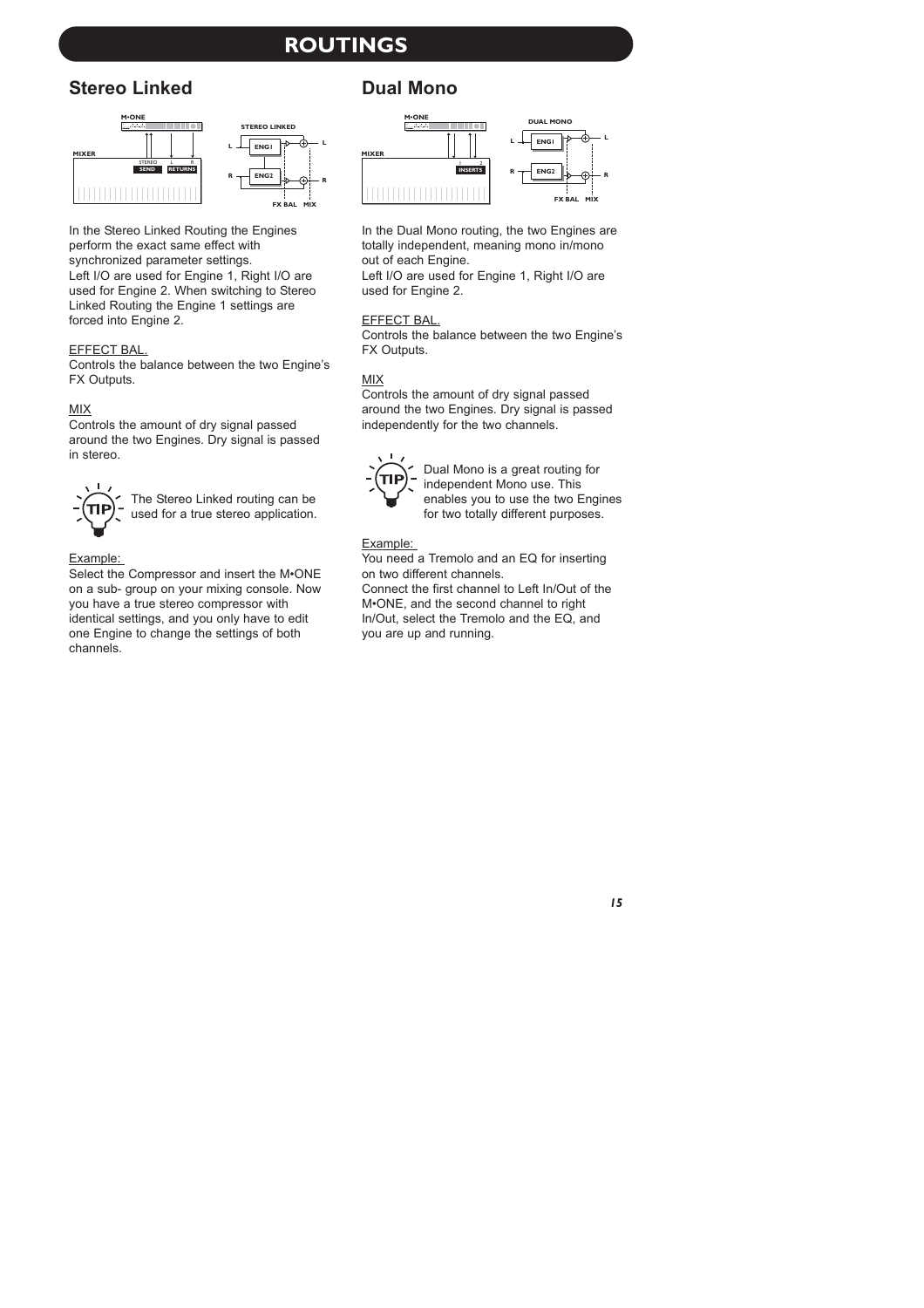# **RECALL EDIT**

### **Recall**

### **Recalling a Preset**

Recalling a preset means loading/activating a preset.

- Press RECALL to enter the RECALL menu
- Use the CONTROL wheel to preview presets.

Preview mode is indicated by blinking preset number and simultaneously blinking LED in the ENTER key.

• Press ENTER or RECALL to recall/activate the preset.

Press the EXIT key during a preview to return to the current recalled preset.

### **Preset types**

User presets - RAM

User presets that can be edited and stored in any User location. You can store up to 100 user presets in the User bank.

### **Factory presets - ROM**

Factory presets that can be edited and stored in any User location. You cannot store presets into a Factory location. The M•ONE holds 100 factory presets

(M•ONE XL - 200)



When you are in the Factory bank you can press the ARROW UP key to quickly enter the User bank. Likewise you can quickly enter the Factory preset bank by pressing the ARROW DOWN key.

# **Edit**

Editing a preset on the M•One is quite easy if you follow the steps below.

### **Editing the effects currently loaded in the two Engines:**

• Press ALGO/EDIT 1 for Engine 1 or ALGO/EDIT 2 for Engine 2.



- Depending on the effect currently loaded in the Engine you will now be at the key parameter for that particular effect.
- for a Reverb that would be Decay
- for Delay that would be Delaytime etc.
- Adjust the parameter using the CONTROL wheel or select another parameter using the ARROW keys.

### **ARROW keys CONTROL wheel**



### **Changing the type of effects loaded in Engines 1 or Engine 2:**

- Press ALGO/EDIT 1 or ALGO/EDIT 2
- Use the ARROW UP key to go to the parameter located in the top of the list.

This is where you select which effect you wish to load in that particular Engine.

• Use the CONTROL wheel to select the effect type and press ENTER to confirm your choice.

You may wish to store you edited preset. Please refer to the storing options described on the following page of this manual.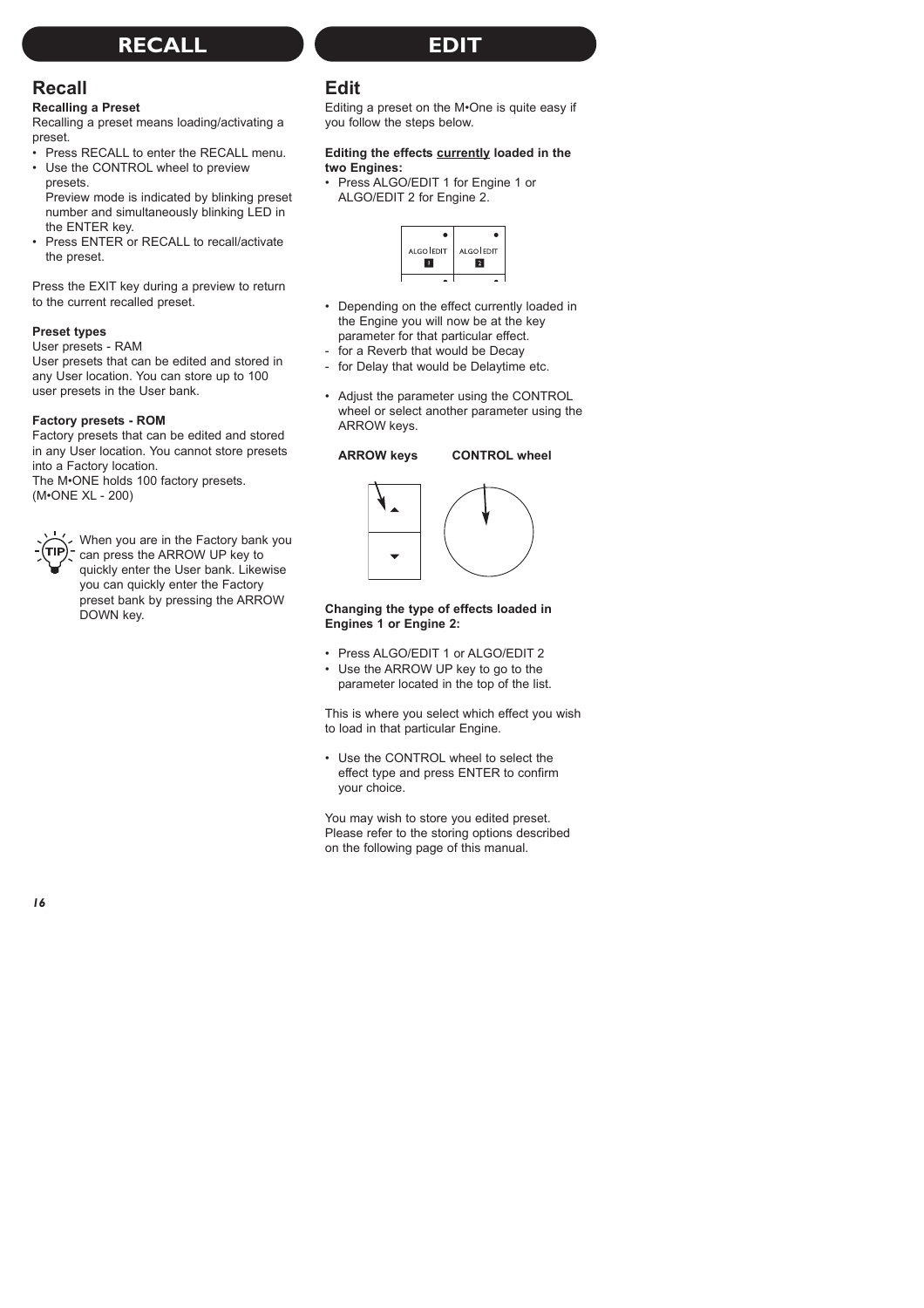# **STORE TAP**

### **Preset types**

#### User presets - RAM

User presets that can be edited and stored in any User location. You can store up to 100 user presets in the User bank.

### Factory presets - ROM

Factory presets that can be edited and stored in any User location. You cannot store presets into a Factory location.

The M•ONE holds 100 factory presets. (M•ONE XL - 200)

### **Basic operation:**

Press the STORE key to enter the Store page. The ENTER key and the preset number will be blinking indicating that the current preset has not yet been stored.

### **Preset Locations**

Presets can be stored in User locations only. The Store page automatically suggests the first free User location in the memory as storing space unless the currently recalled preset is a User preset. In this case the same User location is suggested.

#### **Storing an edited preset with the same name at the same location**

- Press STORE to enter the Store menu.
- Press ENTER to store the preset. The display reads "Stored" shortly and returns to the Recall page.

#### **Storing a preset with the same name at a new location**

- Press STORE to enter the Store menu.
- Use the CONTROL wheel to select storing location.
- Press ENTER once to store the preset, the display reads "Stored" shortly and returns to the Recall page.

### **Storing a preset with a new name**

- Press STORE to enter the Store menu.
- Select storing location using the CONTROL wheel
- Press the STORE key again or the ARROW DOWN key to enter the" Naming" display.
- Use the ARROW keys to change cursor position.
- Dial the CONTROL wheel to select characters.
- Press ENTER to store the preset.

**The TAP function allows you to tap a global tempo into the M•ONE. This tempo can be used for Delay time, Chorus Rate etc.** 

### **Basic operation**

- Press the TAP key once to enter the Tap menu.
- Use the ARROW keys to select parameters.

Use the CONTROL wheel to select values. Changes are instantly effective.

### **Tap**

Shows the currently entered Tap tempo. The tempo is shown in either ms (milliseconds) or BPM (Beats Per Minute).

### **Tap Subdivision**

The subdivision determines how the M•ONE should respond to the tapped tempo.

#### Options are:

Ignored, 1, 1/2D, 1/2, 1/2T, 1/4D, 1/4, 1/4T, 1/8D, 1/8, 1/8T, 1/16D, 1/16, 1/16T, 1/32D, 1/32, 1/32T,

### **Tap Func**

Sets what Engine the Tap control is working on. Range: Eng 1, Eng 2 or Eng 1&2.



You must select "Ignored" in "Tap Subdivision" to switch off the Tap function.

### **MIDI Sync**

When MIDI Sync is enabled the M•ONE will lock to any incoming MIDI clock. Eg. when hooked up to a sequencer.



When MIDI Sync is enabled the Tap display will default to Subdivision indication.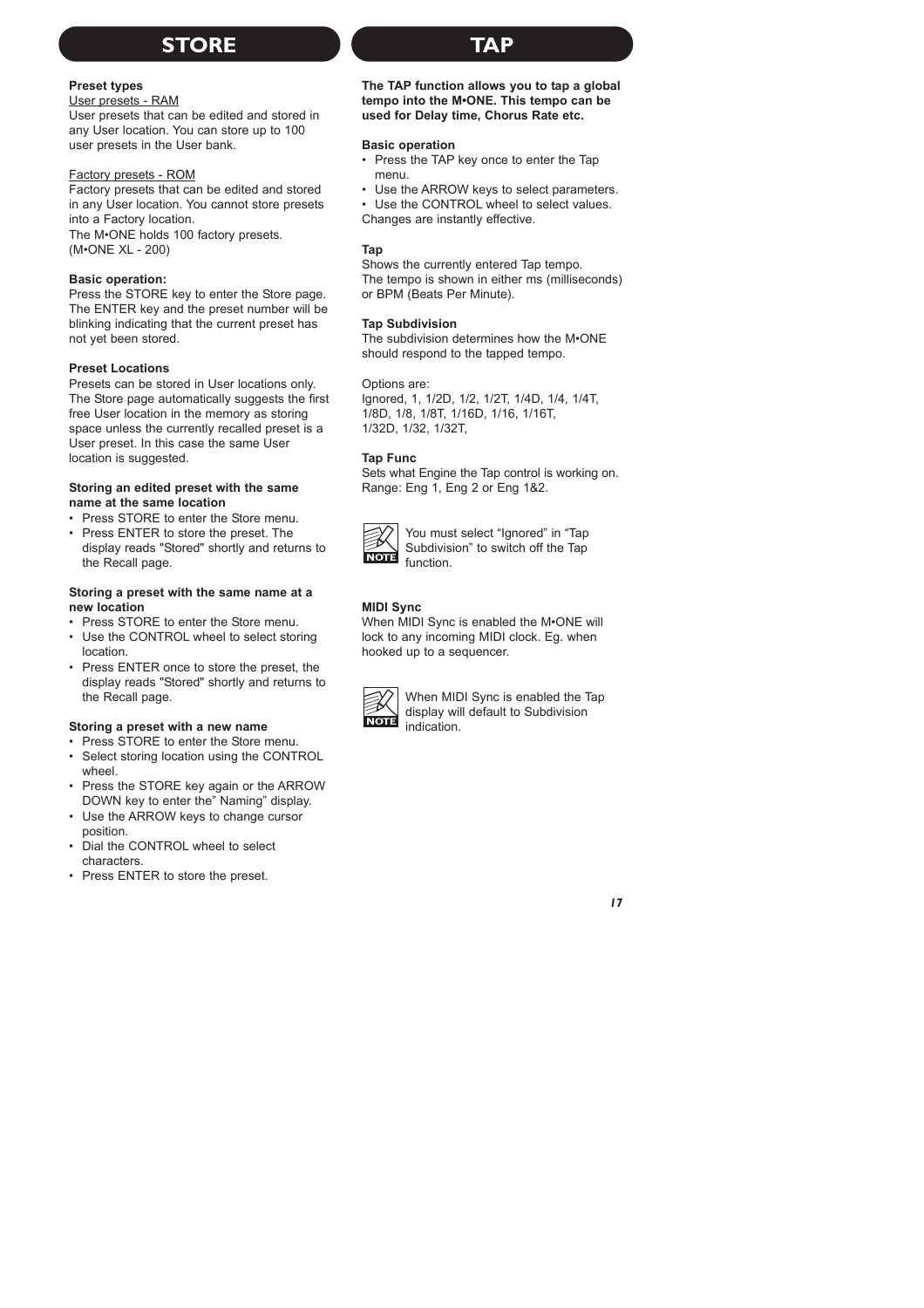## **REVERB - HALL**

### **The Reverbs**

Most of the Reverbs in the M•ONE contain two different parts; the Reflections and the Tail.

- The Reflections, or Early Reflections, simulate the first reflections that are heard. In real life, this is the part of a Reverb that defines the size and character of the room.
- The other part of the Reverb is known as the Reverb Tail or the diffused field. These reflections are so complex and disordered that you can no longer determine the actual direction of the original source.

In conjunction the two parts create the natural sound of an environment, however in real life the balance between these two parts of a Reverb may vary quite a bit. Therefore we provided controls that allow you to change the level, color and duration or size of the two. Please try to experiment with the two parts of the Reverbs, and we guarantee that you will hear some astonishing effects.

### **Hall**

### **Decay**

Range: 0.02s - 20sec

The Decay parameter determines the length of the Reverb Tail. The length is defined as the time it takes for the Reverb Tail to decay approximately 60dB.

### **Predelay**

### Range: 0 - 100ms

A short delay placed between the Early Reflections and the Tail of the reverb. By using predelay the source material is kept clear and undisturbed by the more diffuse reverb tail.



Try to turn down the Reflect Level in order to achieve the traditional "slapback " effect on the Reverb Tail.

### **Size**

Range: Small - Medium - Large - XL (XL-Only) This parameter determines the size of the Early Reflection pattern. Try experimenting with the different sizes to hear what suits your source material best.

### **High Cut**

Range: 501.2Hz - 20kHz Rolls off high frequencies with a slope of 6dB/octave.

Use this to remove sibilance in the Reverb.



Try experimenting with the difference in removing high frequencies using the High Cut and the High Color parameters.

### **High Color**

Range: -50 - +50

This parameter adjusts the Decay time in the upper frequency spectra. By decreasing the upper frequency Decay time you remove sibilance while preserving the openness of the Reverb.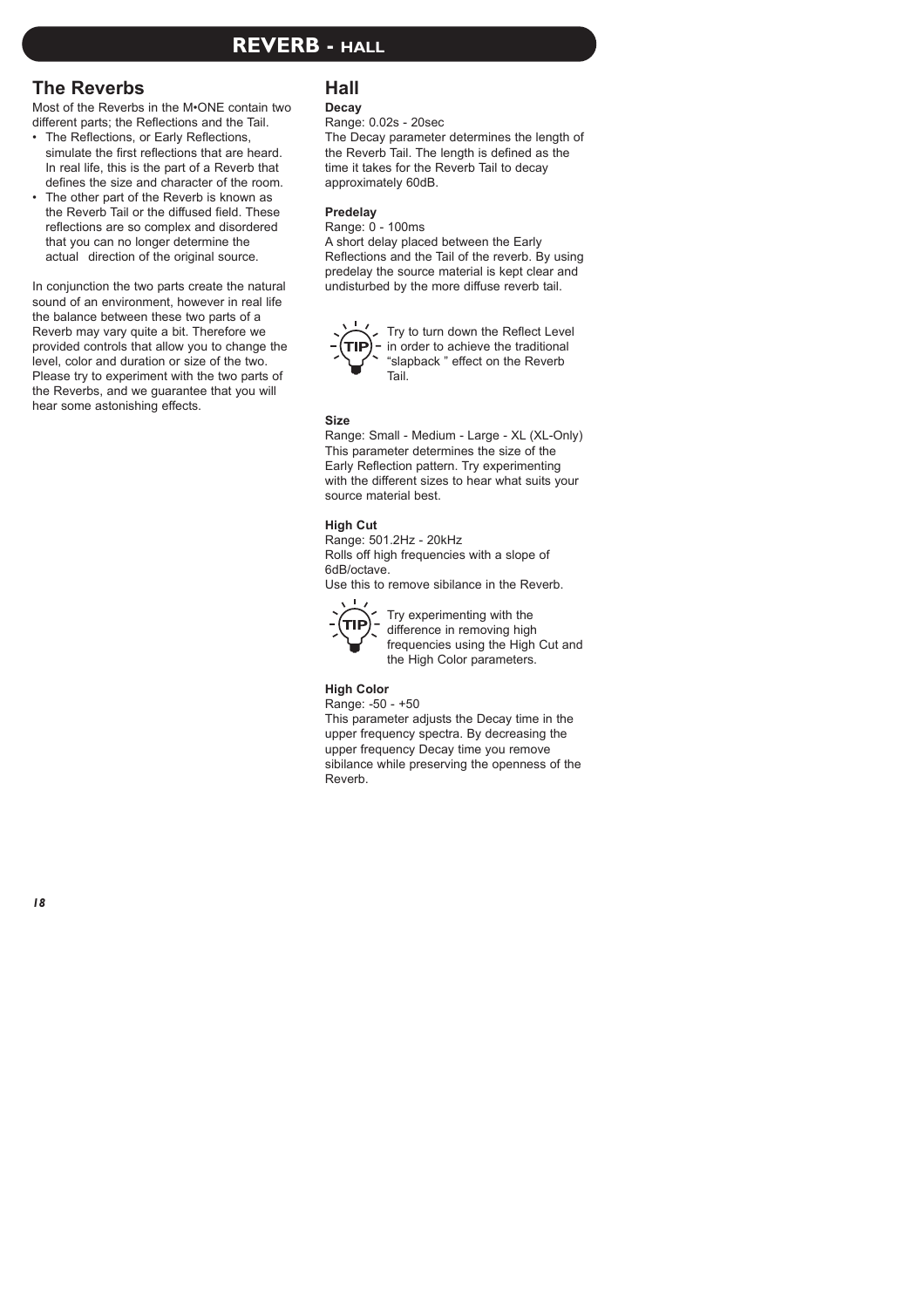# **REVERB - HALL**

### **Low Color**

Range: -50 - +50

This parameter adjusts the Decay time in the lower frequency spectra. Remove rumble while preserving the warmth of the Reverb Tail by decreasing the lower frequency Decay time.

### **Reflect Level**

Range: 0dB to -100dB This parameter adjusts the level of the Early Reflection.



Many older Reverbs did not utilize Early Reflection patterns. Try lowering the Reflect Level in order to achieve this character.

### **Reverb Level**

Range: 0dB to -100dB

This parameter adjusts the Reverb Tail level. Lowering the Reverb Level will give you a more ambient sound, since the Early Reflection patterns will become more obvious.

### **Mod Type**

Range: Off - Smooth - Vintage Sets the Type of Modulation used on the Reverb Tail.

Smooth: The Smooth modulation uses a complicated modulation pattern, that allows the Reverb Tail to be modulated without detuning the original source signal.<br>Vintage: Many older reverbs used a very

simple modulation pattern that tended to detune the original source slightly. The Vintage modulation is an emulation of this old modulation style, giving you the traditional detuning effect in the ringout of the reverb.

#### **Mod Speed**

Range: -25 - +25

Sets the speed of the modulation. The speed has been optimized for each Reverb type. The +/-25 range is calculated as the variation from this optimal setting.

### **Mod Depth**

Range: -25 - +25

Sets the depth of the Modulation. The Depth has been optimized for each Reverb type. The +/-25 range is calculated as the variation from this optimal setting.

#### **FX Level**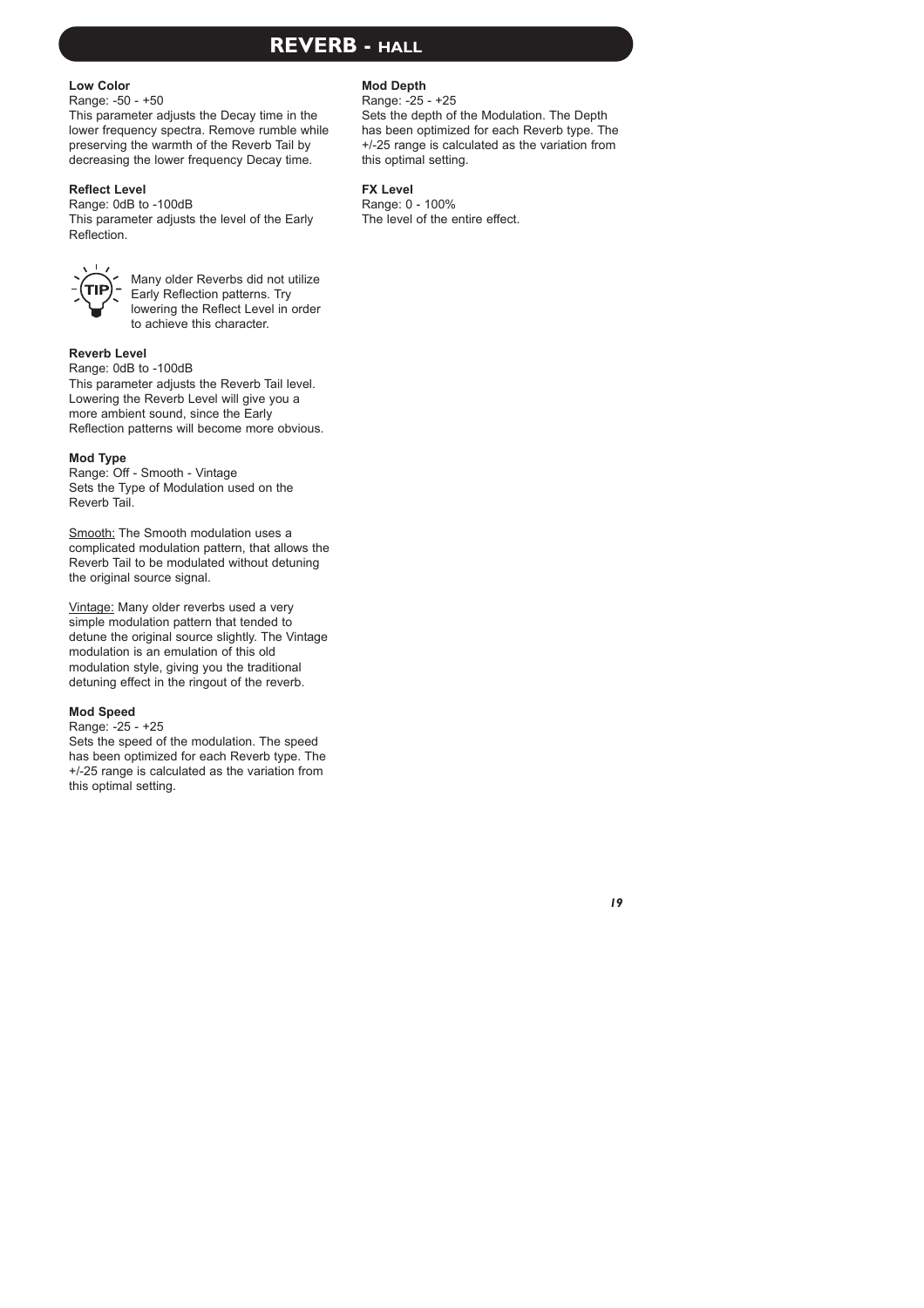# **REVERB - ROOM**

### **Room**

### **Decay**

### Range: 0.02s - 2,5s

The Decay parameter determines the length of the Reverb Tail. The length is defined as the time it takes for the Reverb Tail to decay approx 60dB.

### **Predelay**

#### Range: 0 - 100ms

A short delay placed between the Early Reflections and the Tail of the reverb. By using predelay the source material is kept clear and undisturbed by the more diffuse reverb tail.



Try to turn down the Reflect Level in order to achieve the traditional "slapback " effect on the Reverb Tail.

### **Size**

Range: Small - Medium - Large - XL (XL-Only) This parameter determines the size of the Early Reflection pattern. Try experimenting with the different sizes to hear what suits your source material best.

### **High Cut**

Range: 501.2Hz - 20kHz

Rolls off high frequencies with a slope of 6dB/octave. Use this to remove sibilance in the Reverb.



Try experimenting with the difference in removing high frequencies using the High Cut and the High Color parameters.

### **High Color**

Range: -50 - +50

This parameter adjusts the Decay time in the upper frequency spectra. By decreasing the upper frequency Decay time you remove sibilance while preserving the openness of the Reverb.

### **Low Color**

### Range: -50 - +50

This parameter adjusts the Decay time in the lower frequency spectra. Remove rumble while preserving the warmth of the Reverb Tail by decreasing the lower frequency Decay time.

### **Reflect Level**

Range: 0dB to -100dB This parameter adjusts the level of the Early Reflections.



Many older Reverbs did not utilize Early Reflection patterns. Try lowering the Reflect Level in order to achieve this character.

### **Reverb Level**

Range: 0dB to -100dB

This parameter adjusts the Reverb Tail level. Lowering the Reverb Level will give you a more ambient sound, since the Early Reflection patterns will become more obvious.

### **Mod**

Range: Off - On

Modulating the Reverb tail will create a more chaotic Reverb Tail, very similar to a natural room.

### **Mod Speed**

Range: -25 - +25

Sets the speed of the modulation. The speed has been optimized for each Reverb type. The +/-25 range is calculated as the variation from this optimal setting.

### **Mod Depth**

Range: -25 - +25 Sets the depth of the Modulation. The Depth has been optimized for each Reverb type. The +/-25 range is calculated as the variation from this optimal setting.

### **FX Level**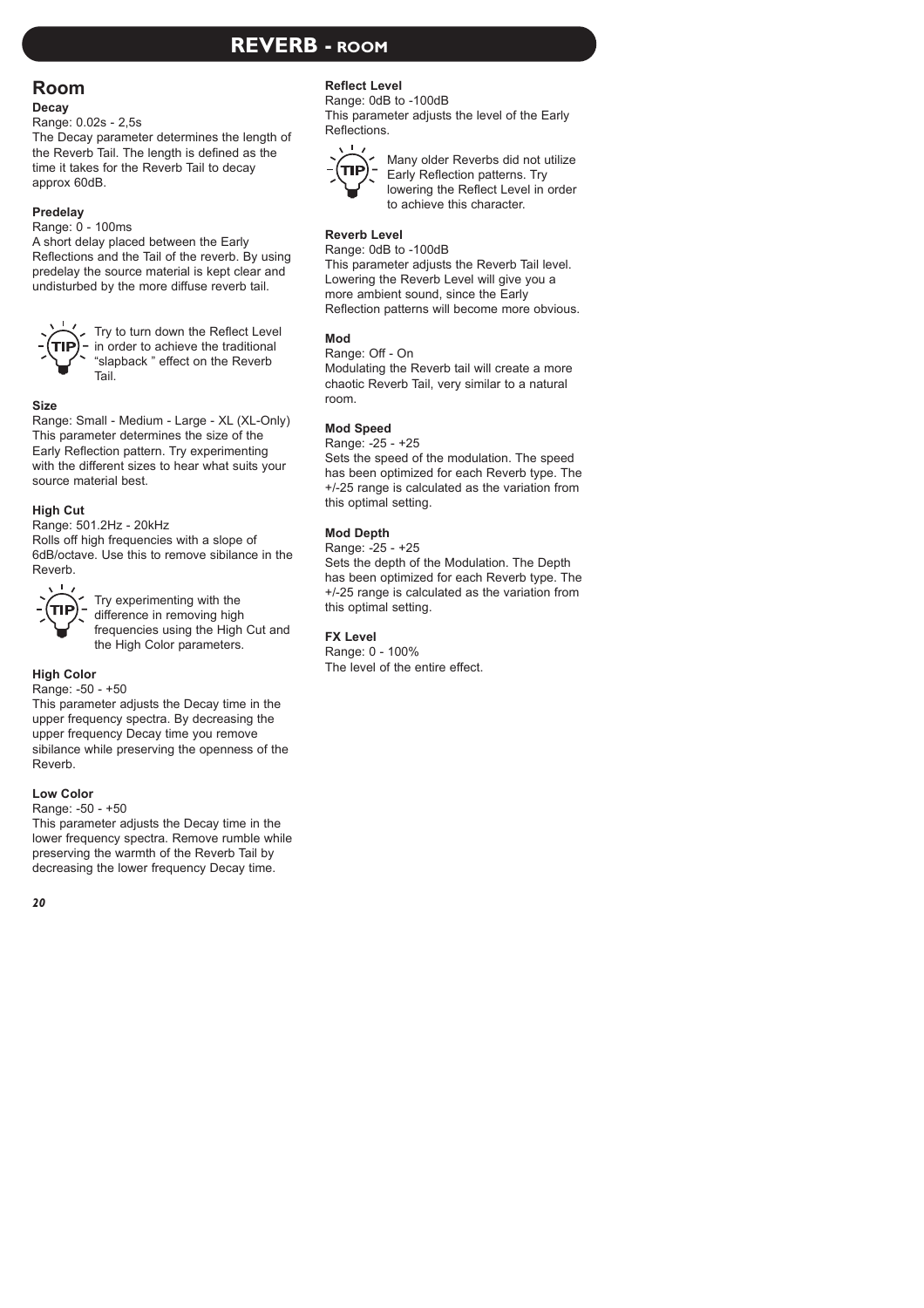### **Small Room**

### **Decay**

Range: 0.02s - 2.5s

The Decay parameter determines the length of the Reverb Tail. The length is defined as the time it takes for the Reverb Tail to decay approx 60dB.

### **Predelay**

Range: 0 - 100ms

A short delay placed between the Early Reflections and the Tail of the reverb. By using predelay the source material is kept clear and undisturbed by the more diffuse reverb tail.



Try to turn down the Reflect Level in order to achieve the traditional "slapback " effect on the Reverb Tail.

### **Size**

Range: Small - Medium - Large - XL This parameter determines the size of the Early Reflection pattern. Try experimenting with the different sizes to hear what suits your source material best.

### **High Cut**

Range: 501.2Hz - 20kHz Rolls off high frequencies with a slope of 6dB/octave. Use this to remove sibilance in the Reverb.



Try experimenting with the difference in removing high frequencies using the High Cut and the High Color parameters.

### **High Color**

Range: -50 - +50

This parameter adjusts the Decay time in the upper frequency spectra. By decreasing the upper frequency Decay time you remove sibilance while preserving the openness of the Reverb.

### **Low Color**

Range: -50 - +50

This parameter adjusts the Decay time in the lower frequency spectra. Remove rumble while preserving the warmth of the Reverb Tail by decreasing the lower frequency Decay time.

### **Reflect Level**

Range: 0dB to -100dB This parameter adjusts the level of the Early Reflections.



Many older Reverbs did not utilize Early Reflection patterns. Try lowering the Reflect Level in order to achieve this character.

### **Reverb Level**

Range: 0dB to -100dB

This parameter adjusts the Reverb Tail level. Lowering the Reverb Level will give you a more ambient sound, since the Early Reflection patterns will become more obvious.

### **Mod**

Range: Off - On Modulating the Reverb tail will create a more chaotic Reverb Tail, very similar to a natural room.

### **Mod Speed**

Range: -25 - +25

Sets the speed of the modulation. The speed has been optimized for each Reverb type. The +/-25 range is calculated as the variation from this optimal setting.

### **Mod Depth**

Range: -25 - +25 Sets the depth of the Modulation. The Depth has been optimized for each Reverb type. The +/-25 range is calculated as the variation from this optimal setting.

### **FX Level**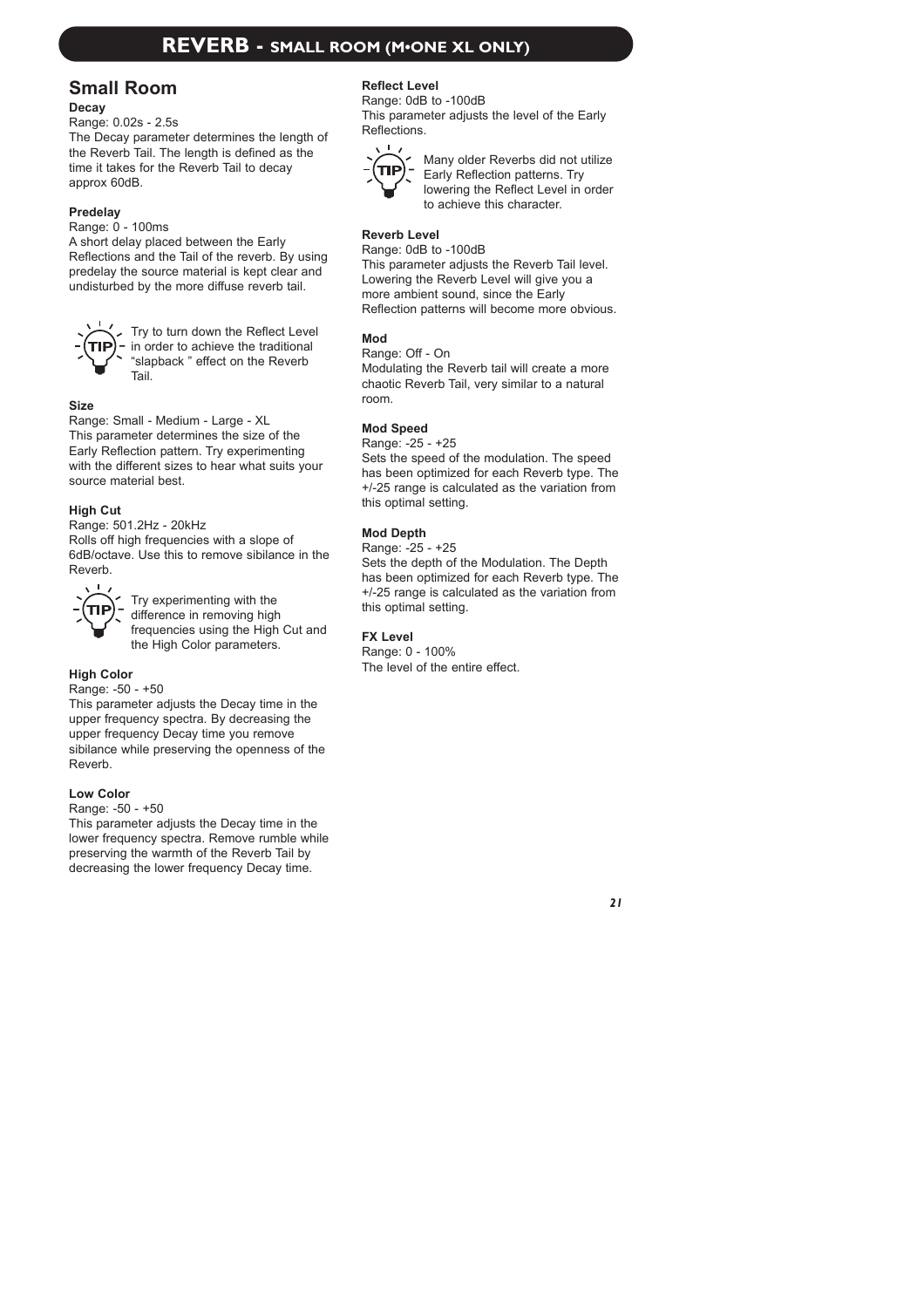### **REVERB - PLATE**

### **Plate 1**

### **Decay**

Range: 0.02s - 20s

The Decay parameter determines the length of the Reverb Tail. The length is defined as the time it takes for the Reverb Tail to decay approx 60dB.

### **Predelay**

Range: 0 - 100ms

A short delay placed between the Early Reflections and the Tail of the reverb. By using predelay the source material is kept clear and undisturbed by the more diffuse reverb tail.



Try to turn down the Reflect Level in order to achieve the traditional "slapback " effect on the Reverb Tail.

### **Size**

Range: Small - Medium - Large - XL (XL-Only) This parameter determines the size of the Early Reflection pattern. Try experimenting with the different sizes to hear what suits your source material best.

### **High Cut**

Range: 501.2Hz - 20kHz

Rolls off high frequencies with a slope of 6dB/octave. Use this to remove sibilance in the Reverb.



Try experimenting with the difference in removing high frequencies using the High Cut and the High Color parameters.

### **High Color**

#### Range: -50 - +50

This parameter adjusts the Decay time in the upper frequency spectra. By decreasing the upper frequency Decay time you remove sibilance while preserving the openness of the Reverb.

### **Low Color**

Range: -50 - +50

This parameter adjusts the Decay time in the lower frequency spectra. Remove rumble while preserving the warmth of the Reverb Tail by decreasing the lower frequency Decay time.

### **Reflect Level**

Range: 0dB to -100dB This parameter adjusts the level of the Early Reflections.



Many older Reverbs did not utilize Early Reflection patterns. Try lowering the Reflect Level in order to achieve this character.

### **Reverb Level**

Range: 0dB to -100dB

This parameter adjusts the Reverb Tail level. Lowering the Reverb Level will give you a more ambient sound, since the Early Reflection patterns will become more obvious

### **Mod Speed**

Range: -25 - +25

Sets the speed of the modulation. The Speed has been optimized for each Reverb type. The +/-25 range is calculated as the variation from this optimal setting.

### **Mod Depth**

Range: -25 - +25

Sets the depth of the Modulation. The Depth has been optimized for each Reverb type. The +/-25 range is calculated as the variation from this optimal setting.

### **FX Level**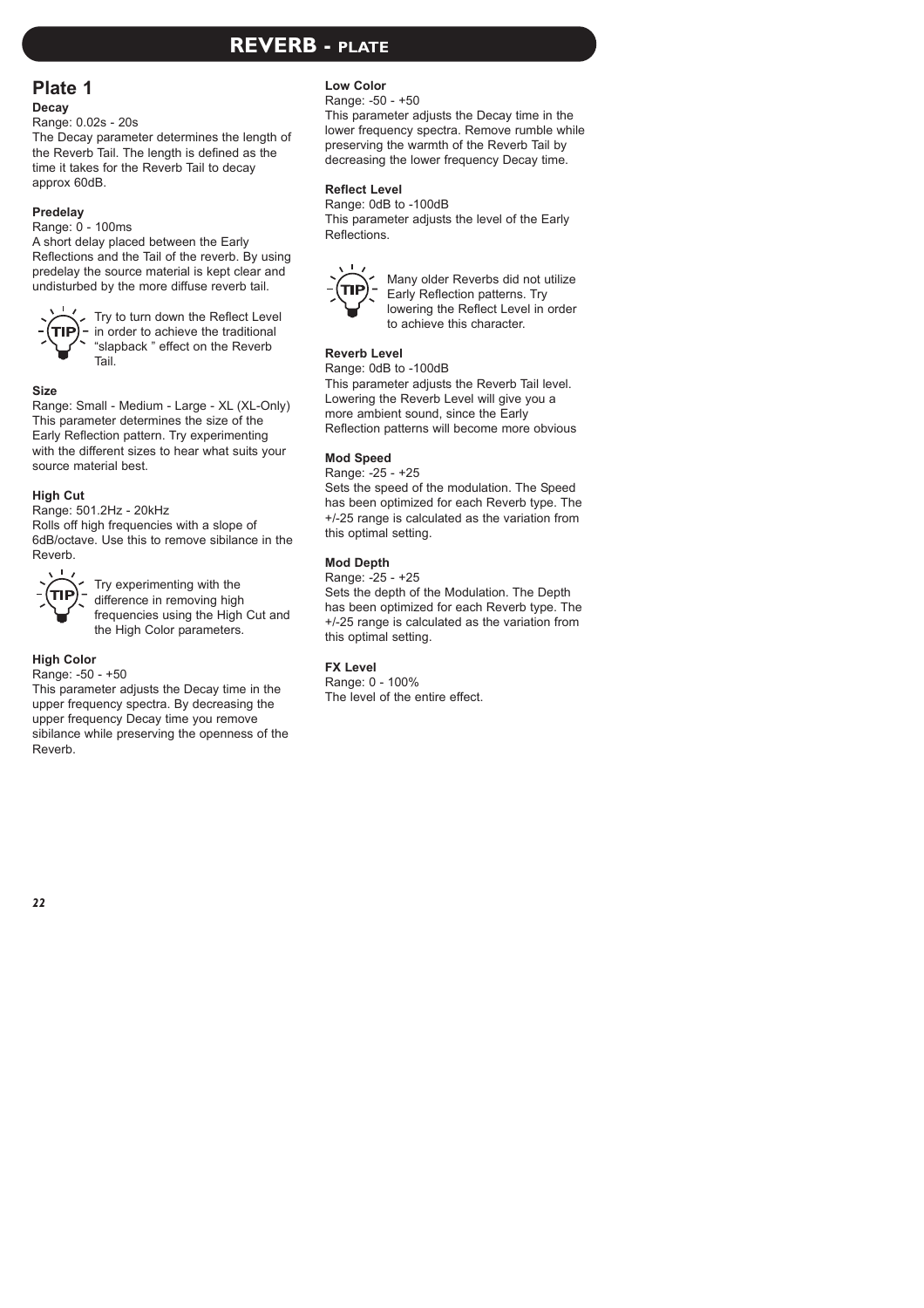# **REVERB - PLATE**

### **Plate 2**

### **Decay**

Range: 0.02s - 20s

The Decay parameter determines the length of the Reverb Tail. The length is defined as the time it takes for the Reverb Tail to decay approximately 60dB.

### **Predelay**

Range: 0 - 100ms

A short delay placed between the Early Reflections and the Tail of the reverb. By using predelay the source material is kept clear and undisturbed by the more diffuse reverb tail.



Try to turn down the Reflect Level in order to achieve the traditional "slapback " effect on the Reverb Tail.

### **Size**

Range: Small - Medium - Large - XL (XL-Only) This parameter determines the size of the Early Reflection pattern. Try experimenting with the different sizes to hear what suits your source material best.

### **High Cut**

Range: 501.2Hz - 20kHz Rolls off high frequencies with a slope of 6dB/octave. Use this to remove sibilance in the Reverb.



Try experimenting with the difference in removing high frequencies using the High Cut and the High Color parameters.

### **High Color**

Range: -50 - +50

This parameter adjusts the Decay time in the upper frequency spectra. By decreasing the upper frequency Decay time you remove sibilance while preserving the openness of the Reverb.

### **Low Color**

Range: -50 - +50

This parameter adjusts the Decay time in the lower frequency spectra. Remove rumble while preserving the warmth of the Reverb Tail by decreasing the lower frequency Decay time.

### **Reflect Level**

Range: 0dB to -100dB This parameter adjusts the level of the Early Reflections.



Many older Reverbs did not utilize Early Reflection patterns. Try lowering the Reflect Level in order to achieve this character.

### **Reverb Level**

Range: 0dB to -100dB

This parameter adjusts the Reverb Tail level. Lowering the Reverb Level will give you a more ambient sound, since the Early Reflection patterns will become more obvious

### **Mod**

Range: Off - On Modulating the Reverb tail will create a more chaotic Reverb Tail, very similar to a natural room.

### **Mod Speed**

Range: -25 - +25

Sets the speed of the modulation. The Speed has been optimized for each Reverb type. The +/-25 range is calculated as the variation from this optimal setting.

### **Mod Depth**

Range: -25 - +25

Sets the depth of the Modulation. The Depth has been optimized for each Reverb type. The +/-25 range is calculated as the variation from this optimal setting.

### **FX Level**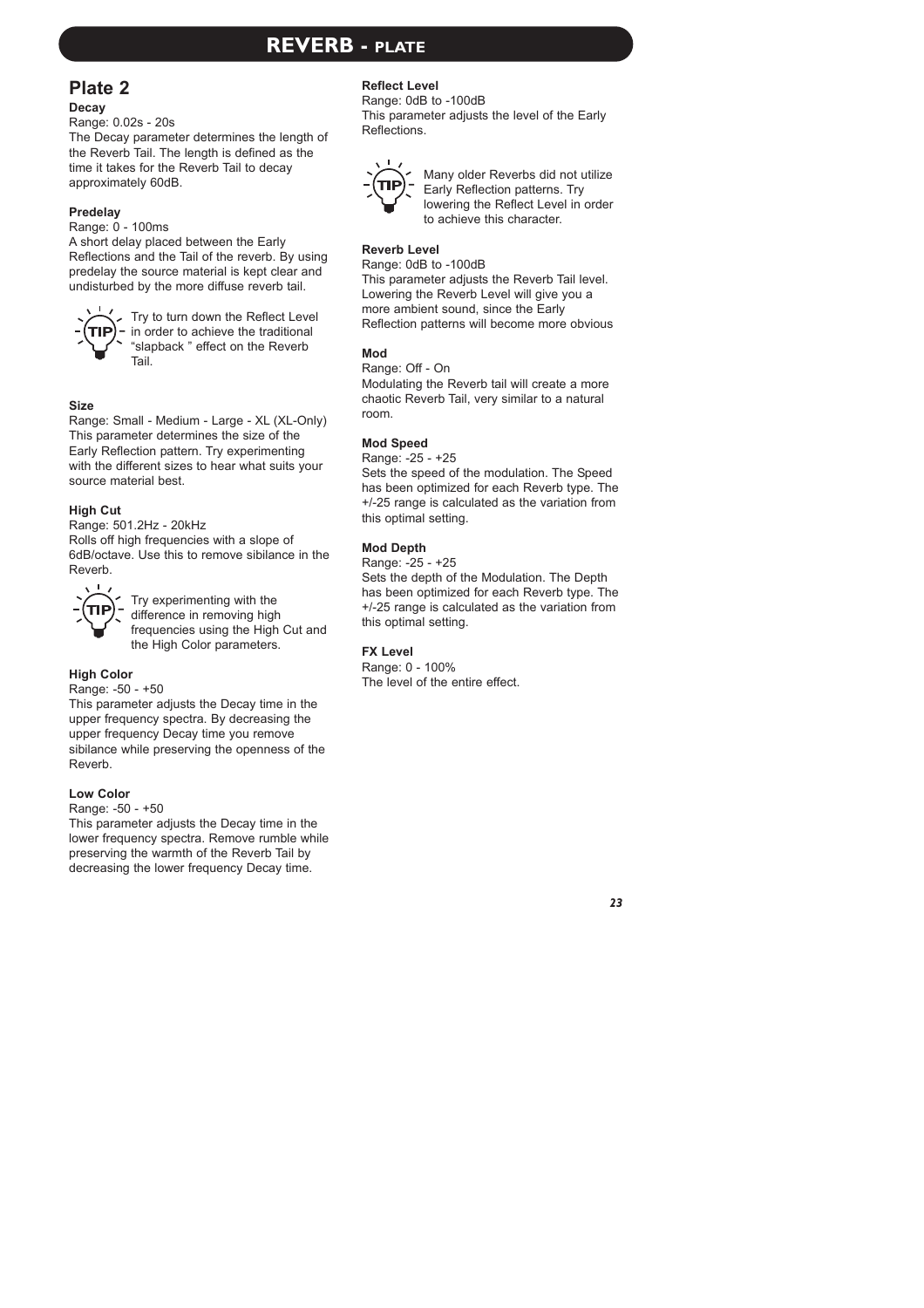# **REVERB - SPRING**

### **Spring**

A reverb algorithm designed to reproduce the sound of the old spring reverbs, such as the ones used in vintage guitar amps.

### **Decay**

Range: 0.02s - 20s

The Decay parameter determines the length of the Reverb Tail. The length is defined as the time it takes for the Reverb Tail to decay approximately 60dB.

### **Predelay**

Range: 0 - 100ms

A short delay placed between the direct signal and the Tail of the reverb. By using predelay the source material is kept clear and undisturbed by the more diffuse reverb tail.

### **High Cut**

Range: 501.2Hz - 20kHz Rolls off high frequencies with a slope of 6dB/octave. Use this to remove sibilance in the Reverb.



Try experimenting with the difference in removing high frequencies using the High Cut and the High Color parameters.

### **High Color**

Range: -50 - +50

This parameter adjusts the Decay time in the upper frequency spectra. By decreasing the upper frequency Decay time you remove sibilance while preserving the openness of the Reverb.

### **Low Color**

Range: -50 - +50

This parameter adjusts the Decay time in the lower frequency spectra. Remove rumble while preserving the warmth of the Reverb Tail by decreasing the lower frequency Decay time.

### **FX Level**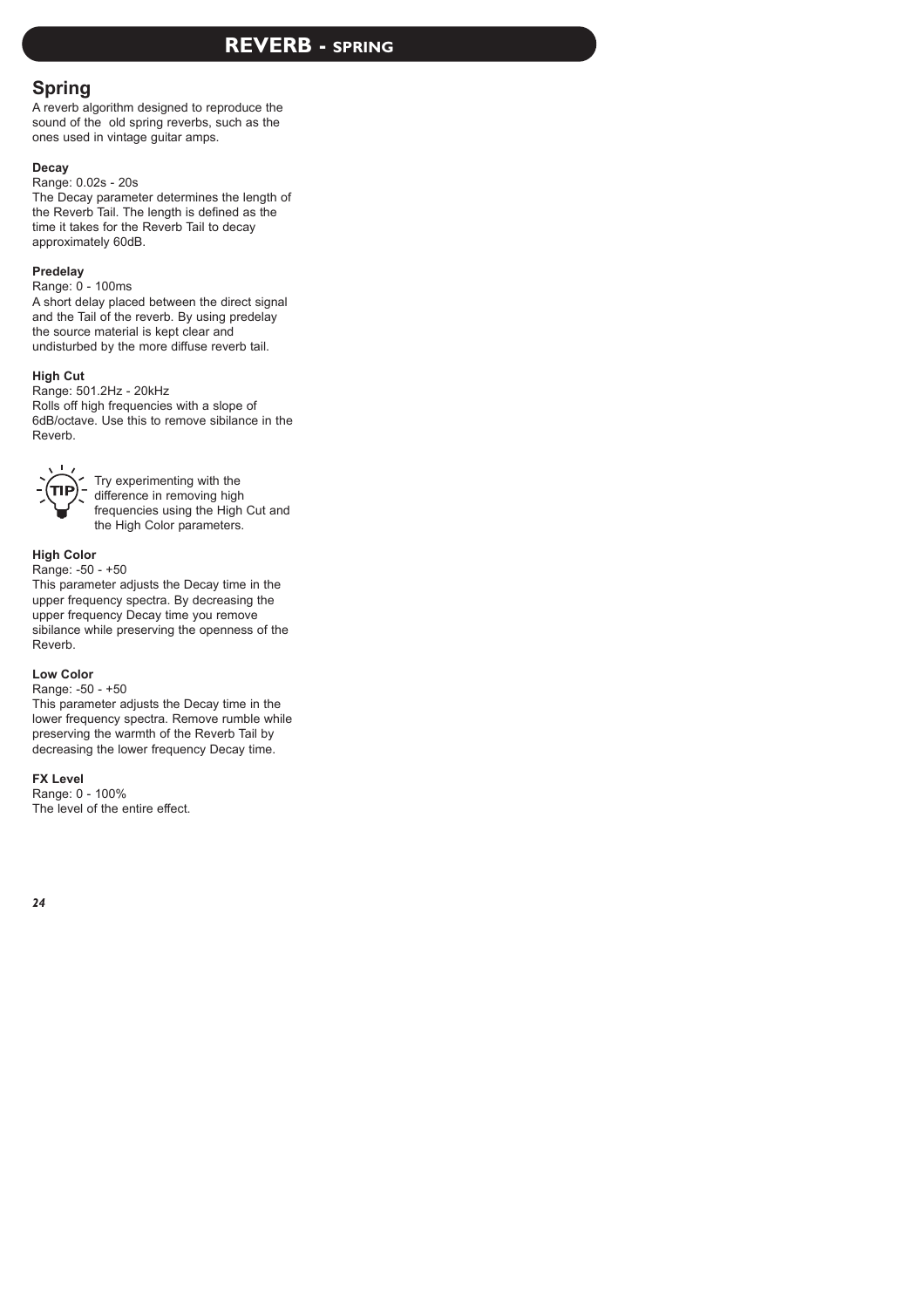# **REVERB - LIVE**

# **Live**

### **Decay**

Range: 0.02s - 20s

The Decay parameter determines the length of the Reverb Tail. The length is defined as the time it takes for the Reverb Tail to decay approximately 60dB.

### **Predelay**

Range: 0 - 100ms

A short delay placed between the Early Reflections and the Tail of the reverb. By using predelay the source material is kept clear and undisturbed by the more diffuse reverb tail.



Try to turn down the Reflect Level in order to achieve the traditional "slapback " effect on the Reverb Tail.

### **Size**

Range: Small - Medium - Large - XL (XL-Only) This parameter determines the size of the Early Reflection pattern. Try experimenting with the different sizes to hear what suits your source material best.

### **High Cut**

Range: 501.2Hz - 20kHz Rolls off high frequencies with a slope of 6dB/octave. Use this to remove sibilance in the Reverb.



Try experimenting with the difference in removing high frequencies using the High Cut and the High Color parameters.

### **High Color**

Range: -50 - +50

This parameter adjusts the Decay time in the upper frequency spectra. By decreasing the upper frequency Decay time you remove sibilance while preserving the openness of the Reverb.

### **Low Color**

Range: -50 - +50

This parameter adjusts the Decay time in the lower frequency spectra. Remove rumble while preserving the warmth of the Reverb Tail by decreasing the lower frequency Decay time.

### **Reflect Level**

Range: 0dB to -100dB This parameter adjusts the level of the Early Reflection.



Many older Reverbs did not utilize Early Reflection patterns. Try lowering the Reflect Level in order to achieve this character.

### **Reverb Level**

Range: 0dB to -100dB This parameter adjusts the Reverb Tail level. Lowering the Reverb Level will give you a more ambient sound, since the Early Reflection patterns will become more obvious

### **Mod Speed**

Range: -25 - +25

Sets the speed of the modulation. The speed has been optimized for each Reverb type. The +/-50 range is calculated as the variation from this optimal setting.

### **Mod Depth**

Range: -25 - +25

Sets the depth of the Modulation. The Depth has been optimized for each Reverb type. The +/-50 range is calculated as the variation from this optimal setting.

### **FX Level**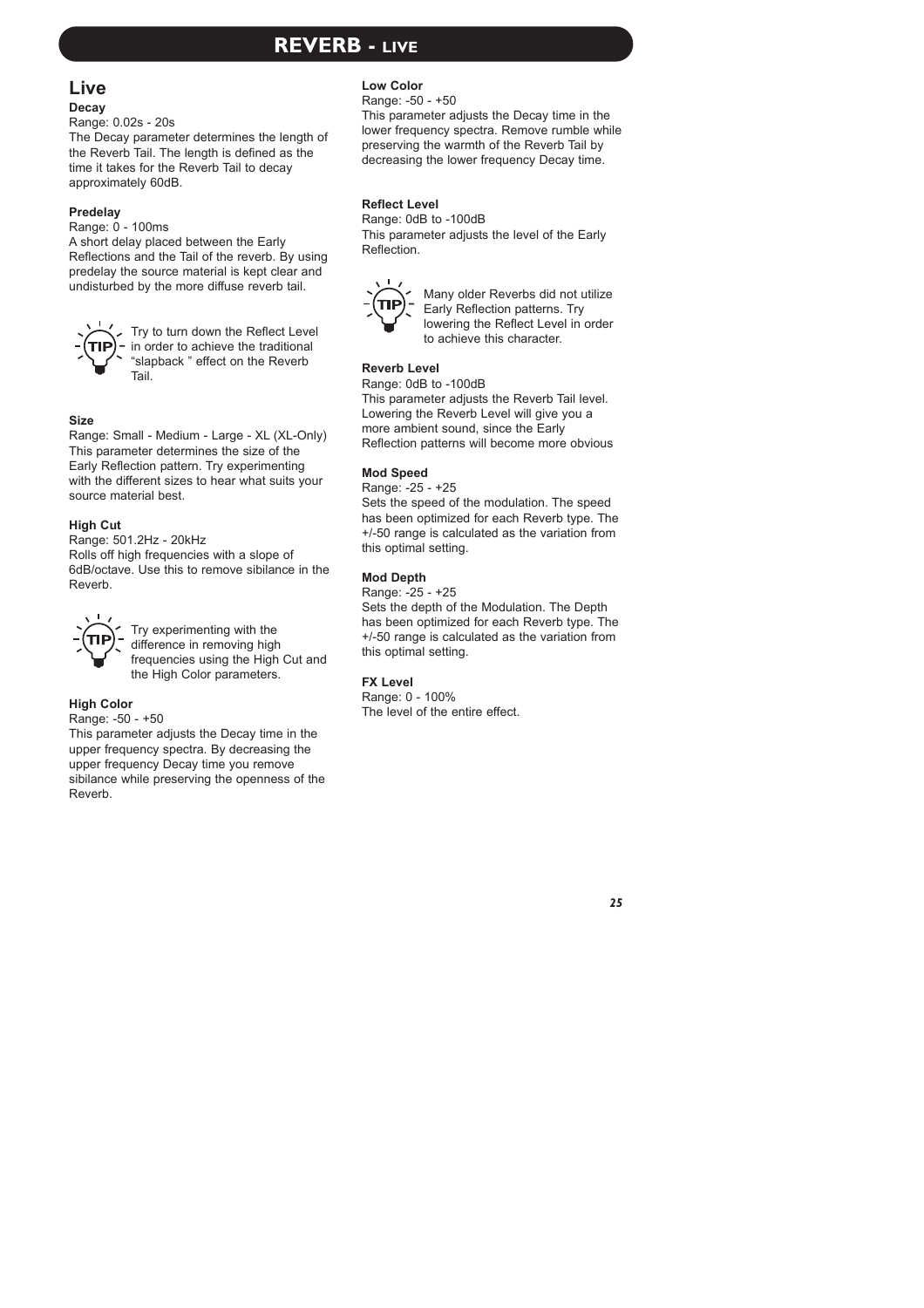### **Ambience**

As opposed to the Spring reverb, the Ambience algorithm is a very natural sounding reverb.

### **Decay**

Range: 0.02s - 2,5s

The Decay parameter determines the length of the Reverb Tail. The length is defined as the time it takes for the Reverb Tail to decay approximately 60dB.

### **Predelay**

Range: 0 - 100ms

A short delay placed between the Early Reflections and the Tail of the reverb. By using predelay the source material is kept clear and undisturbed by the more diffuse reverb tail.



Try to turn down the Reflect Level in order to achieve the traditional "slapback " effect on the Reverb Tail.

### **Size**

Range: Small - Medium - Large - XL (XL-Only) This parameter determines the size of the Early Reflection pattern. Try experimenting with the different sizes to hear what suits your source material best.

### **High Cut**

Range: 501.2Hz - 20kHz

Rolls off high frequencies with a slope of 6dB/octave. Use this to remove sibilance in the Reverb.



Try experimenting with the difference in removing high frequencies using the High Cut and the High Color parameters.

### **High Color**

Range: -50 - +50

This parameter adjusts the Decay time in the upper frequency spectra. By decreasing the upper frequency Decay time you remove sibilance while preserving the openness of the Reverb.

### **Low Color**

Range: -50 - +50 This parameter adjusts the Decay time in the lower frequency spectra. Remove rumble while preserving the warmth of the Reverb Tail by decreasing the lower frequency Decay time.

### **Reflect Level**

Range: 0dB to -100dB This parameter adjusts the level of the Early Reflection.



Many older Reverbs did not utilize Early Reflection patterns. Try lowering the Reflect Level in order to achieve this character.

### **Reverb Level**

Range: 0dB to -100dB This parameter adjusts the Reverb Tail level. Lowering the Reverb Level will give you a

more ambient sound, since the Early Reflection patterns will become more obvious

### **Mod**

Range: Off - On

Switches the Modulation function On/Off. Modulating the Reverb tail will create a more chaotic Reverb Tail, very similar to a natural room.

### **Mod Speed**

Range: -25 - +25

Sets the speed of the modulation. The Speed has been optimized for each Reverb type. The +/-25 range is calculated as the variation from this optimal setting.

### **Mod Depth**

Range: -25 - +25

Sets the depth of the Modulation. The Depth has been optimized for each Reverb type. The +/-25 range is calculated as the variation from this optimal setting.

### **FX Level**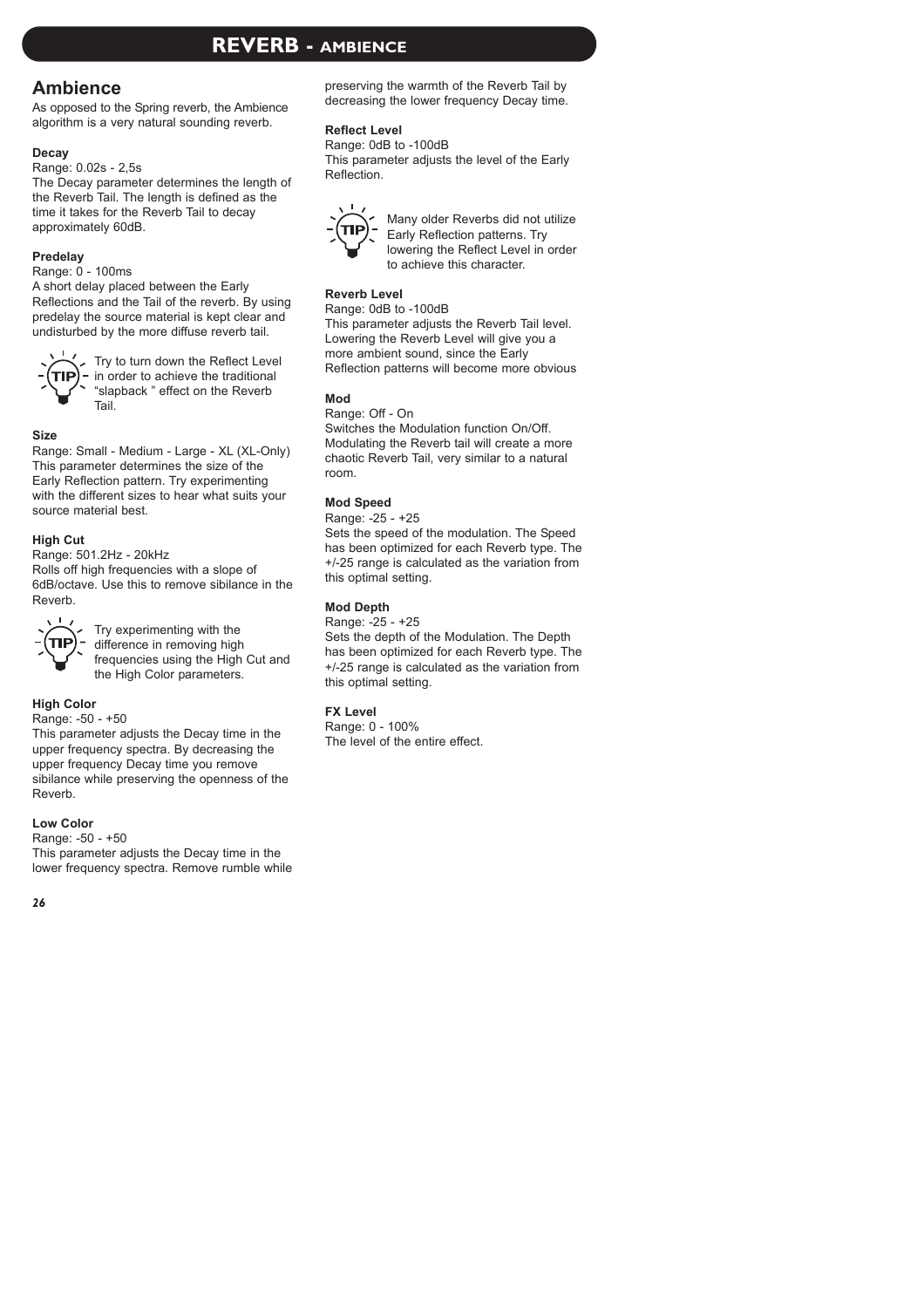## **DELAY - ONE TAP & TWO TAP**

### **One Tap**

The One Tap Delay mode operates with one delay line only.

### **Delay Time**

Range: 0 - 4000ms The length of the the Delay time.

### **Feedback**

Range: -100 to +100 Controls the amount of signal that is routed back to the Input of the algorithm. The higher Feedback value the more repeats you will get.

### **Pan**

Range: 50L - 50R Controls the panning of the selected voice.

### **High Cut**

Range: 500Hz - 20kHz High Cut filter that allows you to reduce the high frequencies of the Delay Taps. This gives you softer and more analog sounding Delay Taps which in some cases will seem less disturbing in the overall sound, than a delay with no High Cut.

### **Low Cut**

Range: 19.9Hz - 2kHz

Low Cut filter reducing the low end frequencies of the Delay Taps. When using delay on signals with low frequencies a full-range delay might introduce a less tight feeling in the low frequencies. Use the Low Cut filter to avoid this.

### **FX Level**

Range: 0 - 100% The over all level of the Delay.

### **Two Tap**

The Two Tap Delay mode operates with two Taps, each with its own set of parameters.

### **Delay Time 1+2**

Range: 0 - 4000ms The Delay time of the Delay tap.

### **Offset**

Range: 0-200ms Offsets the Delay in the right Channel.

### **Feedback 1+ 2**

Range: -100 to +100 Controls the amount of signal that is routed back to the Input of the algorithm. The higher the Feedback value the more repeats you will get.

### **Level 1+2**

Range: -100 - 0dB The level of the selected Tap.

### **Pan 1+2**

Range: 50L - 50R Controls the panning of the selected voice.

### **High Cut**

Range: 500Hz - 20kHz

High Cut filter that allows you to reduce the high frequencies of the Delay Taps. This gives you softer and more analog sounding Delay Taps which in some cases will seem less disturbing in the overall sound than a delay with no High Cut.

### **Low Cut**

Range: 19.9Hz - 2kHz

Low Cut filter reducing the low end frequencies of the Delay Taps. When using delay on signals with low frequencies a full-range delay might introduce a less tight feeling in the low frequencies. Use the Low Cut filter to avoid this.

### **FX Level**

Range: 0 - 100% The overall level of the Delay.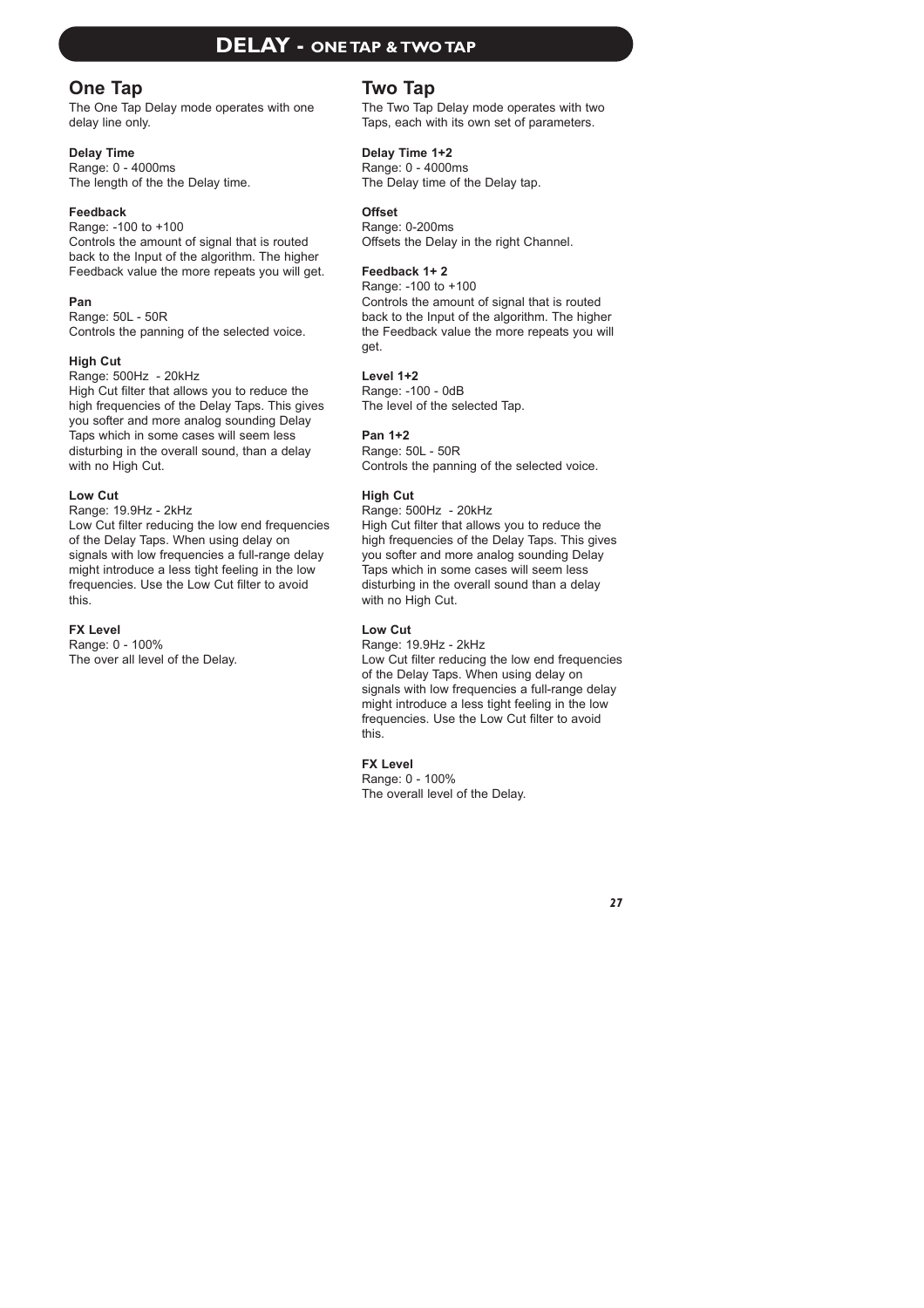### **DELAY - PINGPONG (M•ONE XL ONLY)**

### **Ping Pong**

**Delay time** Range: 0 to 1800ms The time between the repetitions.

### **Feedback**

Range: 0 to 100% Determines how many repetitions there will be.

### **Width**

Range: -100 to 100% The Width parameter determines whether the Left or Right repetitions is panned 100% or not. 10 is the most extreme setting but also the most disturbing in the overall sound. Experiment with this.

### **FB Hi Cut - Feedback Hi Cut**

Range: 2.00kHz to 20kHz Attenuates the frequencies over the set frequency thereby giving you a more analog Delay sound that in many cases will blend better in the overall sound.

### **FB Lo Cut**

Range: 19.95Hz to 2.00kHz Attenuates the frequencies below the set frequency.

### **FX Level**

Range: 0 - 100% The over all level of the Delay.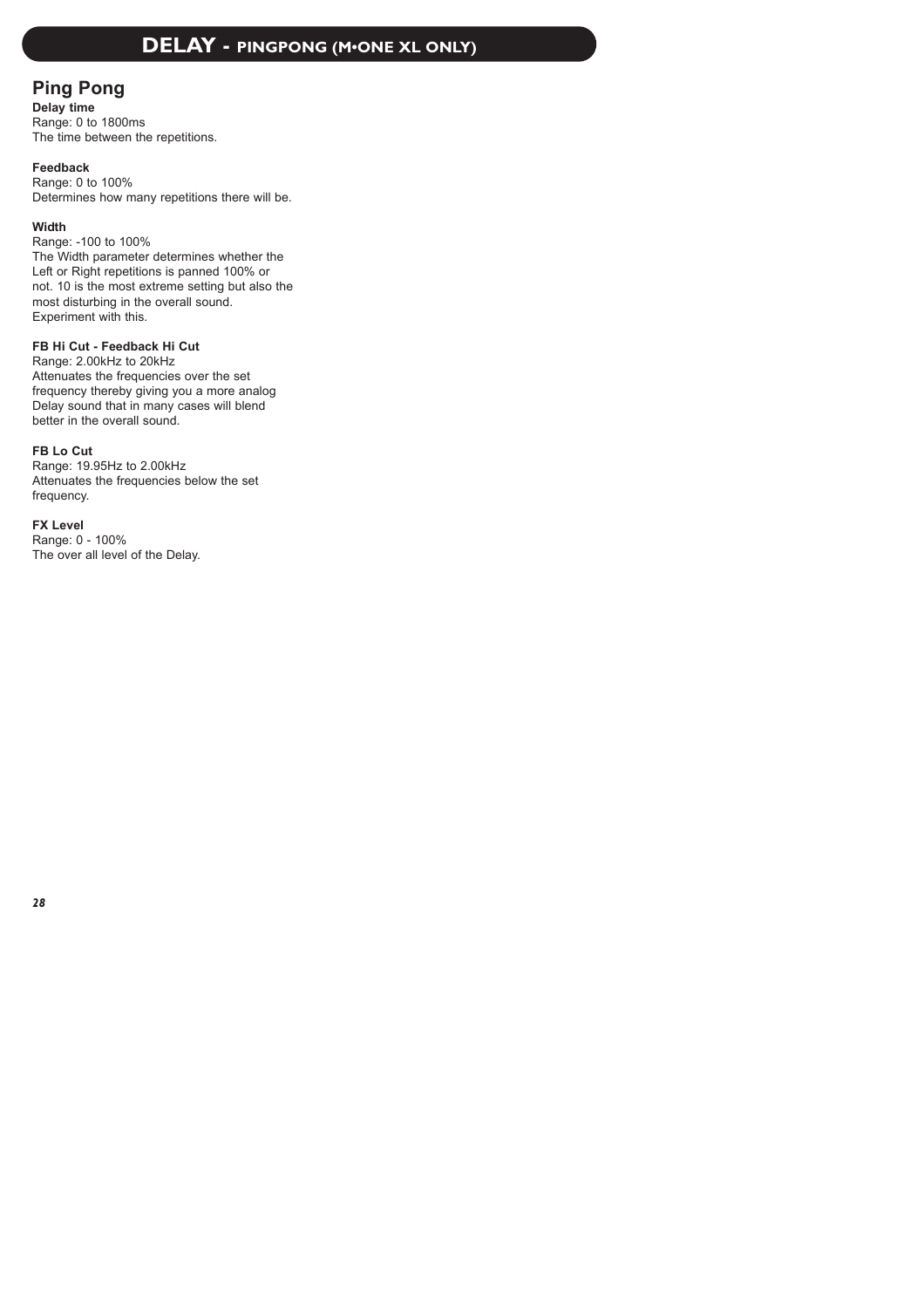# **CHORUS - CLASSIC & 4 VOICE**

# **Classic**

A Chorus/Flanger is basically a delay being pitch-modulated by an LFO (Low Frequency Oscillator).

The M•ONE Classic Chorus is based on 2 voices and produces a smooth natural sounding chorus.



### **Speed**

Range: 0.05 - 19.2Hz The Speed of the Chorus. Also known as "Rate".

### **Depth**

Range: 0 - 100% The Depth of the Chorus. Also known as "Intensity".

### **Delay**

Range: 0 - 100ms A Chorus is basically a delay being pitchmodulated by an LFO (Low Frequency Oscillator). The typical Delay time used in a Chorus is around 10ms.

### **FX Lev**

Range: 0 -100% The level of the Chorus effect.

### **4-Voice**

The 4-voice Chorus is based on two Classic Chorus blocks connected in serial, phasereversed and with a fixed Delay time. This gives you twice the amount on "voices" and produces a much thicker sounding Chorus effect compared to the Classic algorithm.

### **Speed**

Range: 0.05 - 19.2Hz The speed of the Chorus. Also known as "Rate".

### **Depth**

Range: 0 - 100% The depth of the Chorus. also known as "Intensity".

### **FX Lev**

Range: 0 -100% The level of the Chorus effect.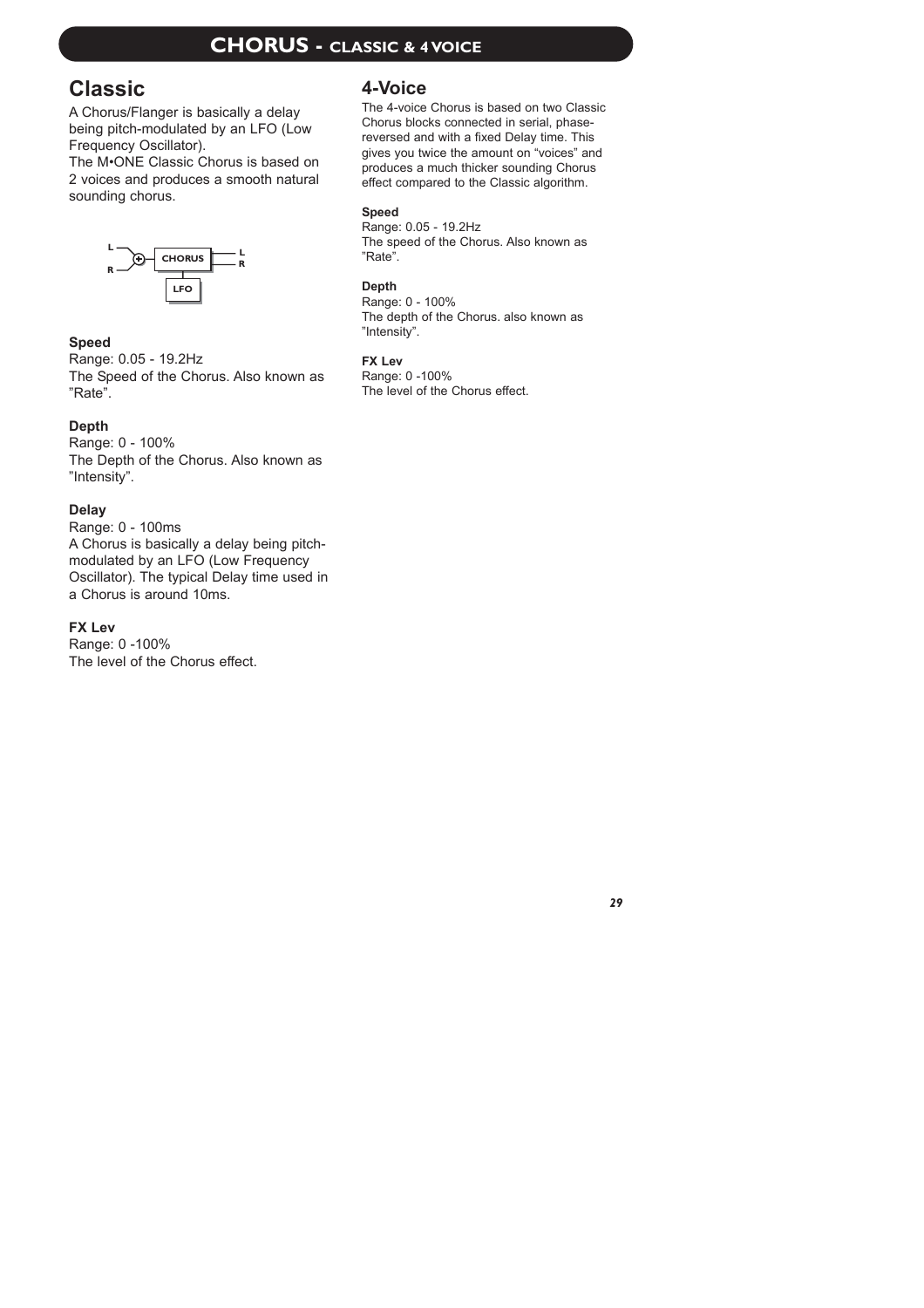# **FLANGE - CLASSIC & 4 VOICE**

### **Classic**

A Chorus/Flanger is basically a delay being pitch-modulated by an LFO (Low Frequency Oscillator).

The M•ONE Classic Flanger is based on 2 voices.



### **Speed**

Range: 0.05 - 19.2Hz The speed of the Flanger. Also known as "Rate".

### **Depth**

Range: 0 - 100% The depth of the Flanger. also known as "Intensity".

### **Feedback**

Range: -100 to +100

The amount of processed signal that is fed back to the Input of the algorithm. When the feedback value is negative, the Feedback signal is phase reversed.

### **Delay**

Range: 0 - 100ms The typical delay used in a Flanger is around 5ms.

### **FX Lev**

Range: 0 -100% The level of the Flanger effect.

### **4-Voice**

The 4-voice Flanger is based on two Classic Flanger blocks connected in serial, phasereversed and with a fixed Delay time. This gives you twice the amount on "voices" and produces a much thicker sounding Flange effect compared to the Classic algorithm.

### **Speed**

Range: 0.05 - 19.2Hz The speed of the Flanger. Also known as "Rate".

### **Depth**

Range: 0 - 100% The depth of the Flanger. also known as "Intensity".

### **Feedback**

Range: -100 - 100 The amount of processed signal that is fed back to the Input of the algorithm. When the feedback value is negative, the Feedback signal is phase reversed.

### **FX Lev**

Range: 0 -100% The level of the Flanger effect.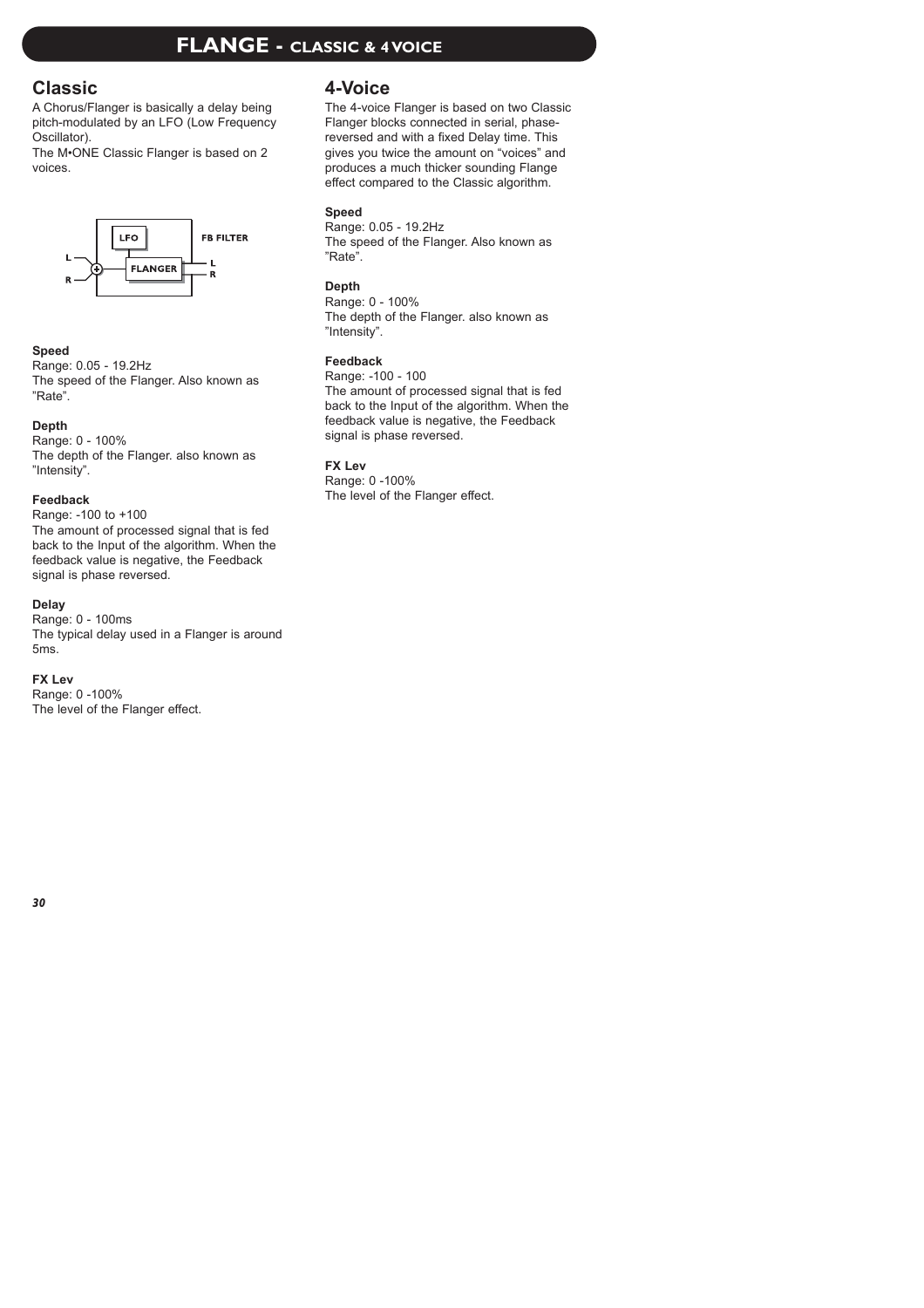### **PITCH - DETUNE & PITCH SHIFT**

### **Pitch Detune**

Pitch Detune is similar to the Pitch algorithm meaning that a fixed voice is added to the signal. However the range in a Detune algorithm is considerably lower and is often used to create a wide sound as opposed to a second voice.

By using approx. 5-10 cent of Detune amount you will get a chorus sounding effect without the modulating/swirling motion that is so characteristic for the chorus, but in some cases disturbs the clarity of the sound.

### **Pitch 1+2**

Range: -50 - 50 cent The pitch value of the selected voice.

**Level 1+2** Range: -100 - 0dB The level of the selected voice.

**Pan 1+2**

Range: 50L to 50R Controls the panning of the selected voice.

**Delay 1+2** Range: 0 - 100ms The Delay time of the selected voice.

**FX Level**  Range: 0 - 100% The level of the entire effect.

# **Pitch Shift**

The M•ONE Pitch algorithm allows you to add 2 separate fixed voices to the source signal. In the following parameter description these are referred to as 1 and 2.



### **Pitch 1**

Range: -1200 - 1200 cent Determines the pitch value of the first fixed voice.

As 100 cent is one semitone you are able to add a second voice withing the range of +/ one whole octave.

### **Level 1**

Range: -100 - 0dB The level of the added voice.

**Pan 1**

Range: 50L to 50R Controls the panning of the first voice.

**Delay 1** Range: 0 - 100ms The Delay time of the added voice.

### **Pitch 2**

Range: -1200 - 1200 cent Determines the pitch value of the second fixed voice.

**Level 2**

Range: -100 - 0dB The level of the second added voice.

### **Pan 2**

Range: 50L to 50R Controls the panning of the second voice.

**Delay 2**

Range: 0 - 100ms The Delay time of the added voice.

### **FX Lev**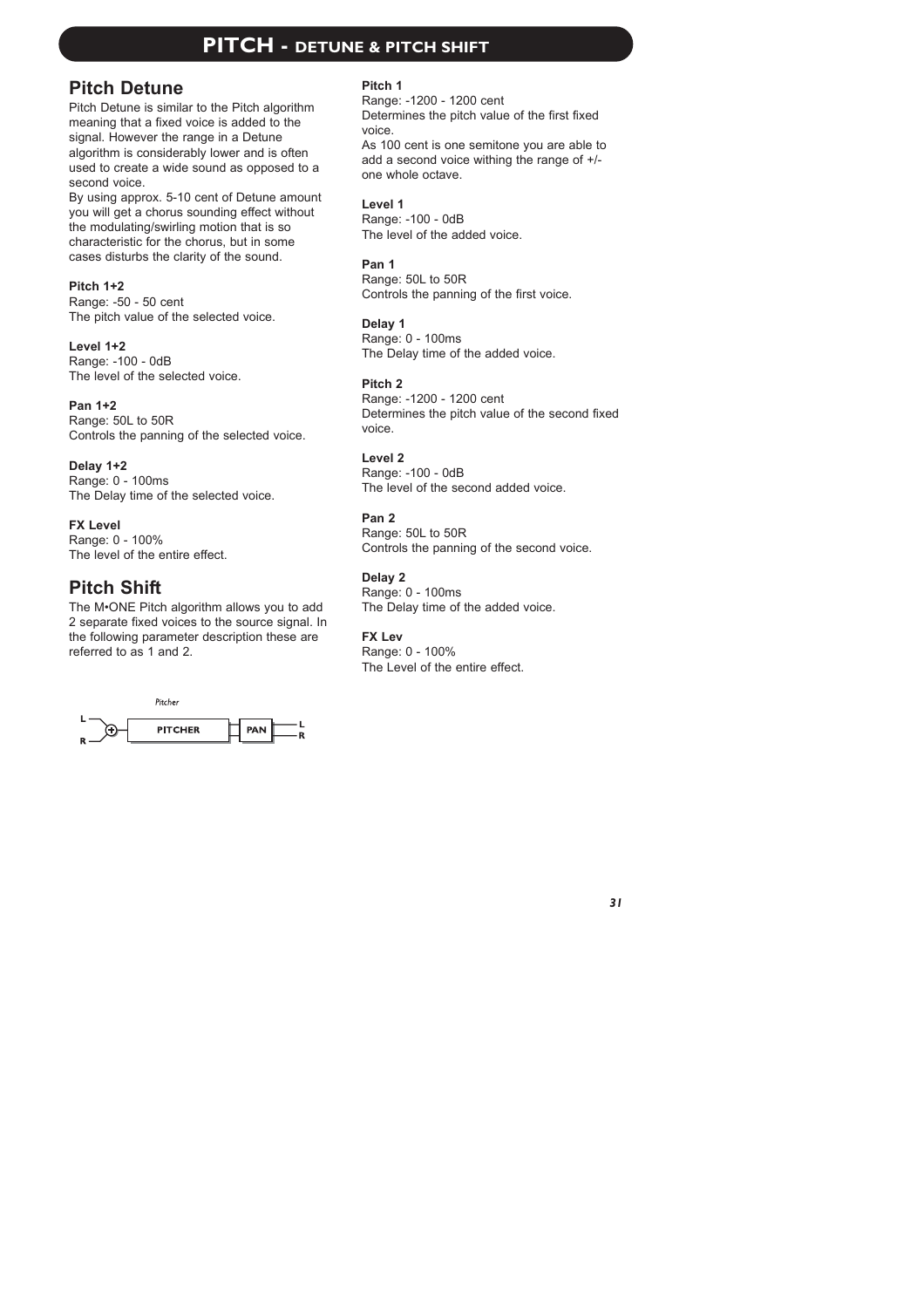# **PARAMETRIC EQUALIZER**

**The M•ONE Equalizer is a three band parametric type with an additional high and low shelving band.**

### **Low Shelving Band:**

### **Low Freq**

Range: 19.95Hz to 5.01kHz Sets the target-frequency for the Low shelving band.

### **Low Slope**

Range: 3dB/oct - 12dB/oct The Low Slope parameter sets the steepness of the Low Shelving Band curve.

### **Low Gain**

Range: -12dB - 12dB The cut or boost of the Low shelving Band.

# **Parametric Filters:**

### **Freq 1**

Range: 19.95Hz to 20kHz The target frequency for the first of the three  $F \cap$  hands.

### **BndWdth 1 - Bandwidth 1**

Range: 0.1oct - 4oct The Bandwidth of the first EQ band.

**Gain 1**

Range: -12dB - 12dB The cut or boost of this band.

### **Freq 2**

Range: 19.95Hz to 20kHz The target frequency for the second of the three EQ bands.

**BndWdth 2 - Bandwidth 2** Range: 0.1oct - 4oct The Bandwidth of the second EQ band.

**Gain 2**

Range: -12dB - 12dB The cut or boost of this band.

**Freq 3** 

Range: 19.95Hz to 20kHz The target frequency for the third of the three  $F \cap$  hands.

**BndWdth 3 - Bandwidth 3**

Range: 0.1oct - 4oct The Bandwidth of the third EQ band.

### **Gain 3**

Range: -12dB - 12dB The cut or boost of this band.

# **High Shelving Band:**

**High Freq** Range: 501.2Hz - 20kHz Sets the target frequency for the High Shelving Band.

### **High Slope**

Range: 3dB/oct - 12dB/oct The High Slope parameter sets the steepness of the High Shelving Band curve.

### **High Gain**

Range: -12dB - 12dB The cut or boost of the High Shelving Band.

### **FX Level**

Range: 0 - 100% The overall Output level of the Equalizer.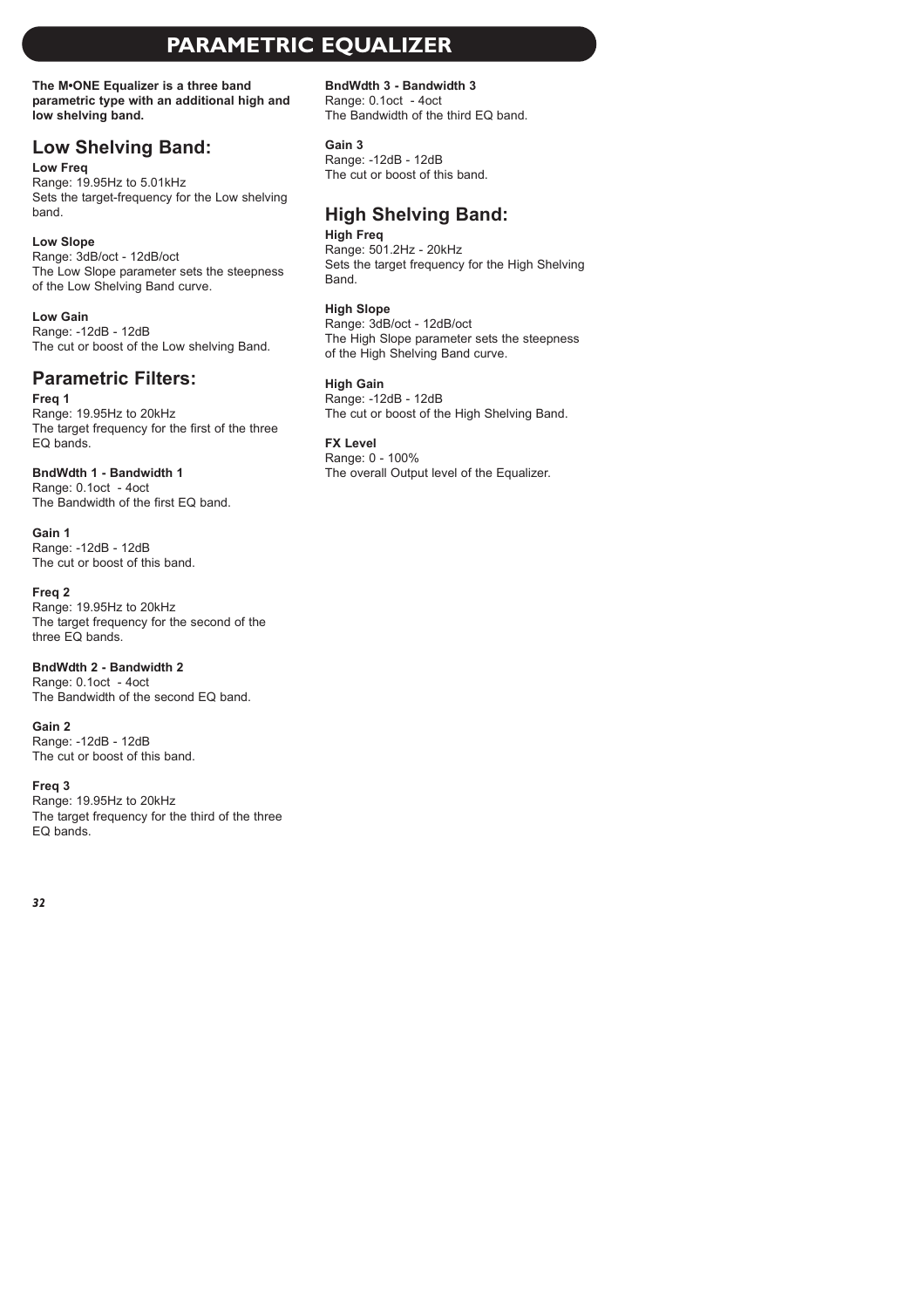### **Compressor**

A compressor is meant to reduce the dynamic content of the Input signal and thereby keep the signal at a more constant level.

### **Threshold**

Range: -60 - 0dB

When the Input signal exceeds the Threshold the Compressor will be activated. So, the lower the Threshold the more compression you will get.

### **Ratio**

Range: Off - inf: 1

The Ratio of the gain reduction. On the illustration this is the angle of the line above the Threshold point.

Example. If the Ratio is set to 4:1 it means that for every 4dB the Input level rises above the set Threshold only one dB is Output.

### **Knee Mode**

Range: Soft or Hard

The Knee mode sets the bending point of the Compressor. When Soft knee mode is selected, the Compressor will gradually reach the Ratio, while Hard knee mode will cause the Compressor to go directly from no compression to the specified Ratio.

### **Release**

Range: 10 - 100dB/sec.

Determines the time the Compressor uses to reach a gain reduction of 1:1 (no reduction) once the Input signal has dropped below the **Threshold** 

### **Gain**

Range: -100 - +30dB Use the Gain parameter to compensate for unwanted gain reduction caused by heavy compression.

### **FX Level**

Range: 0 - 100% The Output level of the Compressor

### **Limiter**

A Limiter can be conceived as a compressor with a high Ratio setting. It is primarily used to prevent fullscale overloads. A fullscale overload means hitting 0dBFS, which is the absolute max in the digital domain, and it causes a clipped and distorted signal.

### **Threshold**

Range: -60dB - 0dB When the Input signal exceeds the Threshold the Limiter will be activated. So, the lower the Threshold the more limiting you will get.

### **Ratio**

Range: Off - inf: 1

The Ratio of the gain reduction. On the illustration it is the angle of the line above the Threshold point.

Example. If the Ratio is set to 4:1 it means that for every 4dB the Input level rises above the set Threshold only 1dB is output.

### **Attack**

Range: 0.3ms - 100ms The time it takes for the Limiter to reach the gain reduction specified by the Ratio parameter when the signal is above the set **Threshold** 

### **Release**

Range: 20ms - 7.0 sec Release is the time that the Limiter uses to release the gain reduction when the signal exceeds the Threshold.

### **Gain**

Range: -100dB - 30dB Use the Gain parameter to compensate for unwanted gain reduction caused by heavy limiting.

### **FX Level**

Range: 0 - 100% The Output level of the Limiter.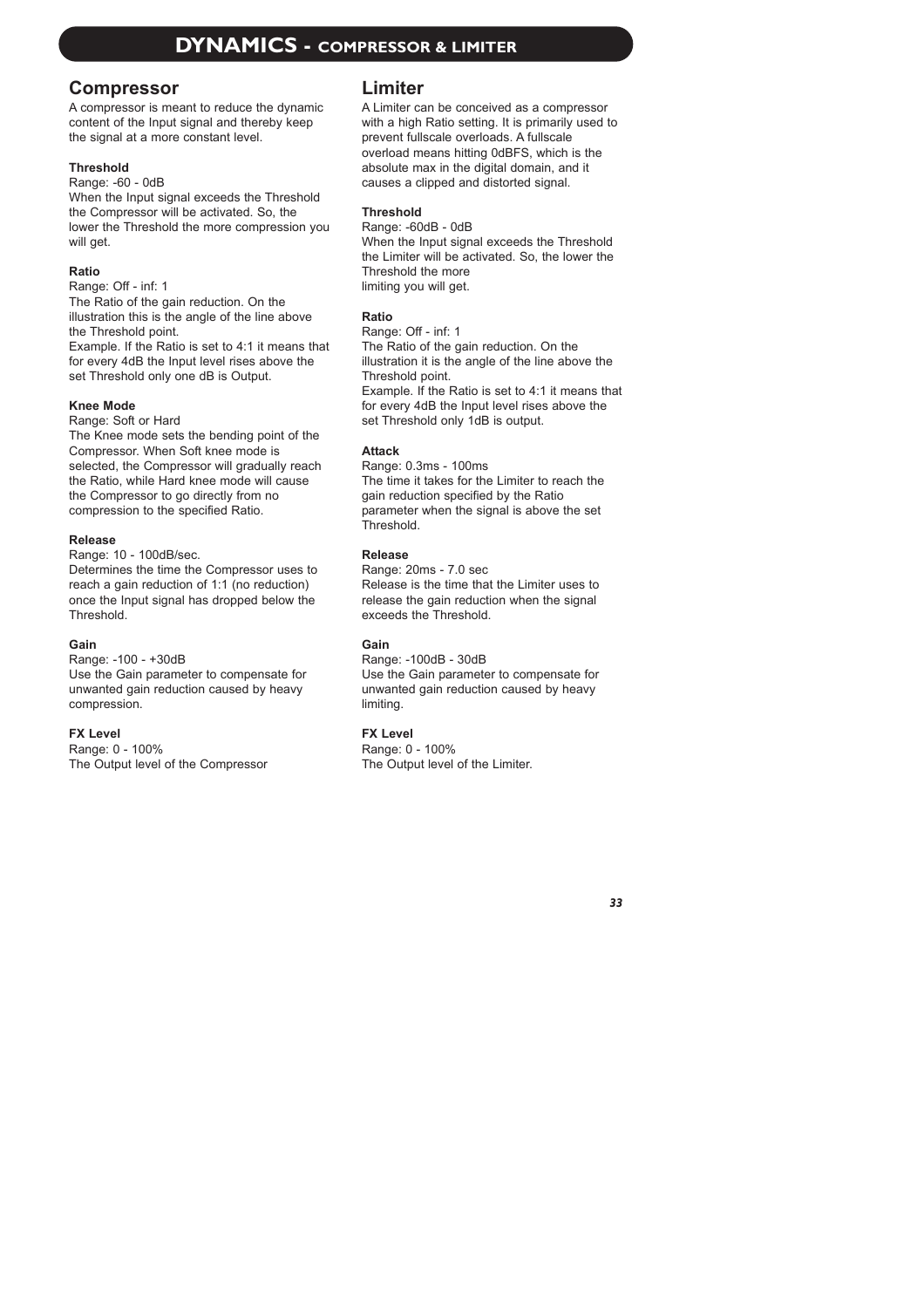# **DYNAMICS - GATE/EXPANDER**

### **Gate**

A Gate is also known as a "downward expander". Meaning that when the signal drops below a set Threshold the gate will "close" and thereby mute the signal. This is especially useful when trying to remove unwanted background noise from source material that is only periodically present. This can be anything from vocal tracks to noisy guitar-amps. You can even use it on drums to add a more percussive feeling to the track.



Range: 20ms - 7 sec. Release is the time that the Gate uses to release the gain reduction when the signal exceeds the Threshold.

### **FX Lev**

Range: 0 - 100% The Output level of the Gate.



### **Threshold**

Range: -60 - 0dB When the Input signal falls below the Threshold, the Gate starts working. This means that the higher Threshold the more gating you will get.

### **Ratio**

Range: Off - Inf:1

This is the Ratio of the gain reduction. If the Ratio is set to 4:1 it means that for every 1dB the Input signal decreases, the Output will decrease by 4dB.

When the Ratio is set to Infinite: 1, it means that when the Input signal falls below the Threshold, the Output is turned all the way down.

### **Attack**

Range: 0.5 - 100ms

The Attack time is the fallback time that the Gate uses to reach the gain reduction specified by the Ratio parameter. Example: If the Input signal suddenly drops 4dB below Threshold in no time, with the Ratio set to 4:1 and the Attack set to 20ms, the M•ONE will use 20ms to reach a total gain reduction of 16dB.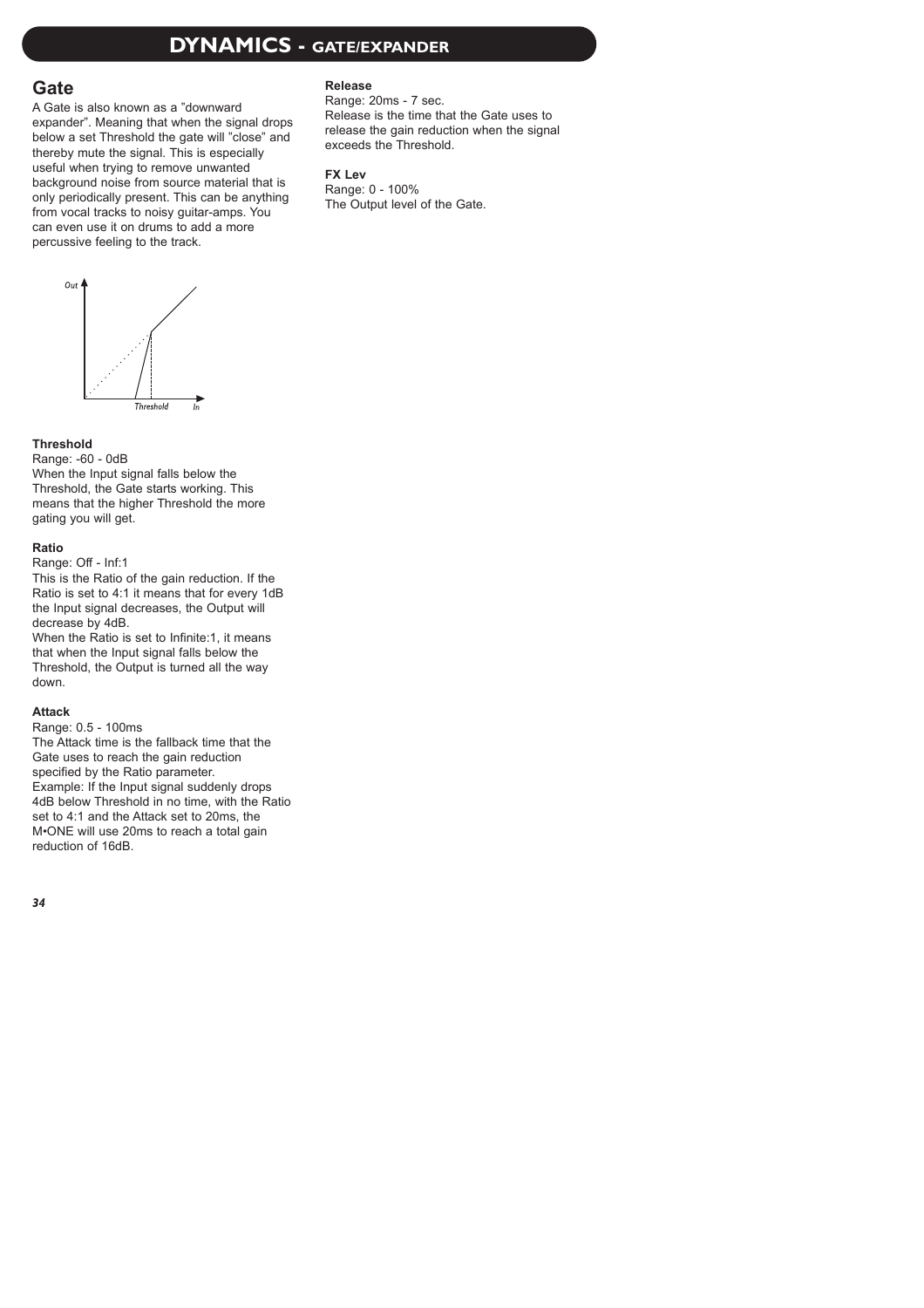# **DYNAMICS - DE-ESSER**

### **De-esser**

A De-esser is used to remove sibilant sounds from various instruments - especially voices. To remove only the unwanted (most significant) "esses" a De-esser must work dynamically. It could therefore be compared to Compressor working on a specific frequency area only. A dynamic filter ensures that the Deesser only reduces the high frequencies when they are too loud.

### **Threshold**

Range: -60dB - 0dB When the Input level for the specified frequency area exceeds this level the Deesser will be activated.

### **Ratio**

Range: Off - inf:1 The Ratio of the gain reduction in the specified frequency area.

#### **Frequency**

Range: 1kHz - 20kHz Sets the center frequency for the area in which the De-esser should work.

#### **Attack**

Range: 0.5 - 50ms The Attack time is the response time that the De-esser uses to reach the gain reduction specified by the Ratio parameter. Example: If the Input signal suddenly increases to 4dB above Threshold with the Ratio set to 4:1 and the Attack set to 20ms, the De-esser will use 20ms to reach the gain reduction of 3dB.

#### **Release**

Range: 20ms - 7 sec. Release is the fallback time of the De-esser, after the signal drops below the Threshold.

#### **FX Lev**

Range: -100 - 0dB The Output level of the De-esser.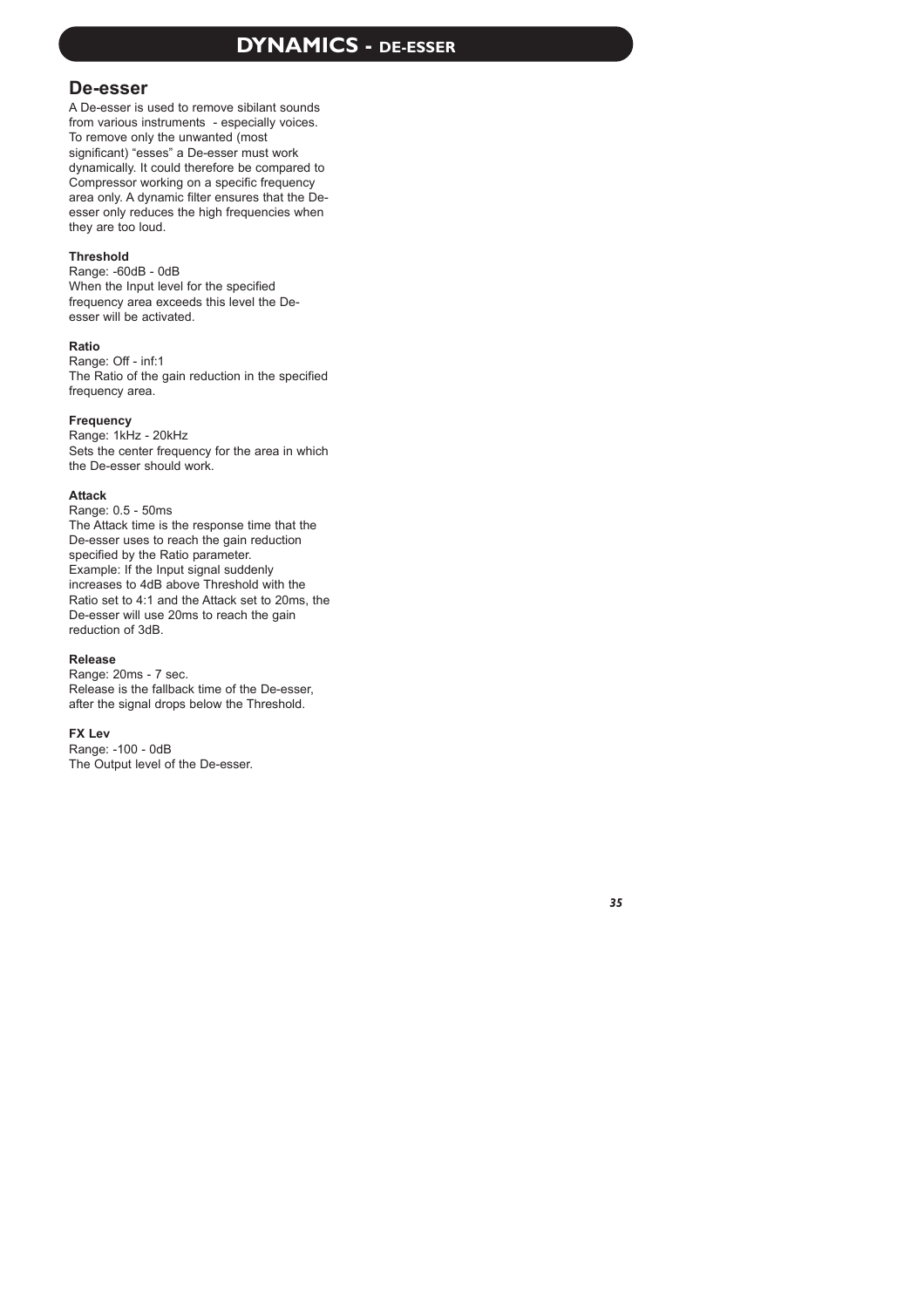# **TREMOLO - HARD & SOFT**

### **Tremolo**

A tremolo is basically an identical level change in left and right channels. This effect is typically heard on guitar tracks or tracks where old Wurlitzer E-Pianos are used.

# **Hard**

The Hard Tremolo mode produces the most aggressive type of tremolo.



### **Speed**

Range: 0.05 - 19.2Hz The Speed of the Tremolo.

**Depth** Range: 0 - 100% The Depth of the Tremolo.

**FX Lev** Range: 0 - 100% The level of the Tremolo effect.

### **Soft**

The Soft Tremolo mode is softer sounding than the Hard mode as the signal is only at its peaks for a short while.

**Speed** Range: 0.05 - 19.2Hz The Speed of the Tremolo.

**Depth** Range: 0 - 100% The Depth of the Tremolo.

### **FX Lev**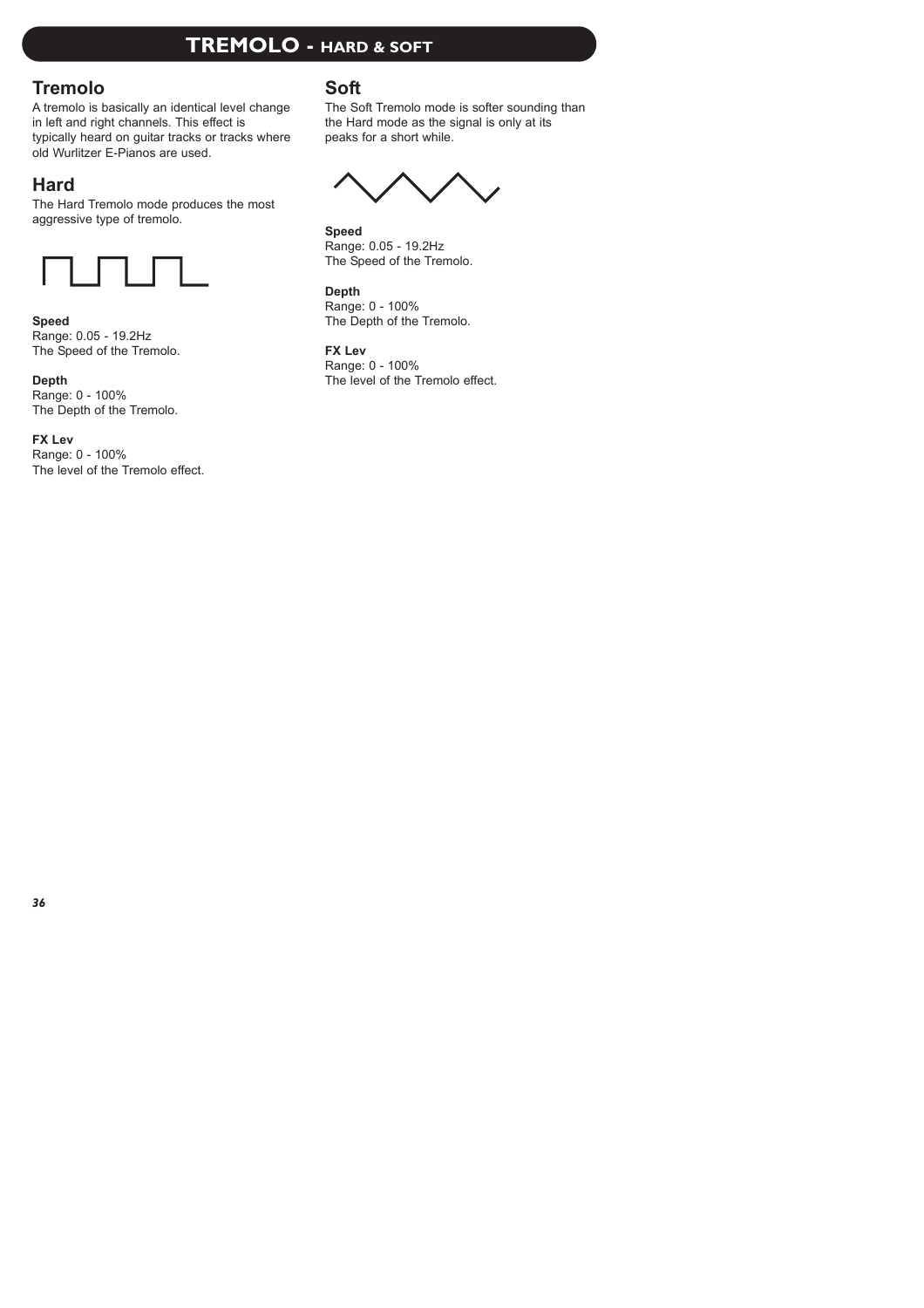### **PHASER - VINTAGE & SMOOTH**

# **Vintage**

The Vintage Phaser utilizes four All-pass filters. These filters creates a comb looking characteristic. When the filtered sound is mixed with the direct sound the "phasing sound" occurs.

### **Speed**

Range: 0.05 - 19.2Hz The Speed of the Phaser.

### **Depth**

Range: 0 - 100% The Depth of the Phaser.

### **Range**

Range: Low or Mid The Range parameter determines the frequency area in which the Phaser is operating.

### **Feedback**

Range: -100 - 100% The amount of processed signal that is fed back to the Input of the effect block. When the Feedback value is negative, the Feedback signal is phase reversed.



Try experimenting with the reversed phase Feedback.

**FX Lev** Range: 0 - 100% The level of the Phaser effect.

# **Smooth**

The Smooth Phaser utilizes twelve Allpass filters. These filters creates a comb looking characteristic. When the filtered sound is mixed with the direct sound, the "phasing sound" occurs. Due to the higher number of filters this version of the Phaser sounds smoother than Vintage.

### **Speed**

Range: 0.05 - 19.2Hz The Speed of the Phaser.

### **Depth**

Range: 0 - 100% The Depth of the Phaser.

### **Range**

Range: Low or High The Range parameter determines the frequency area in which the Phaser is operating.

### **Feedback**

Range: -100 - 100% The amount of processed signal that is fed back to the Input of the effect block.



Try experimenting with the reversed phase Feedback.

**FX Lev** Range: 0 - 100% The level of the Phaser effect.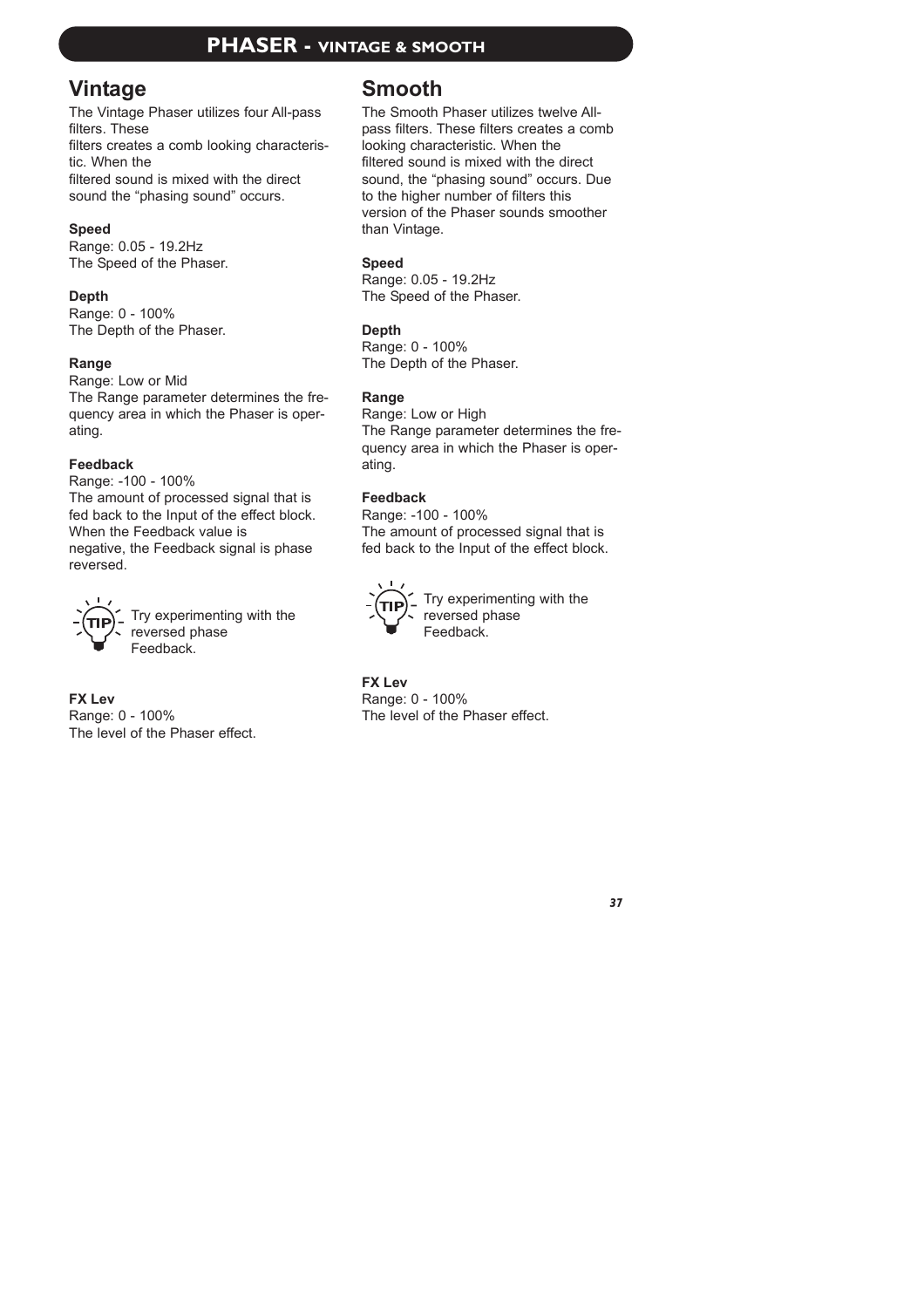# **APPENDIX - MIDI IMPLEMENTATION CHART**

### **DUAL EFFECTS PROCESSOR M•ONE - NOVEMBER - 1999**

| <b>Function</b><br><b>Basic Channel</b><br><b>Mode</b><br><b>Note Number</b><br><b>Velocity</b><br><b>After Touch</b><br><b>Pitch Bend</b><br><b>Control Change</b> | Default<br>Changed<br>Default<br>Messages<br>Altered<br><b>True Voice</b><br>Note ON<br>Note OFF<br>Key's<br>Ch's  | <b>Transmitted</b><br>1<br>$1 - 16$<br>X<br>X<br>X<br>X<br>X<br>X<br>X<br>X<br>from 16 and up | Recognized<br>1<br>$1 - 16$<br>X<br>X<br>X<br>X<br>X<br>X<br>X<br>X<br>from 16 and up | <b>Remarks</b><br>Eng 1: 16-31<br>Eng 2: 48-63<br>System: 70-78<br>All Controllers are |
|---------------------------------------------------------------------------------------------------------------------------------------------------------------------|--------------------------------------------------------------------------------------------------------------------|-----------------------------------------------------------------------------------------------|---------------------------------------------------------------------------------------|----------------------------------------------------------------------------------------|
|                                                                                                                                                                     |                                                                                                                    |                                                                                               |                                                                                       | single byte type,<br>scaled to<br>parameter range.                                     |
| <b>Prog Change</b>                                                                                                                                                  |                                                                                                                    | O                                                                                             | O                                                                                     |                                                                                        |
| <b>System Excl.</b><br>Common<br>System real time<br><b>Aux Messages</b>                                                                                            | Song Pos<br>Song Sel<br>Tune<br>Clock<br>Commands<br>Local ON/OFF<br>All Notes OFF<br><b>Active Sense</b><br>Reset | O<br>X<br>X<br>X<br>X<br>X<br>X<br>X<br>X<br>X                                                | O<br>X<br>X<br>X<br>O<br>X<br>X<br>X<br>X<br>X                                        |                                                                                        |
| O:YES<br>X:NO                                                                                                                                                       | Mode 1: OMNI ON, POLY<br>Mode 3: OMNI OFF, POLY                                                                    | Mode 2: OMNI ON, MONO<br>Mode 4: OMNI OFF, MONO                                               |                                                                                       |                                                                                        |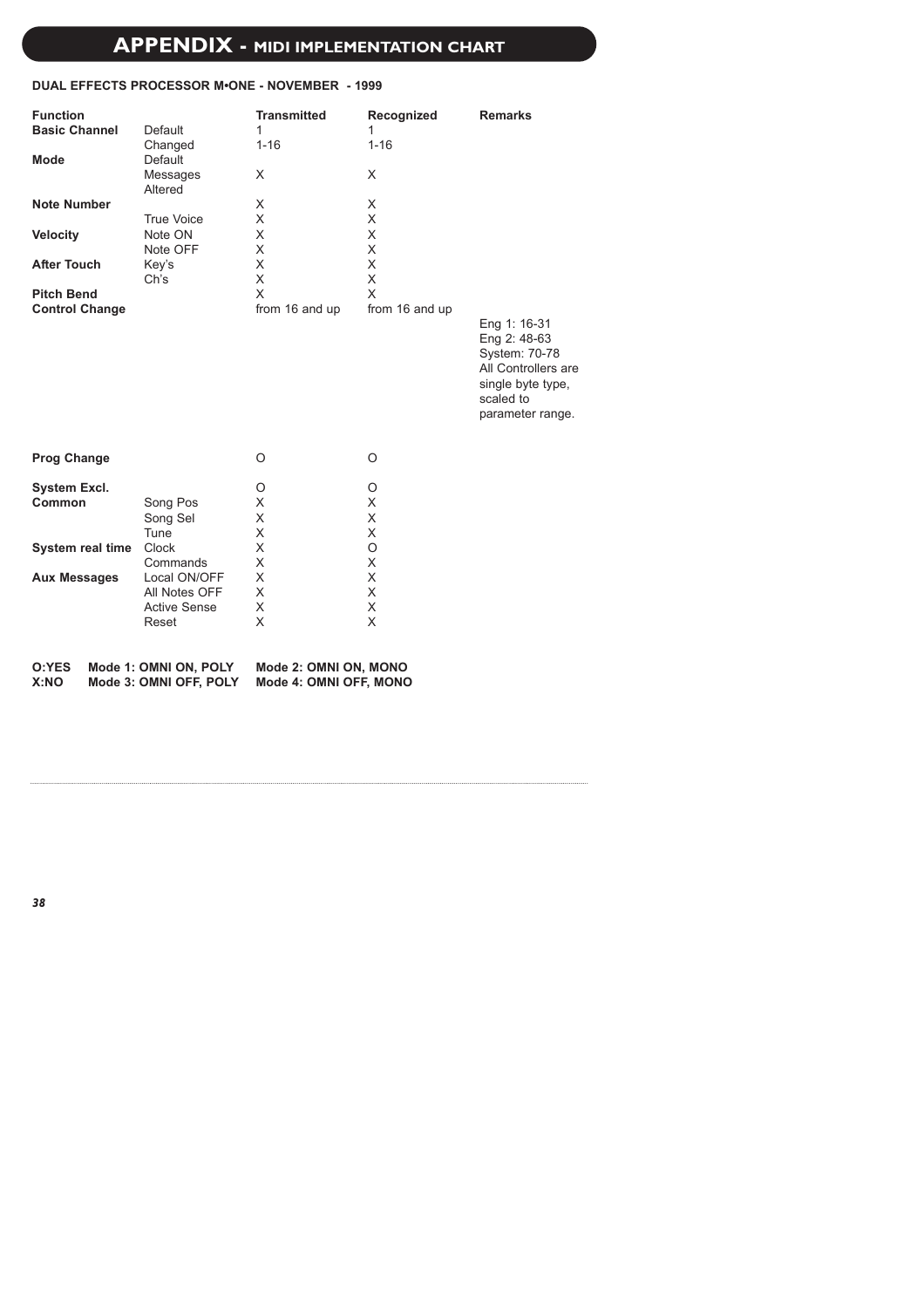### **M•ONE - Standard**

#### **Digital Inputs and Outputs**

Connectors: Formats: Output Dither: Sample Rates: Processing Delay:

#### **Analog Inputs**

Connectors: Impedance, Bal / Unbal: 21 kOhm / 13 kOhm Max. Input Level: Min. Input Level for 0 dBFS: 0 dBu Sensitivity: A to D Conversion: A to D Delay: Dynamic Range: TH<sub>D</sub> Frequency Response: Crosstalk:

#### **Analog Outputs**

Connectors: Impedance Balanced / Unbalanced: Max. Output Level: Output Ranges:

D to A Conversion: D to A Delay: Dynamic Range: THD:

Frequency Response: Crosstalk:

**EMC** Complies with:

**Safety** Certified to:

**Environment** Storage Temperature: Humidity:

**Control Interface** MIDI: Pedal:

**General** Finish:

Display: Dimensions: Weight: Mains Voltage: Power Consumption: Warranty Parts and labor: 1 year

Frequency Response DIO: DC to 23.9 kHz ± 0.01 dB @ 48 kHz RCA Phono (S/PDIF) S/PDIF (24 bit), EIAJ CP-340, IEC 958 HPF/TPDF dither 24/20/16/8 bit 44.1 kHz, 48 kHz 0.1 ms @ 48 kHz

> 1/4" phone jack, balanced +24 dBu @ 12 dB headroom: -12 dBu to +12 dBu 24 bit, 128 x oversampling bitstream 0.65 ms / 0.70 ms @ 48 kHz / 44.1 kHz 100 dB typ, 20 Hz - 20 kHz typ < 92 dB (0,0025 %) @ 1 kHz +0/-0.1 dB @ 48 kHz, 20 Hz to 20 kHz <-95 dB, 20 Hz to 20 kHz

1/4" phone jack, balanced

40 Ohm +20 dBu (balanced) Balanced: 20/14/8/2 dBu Unbalanced: 14/8/2 dBu 24 bit, 128 x oversampling bitstream 0.63 ms / 0.68 ms @ 48 kHz / 44.1 kHz 104 dB typ, 20 Hz to 20 kHz typ <-94 dB (0.002 %) @ 1 kHz, +20 dBu Output +0/-0.5 dB @ 48 kHz, 20 Hz to 20 kHz <-100 dB, 20 Hz to 20 kHz

EN 55103-1 and EN 55103-2 FCC part 15, Class B, CISPR 22, Class B

IEC 65, EN 60065, UL6500 and CSA E65 CSA FILE #LR108093

Operating Temperature: 32° F to 122° F (0° C to 50° C) -22° F to 167° F (-30° C to 70° C) Max. 90 % non-condensing

> In/Out/Thru: 5 Pin DIN 1/4" phone jack

Anodized aluminum front Plated and painted steel chassis 23 character / 280 icon STN-LCD display 19" x 1.75" x 8.2" (483 x 44 x 195 mm) 4.1 lb. (1.85 kg) 100 to 240 VAC, 50 to 60 Hz (auto-select) <15 W

**Technical specifications are subject to change without notice**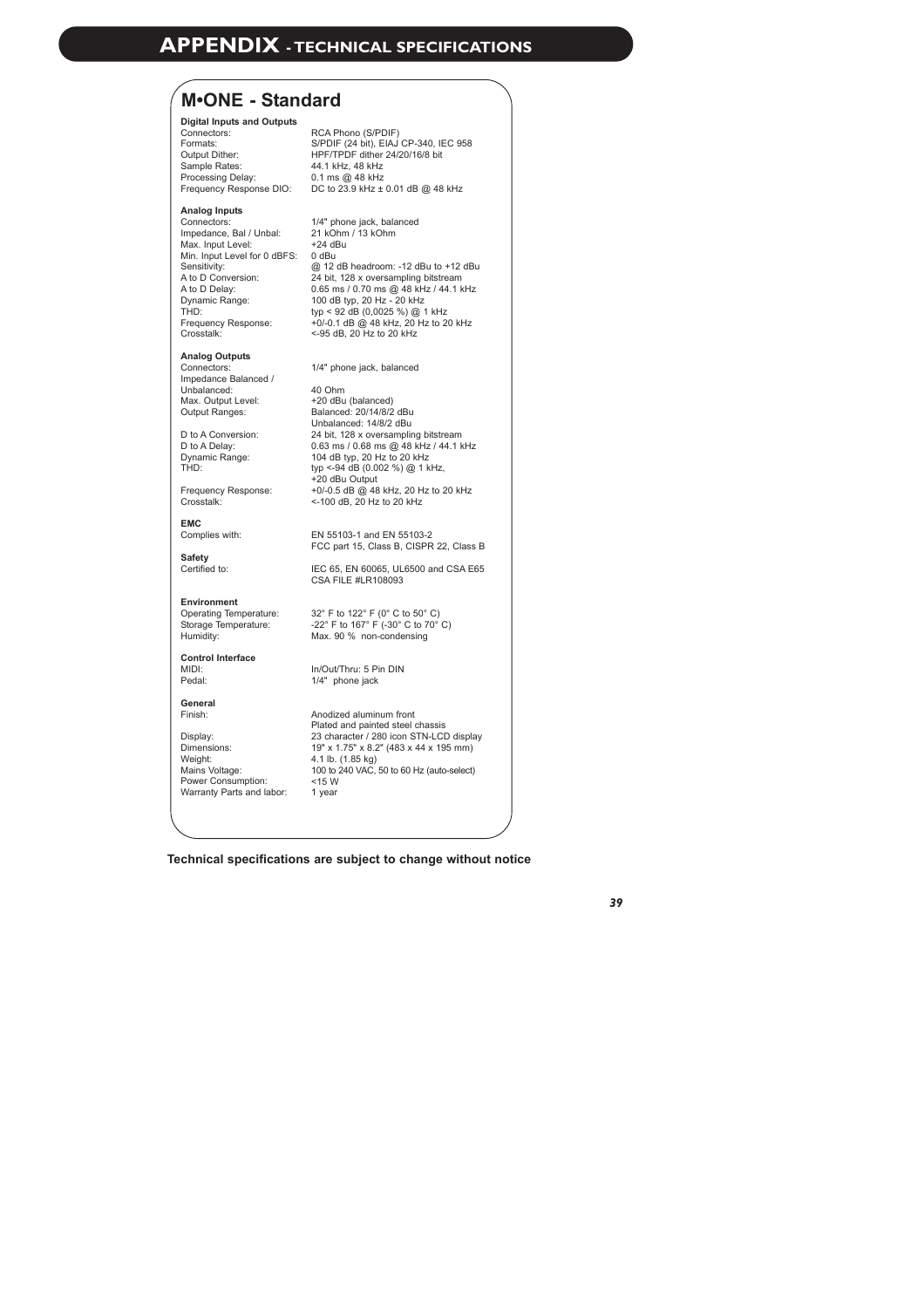# **M•ONE - XL**

#### **Digital Inputs and Outputs**

Connectors: Formats: Output Dither: Sample Rates: Processing Delay: 44.1 kHz, 48 kHz 0.1 ms @ 48 kHz

#### **Analog Inputs**

Connectors: Impedance, Bal / Unbal: 21 kOhm / 13 kOhm Max. Input Level: Min. Input Level for 0 dBFS: 0 dBu Sensitivity: A to D Conversion:<br>A to D Delay: A to D Delay: Dynamic Range: TH<sub>D</sub> Frequency Response: Crosstalk:

#### **Analog Outputs**

Connectors:<br>Impedance Balanced / Impedance Balanced / Unbalanced: Max. Output Level: Output Ranges: D to A Conversion: D to A Delay: Dynamic Range: D to A Delay.<br>Dynamic Range:<br>THD:

Crosstalk:

#### **EMC**

Complies with:

**Safety** Certified to:

#### **Environment**

Operating Temperature: Storage Temperature: Humidity:

#### **Control Interface** MIDI: Pedal:

#### **General** Finish:

Display: Dimensions: Weight: Mains Voltage: Power Consumption: Warranty Parts and labor: 1 year

Frequency Response DIO: DC to 23.9 kHz ± 0.01 dB @ 48 kHz RCA Phono (S/PDIF) S/PDIF (24 bit), EIAJ CP-340, IEC 958 HPF/TPDF dither 24/20/16/8 bit

> XLR, balanced +24 dBu @ 12 dB headroom: -12 dBu to +12 dBu 24 bit, 128 x oversampling bitstream 0.65 ms / 0.70 ms @ 48 kHz / 44.1 kHz 100 dB typ, 20 Hz - 20 kHz typ < 92 dB (0,0025 %) @ 1 kHz +0/-0.1 dB @ 48 kHz, 20 Hz to 20 kHz <-95 dB, 20 Hz to 20 kHz

Frequency Response: +0/-0.5 dB @ 48 kHz, 20 Hz to 20 kHz XLR, balanced<br>40 Ohm 40 Ohm<br>+20 dBu (balanced)<br>Balanced: 20/14/8/2 dBu<br>Unbalanced: 14/8/2 dBu<br>24 bit, 128 x oversampling bitstream<br>0.63 ms / 0.68 ms @ 48 kHz / 44.1 kHz<br>104 dB typ, 20 Hz to 20 kHz 104 dB typ, 20 Hz to 20 kHz<br>typ <-94 dB (0.002 %) @ 1 kHz, +20 dBu Output <-100 dB, 20 Hz to 20 kHz

> EN 55103-1 and EN 55103-2 FCC part 15, Class B, CISPR 22, Class B

IEC 65, EN 60065, UL6500 and CSA E60065 CSA FILE #LR108093

32° F to 122° F (0° C to 50° C) -22° F to 167° F (-30° C to 70° C) Max. 90 % non-condensing

In/Out/Thru: 5 Pin DIN 1/4" phone jack

Anodized aluminum front Plated and painted steel chassis 23 character / 280 icon STN-LCD display 19" x 1.75" x 8.2" (483 x 44 x 195 mm) 4.1 lb. (1.85 kg) 100 to 240 VAC, 50 to 60 Hz (auto-select) <15 W

**Technical specifications are subject to change without notice**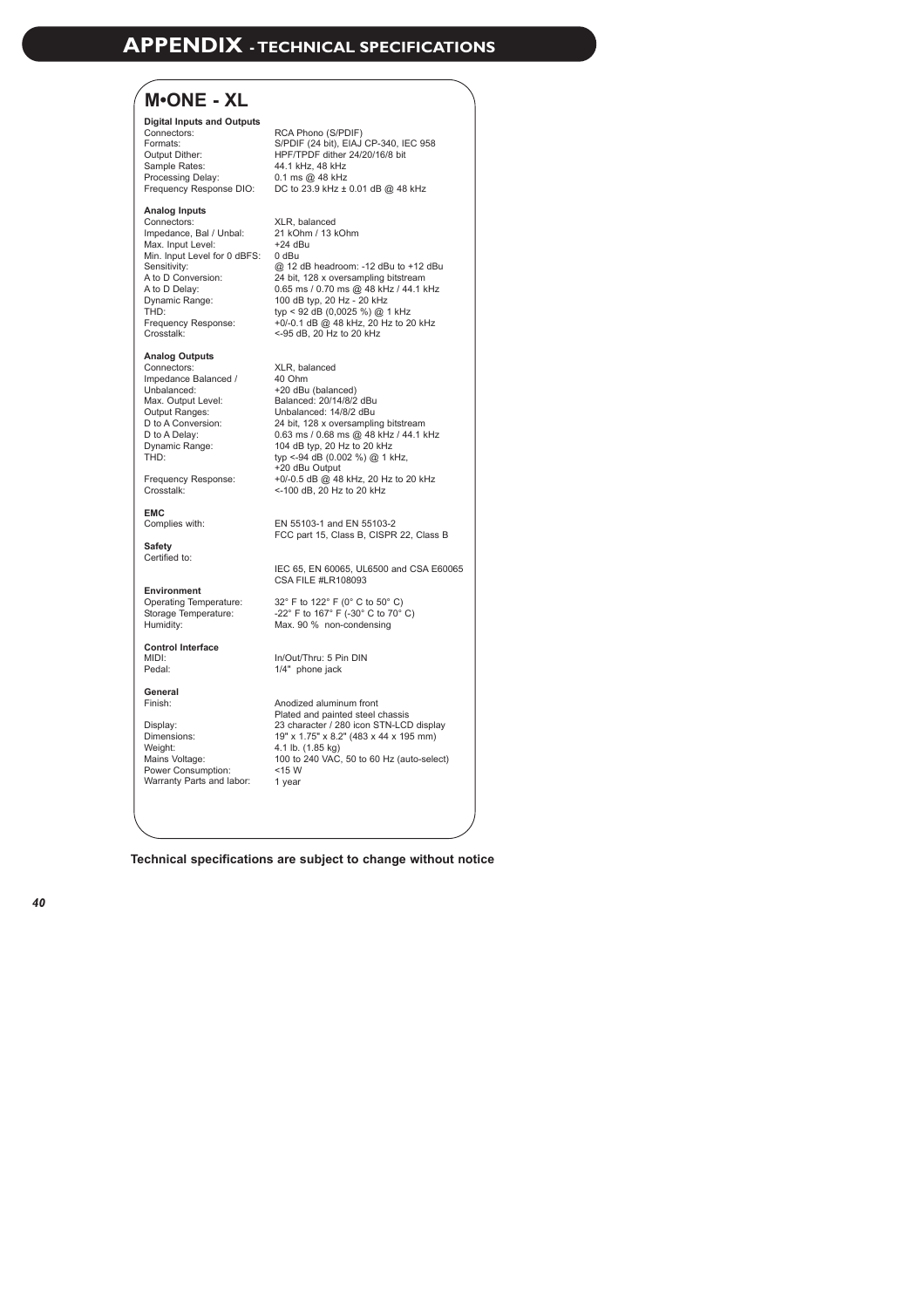### **Problems sending and receiving MIDI information**

You will need to reset the System Parameters! This is easily done by performing a System Parameter reset as described below.



The "System Parameter reset", restores the factory defaults in the I/O and Utility menus. The "System Parameter reset" does NOT erase any presets.

- Press and hold the ENTER key during power up.
- Dial the CONTROL wheel until the display reads "Reset Sys Param".
- Press the ENTER key to confirm.
- After 2 seconds, the display reads "Clear/Reset done"
- Power  $Off On$

The display reads "Kernel cleared" during the first power up.

The M•ONE System parameters are now reset and the MIDI port is fully functional.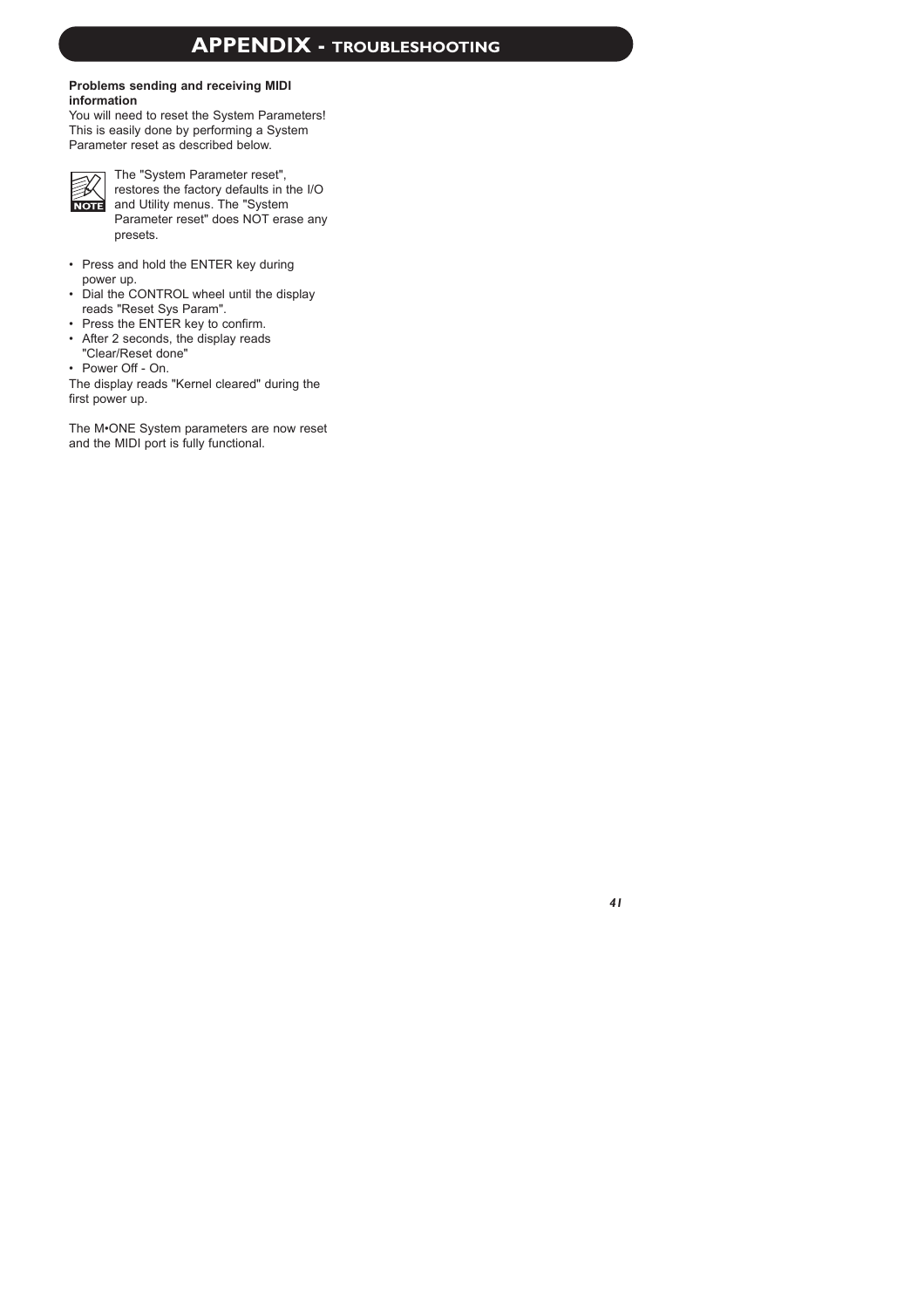### **Presets in the standard M•ONE**

- $\overline{1}$ M-One halls
- Vintage Hall & Room
- Natural Hall + Ambient
- 4 vocal/Choir halls
- Vocal ambient & Hall
- Vocal Delay & Spring
- Vocal Hall/Ahort SN
- 8 VOC Large/Med plate
- 9 VOC Amb & Liveverb
- Large VOC Hall/Room
- Vocal Amb+ small Room
- Drum &Perc Room
- Share/Tom Live/Plate
- 14 Big Snare/ Real Room
- 15 Toms & a Big Share
- 16 Toms & a Short snare
- 17 Drum Amb+Short Snare
- 18 Perc Plate +S Room
- Short Plate + L Room
- Ambience & Liveverb
- Tap Delay/Small Hall
- Small/Large Halls
- Gold Plate/Warm Hall
- Plate & Spring
- 25 Bright Hall & Room
- Wide/ Narrow Room
- Medium/Small Room
- Large /Medium Room
- Large/Small Chamber
- Slap Dly + Med Room
- Detune and Med Room
- Genericl Hall/Spring
- Generic2 Amb/Live
- Live Hall +Slapbak
- 35 Saxophone Room
- Horns Hit Me
- Horns Med/Large Room
- Synth Hall+Ambience
- 39 Repeats & Slapback
- The Pack 1SN 2VOX
- Delay bleed-Hall
- Detune bleed- Ambient
- 43 M-one Magic
- 44 Tape Delay Spring
- Phaser Plate
- 46 Delay bleed-Room
- 47 Hall bleed Chorus
- Hall bleed -Hall
- Room bleed -Hall
- Small Hall Hall

- De-Essed Hall
- De-Essed Plate
- Chorused Hall
- Compresed Live verb
- Compresed Room verb
- Wet Chorus-Phaser
- Party Next Door
- Sund Check
- Aalog Style Delay
- 60 Detuned Tape Delay
- Filtered Octaver
- 70´s Style
- Room- Large Hall
- 64 Delay Phased
- Chorused Ambience
- 66 Predelayed Hall
- Chorused Warm Hall
- Compresed Share Verb
- Chorused Spring Verb
- Gated Live Reverb
- 71 Delays and Hall
- Five seconds Later
- Wurlitzer Verb+Delay
- Spread out Verb
- Acoustic GTR
- BG´s Spread
- GTR Spring & Delay
- GTR Spring & Chorus
- GTR Spread
- Rhodes Verb & Chorus
- 81 Dual Compressor
- 82 Dual Gate/ Expander
- Phaser + Termolo
- 84 Dual EQ
- 85 Dual Delays
- 86 Delay and Chorus
- Flanger & Chorus
- 88 Tremolo & Compressor
- Slap Dly+Spring Verb
- 90 Phaser & Spring Verb
- 91 Stereo Compressor
- Stereo Limiter
- 93 Stereo Gate / Expander
- Stereo EQ-Loudness
- 95 Stereo EQ -Low Boost
- 96 Stereo EQ HighBoost
- Stereo Phaser

100 Stereo Hall

Stereo Real Hall Stereo Real Room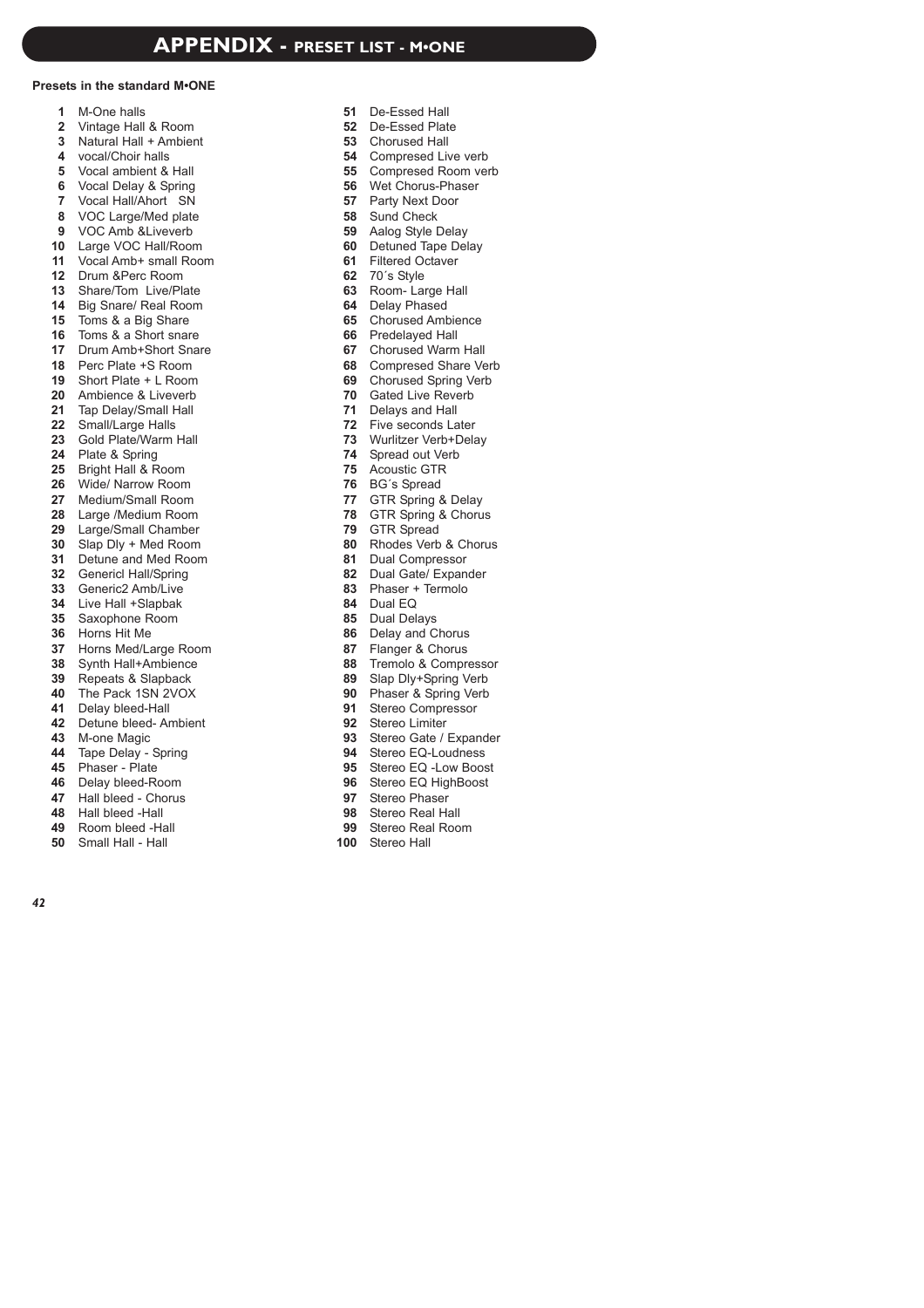### **Presets in the M•ONE XL**

- $\mathbf{1}$ M-One XL Halls
- 2 Pop Vocals
- Small'n'Big
- 4 Concert Halls
- 5 Dance Vocals
- Fat Vocal
- Two Small Rooms
- 8 Big Vocal Lead
- 9 Medium Room/Big Hall
- CountryRoom Big/Smal
- 11 Crispy Room & Delay
- M-One Hall & Delay
- Vox Plate/Warm Hall
- Warm Club & Sn Plate
- Warm Plates
- Vocal Ensemble
- Small Arena/Lrg Hall
- 18 Dry FAT/Double
- Dry Feel 1&2
- 20 Dry Feel /Background
- Empty Room & Delay
- Rock'n Room'n Hall
- 23 Rock'a Billy Rev/Del
- Wood Room Large/Big
- Wood Room Small/Mid
- Female Air Big Hall
- Vox Bleed+Slap Room
- 28 Big Choir
- 29 Bright Hall & Delay
- Vocal Ambience
- Big Vocal & Gtr. Cho
- Air/Small Guitar Rev.
- Super Bright
- Acc. Gtr. Cho&Detune
- 35 Acc. Gtr Ambi & Cho
- Guitar Hero
- Guitar Reverb Mid/Large
- For Guitar
- Jumping-Cat Guitar
- Steel Strings
- Jazzy Saxes
- Drums & Perc
- Drum Ambience
- Large Snare/Tom
- Long Snare/Tom Hall
- 46 Sn Gate Reverb
- Sn Plate/Ballad Sn
- Snare FAT/Hard
- Snare + Lead Vocal
- Snare Natural/Crisp
- Snare Tight/InYrFace
- Small Plate/Sn Hall
- Horn Rev Perc Rev
- El Piano Verb&Chorus
- Clavinet Pha & Rev
- Wurly Trem & Chorus
- Roomsssssss 1/2
- Careless Whisper
- Big Viking Hall
- Ambience & Hall
- Ambience & Room
- NonLin
- PingPong & Hall
- Play Them Noseflutes
- Pop Dr./Vocal
- 66 Small Room & Delay
- Smooth Plate L/XL
- Tight or BigBright
- Tiles & Delay
- Vintage Lead Vocals
- Vintage Plate+Spring
- Flutter Room & Delay
- 73 Hold Me Now Drm/Voc
- 80's Hall and Chorus
- Vocal-Dynamic
- VocComps Hard/Soft
- Short Reverb Voc/Sn
- Vox Plate/Drum Room
- Eggbox & Dark Hall
- Complex Ambience
- Concrete Basement
- Closet + Locker Room
- Gothic Cave
- Bathroom
- 85 Small With Open Door
- Empty Train Station
- Wide Chorus&Flanger
- Windy Reverb
- Far Away / Volcano
- XL Bright Hall/Pitch
- XL-Plate Voc/Spring
- Reverb & Gate
- TweedSpring & Phaser
- 94 Double-Boomerang
- Classic Devils Voice
- 96 BassBoomer

Stone Chorus

SFX:Phaser&Tremolo

98 Space Invaders 99 Spookey Voice